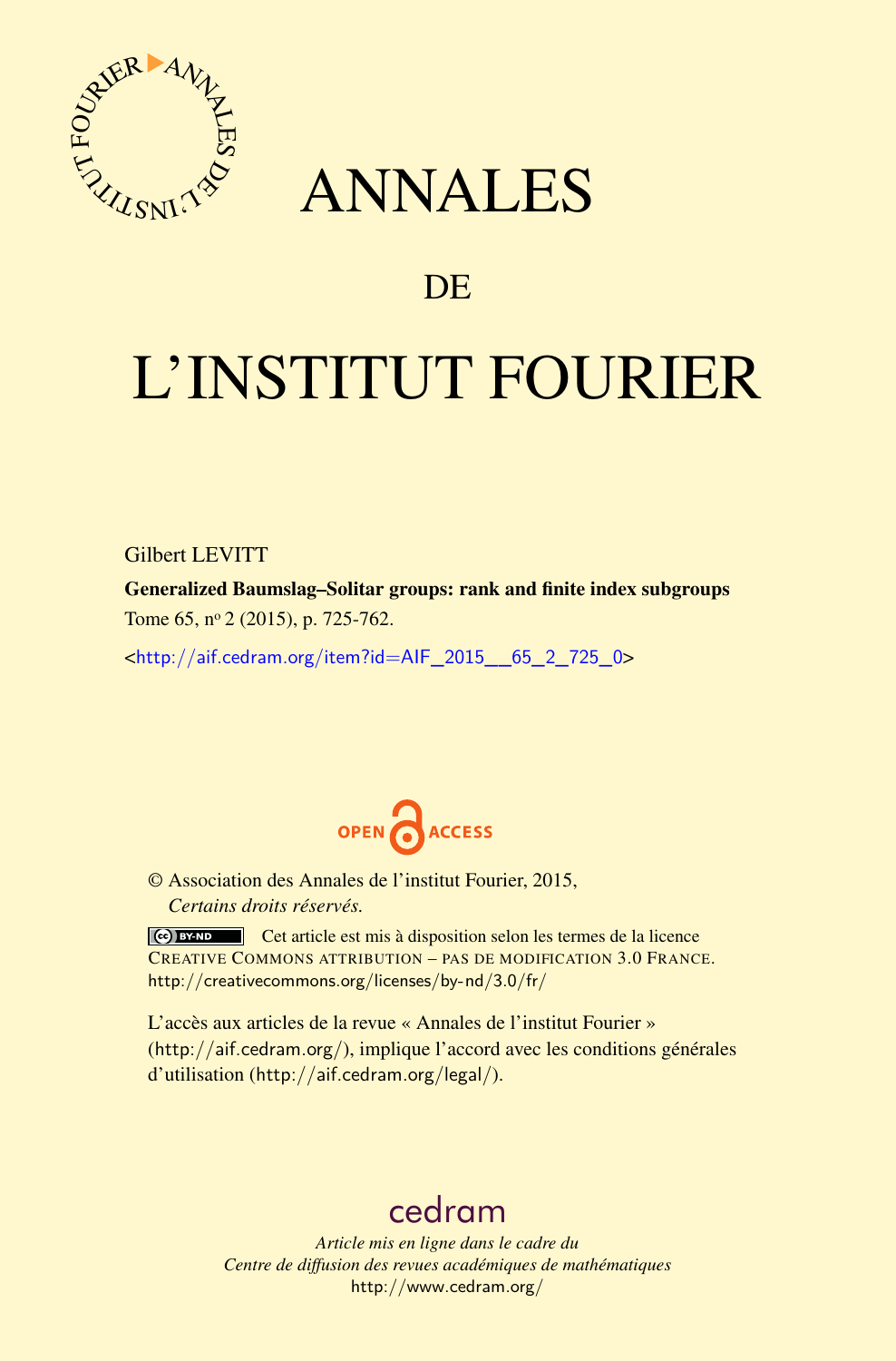#### GENERALIZED BAUMSLAG–SOLITAR GROUPS: RANK AND FINITE INDEX SUBGROUPS

#### **by Gilbert LEVITT**

ABSTRACT. — A generalized Baumslag–Solitar (GBS) group is a finitely generated group acting on a tree with infinite cyclic edge and vertex stabilizers. We show how to determine effectively the rank (minimal cardinality of a generating set) of a GBS group; as a consequence, one can compute the rank of the mapping torus of a finite order outer automorphism of a free group *Fn*. We also show that the rank of a finite index subgroup of a GBS group *G* cannot be smaller than the rank of *G*. We determine which GBS groups are large (some finite index subgroup maps onto *F*2), and we solve the commensurability problem (deciding whether two groups have isomorphic finite index subgroups) in a particular family of GBS groups.

Résumé. — Un groupe de Baumslag–Solitar généralisé (groupe GBS) est un groupe de type fini agissant sur un arbre avec stabilisateurs de sommets et d'arêtes infinis cycliques. Nous déterminons explicitement le rang (nombre minimal de générateurs) d'un groupe GBS, et en déduisons le rang de la suspension d'un automorphisme d'ordre fini d'un groupe libre *Fn*. Nous montrons aussi que le rang ne peut pas diminuer quand on passe à un sous-groupe d'indice fini d'un groupe GBS. Nous déterminons quels groupes GBS sont larges (un sous-groupe d'indice fini se surjecte sur *F*2), et nous résolvons le problème de commensurabilité (décider si deux groupes ont des sous-groupes d'indice fini isomorphes) dans une certaine famille de groupes GBS.

#### **1. Introduction and statement of results**

This paper studies generalized Baumslag–Solitar (GBS) groups. These are finitely generated groups *G* acting on a tree *T* with infinite cyclic edge and vertex stabilizers (equivalently, fundamental groups of finite graphs of groups  $\Gamma$  with all vertex and edge groups  $\mathbb{Z}$ ). Basic examples are provided by the Baumslag–Solitar groups  $BS(m, n) = \langle a, t \mid ta^m t^{-1} = a^n \rangle$ , known for sometimes being non-Hopfian [\[3,](#page-36-0) [10\]](#page-36-0), and one-relator groups with nontrivial center [\[30\]](#page-37-0).

Keywords: Group, Baumslag–Solitar, rank, finite index. Math. classification: 20E06, 20E08, 20F05, 20F65.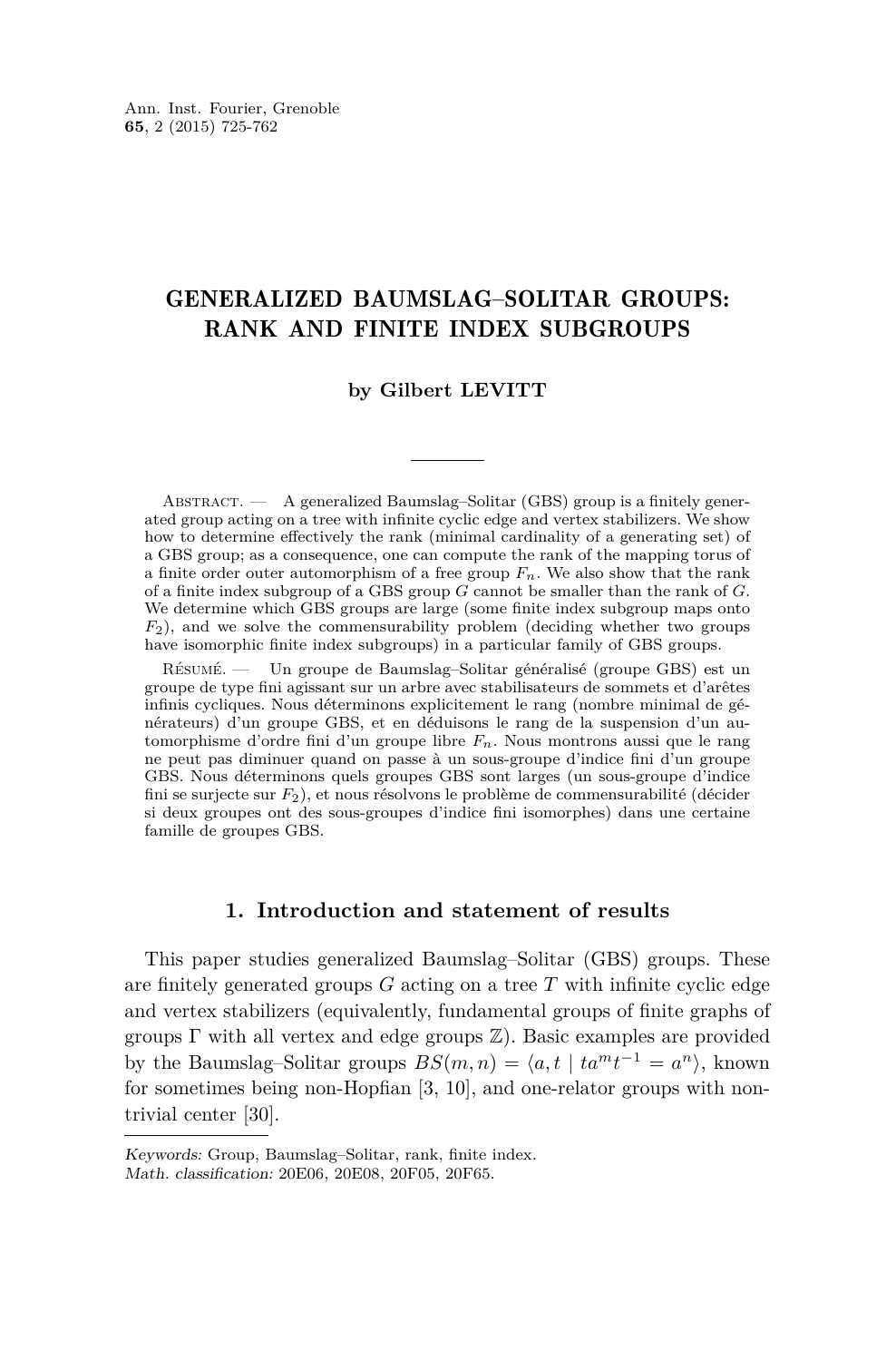<span id="page-2-0"></span>GBS groups have been studied in particular in relation with JSJ decompositions [\[18\]](#page-37-0), quasi-isometries [\[33\]](#page-37-0), automorphisms [\[6,](#page-36-0) [25\]](#page-37-0), cohomological dimension [\[23\]](#page-37-0), the Haagerup property [\[11\]](#page-36-0), Bredon cohomology [\[13\]](#page-37-0), onerelator groups [\[9,](#page-36-0) [27,](#page-37-0) [30\]](#page-37-0). Solving the conjugacy problem in GBS groups is possible but non-trivial [\[4\]](#page-36-0), while the isomorphism problem for GBS groups is open in general (see [\[7,](#page-36-0) [19,](#page-37-0) [25\]](#page-37-0) for partial results).

Our first result is a computation of the rank (minimal cardinality of a generating set). The rank is a basic invariant of groups, still there are very few families of groups for which the rank is known (and the rank of a (Gromov)–hyperbolic group is not even computable [\[2\]](#page-36-0)). It is therefore somewhat surprising that there is a complete and explicit way of computing the rank  $rk(G)$  of a GBS group  $G$ .

A GBS group has standard generating sets, with one generator *a<sup>v</sup>* per vertex of the graph of groups  $\Gamma$ , and one stable letter  $t_{\varepsilon}$  for each edge outside of a given maximal subtree. It turns out that the rank is achieved by a subset of any standard generating set, and that there is a simple combinatorial criterion to decide which subsets of a standard set are themselves generating sets.

The basic notion involved in this criterion is that of a plateau, which we shall explain after considering two simple examples (see also Definition [3.1\)](#page-8-0).



Figure 1.1.  $G_1$  has rank 2 if *n* is odd, 3 if *n* is even.  $\{v_a\}$  is a 3-plateau,  $\{v_b\}$  is a 2–plateau for *n* even,  $\{v_c\}$  is a 5–plateau,  $e_1$  is a p–plateau if  $p > 3$  divides *n*,  $e_2$  is a 2-plateau if *n* is odd, and  $\Gamma$  is a *p*-plateau for  $p > 5$  not dividing *n*. If *n* is odd, every plateau meets  $\{v_a, v_c\}$ , so  $G_1 = \langle a, c \rangle$ .

Figure 1.1 represents the labelled graph  $\Gamma$  associated to  $G_1 = \langle a, b, c \rangle$  $a^3 = b^2, b^n = c^5$ ) (the graph is labelled by 3, 2, *n*, 5, which are indices of edge groups in vertex groups). If *n* is even,  $G_1$  has rank 3 because adding the relation  $b^2 = 1$  maps  $G_1$  onto  $\mathbb{Z}/3\mathbb{Z} \times \mathbb{Z}/2\mathbb{Z} \times \mathbb{Z}/5\mathbb{Z}$ , which has rank 3 by Grushko's theorem. On the other hand, if *n* is odd,  $G_1 = \langle a, c \rangle$  has rank 2.

The group  $G_2 = \langle a, b, c, d \mid a^3 = b^2, b^3 = c^7, c^{10} = d^5 \rangle = \langle a, b, d \rangle =$  $\langle a, c, d \rangle$  of Figure [1.2](#page-3-0) has rank 3: adding the relations  $b^2 = c^2 = 1$  maps  $G_2$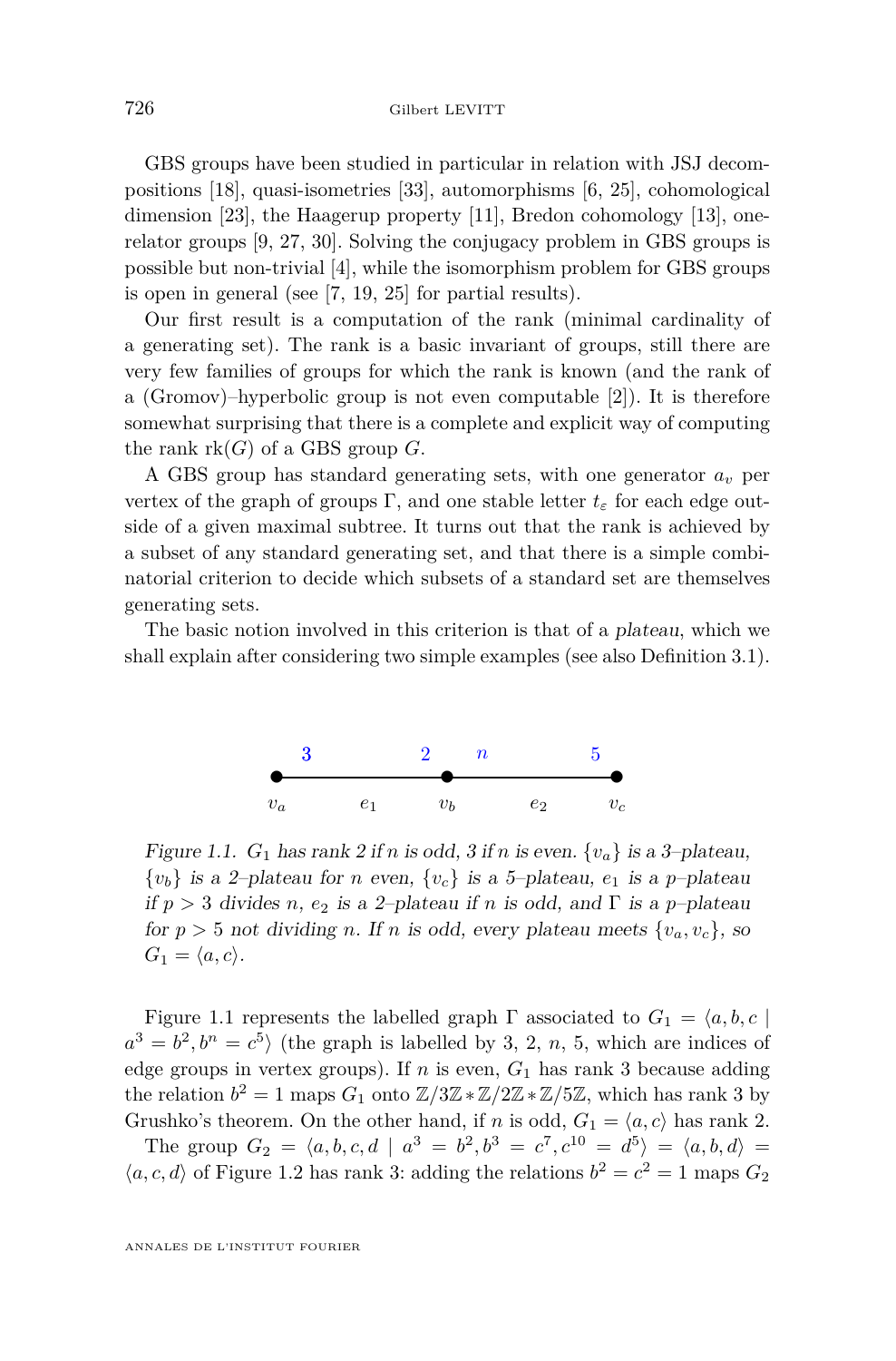<span id="page-3-0"></span>

Figure 1.2.  $\{v_a\}$  is a 3-plateau,  $\{v_d\}$  is a 5-plateau,  $e_2$  is a 2-plateau,  $e_1 \cup e_2$  and  $\{v_d\}$  are 5–plateaux,  $e_3$  is a 7–plateau, and  $\Gamma$  is a  $p$ plateau for  $p > 7$ . Every plateau meets  $\{v_a, v_b, v_d\}$  and  $\{v_a, v_c, v_d\}$ , so  $G_2 = \langle a, b, d \rangle = \langle a, c, d \rangle$ .

onto  $\mathbb{Z}/3\mathbb{Z} * \langle b, c \mid b^3 = c^7, b^2 = c^2 = 1 \rangle * \mathbb{Z}/5\mathbb{Z}$ , which has rank 3 because the middle group is  $\mathbb{Z}/2\mathbb{Z}$ .

This  $\mathbb{Z}/2\mathbb{Z}$  is associated to the edge  $e_2$ , which we call a 2-plateau: 2 is a prime,  $e_2$  is a connected non-empty subgraph  $P$ , the labels carried by edges in  $P$  (3 and 7) are not divisible by 2, but to exit the plateau one must pass by a label (2 or 10) which is divisible by 2 (see Figures [1.1](#page-2-0) and 1.2 for examples, and Definition [3.1](#page-8-0) for a precise definition). A plateau *P* is proper if  $P \neq \Gamma$ .

We will show that one obtains a generating set of minimal cardinality  $rk(G)$  by removing certain generators  $a<sub>v</sub>$  from any standard generating set  $\{(a_v), (t_\varepsilon)\}\.$  The set remains a generating set provided one keeps at least one *v* in each plateau (see Figures [1.1](#page-2-0) and 1.2). Thus:

THEOREM 1.1 (Theorem [3.2\)](#page-9-0). — Let *G* be a GBS group represented by a labelled graph  $\Gamma$ . The rank of *G* is  $\beta(\Gamma) + \mu(\Gamma)$ , where  $\beta(\Gamma)$  is the first Betti number and  $\mu(\Gamma)$  is the minimal cardinality of a set of vertices meeting every plateau.

On Figure [1.3,](#page-4-0)  $G = \langle a, b, c, t \mid a^3 = b^5, b^2 = c^3, tc^5t^{-1} = a^2 \rangle = \langle a, b, t \rangle =$  $\langle a, c, t \rangle = \langle b, c, t \rangle$ . There are four plateaux: Γ and each of the edges, so  $\mu(\Gamma) = 2$  and  $\text{rk}(G) = 1 + 2 = 3$  by the theorem. In this example Grushko's theorem is not sufficient to prove  $rk(G) \geq 3$ , and we have to use Dunwoody's folding sequences [\[15\]](#page-37-0).

COROLLARY 1.2 (Corollary [4.4\)](#page-14-0). — One may compute the rank of the mapping torus of a finite order outer automorphism of a finitely generated free group  $F_n$ .

Indeed, these mapping tori are exactly the GBS groups with a non-trivial center (see Proposition [4.1\)](#page-13-0).

Using Theorem 1.1, we can show: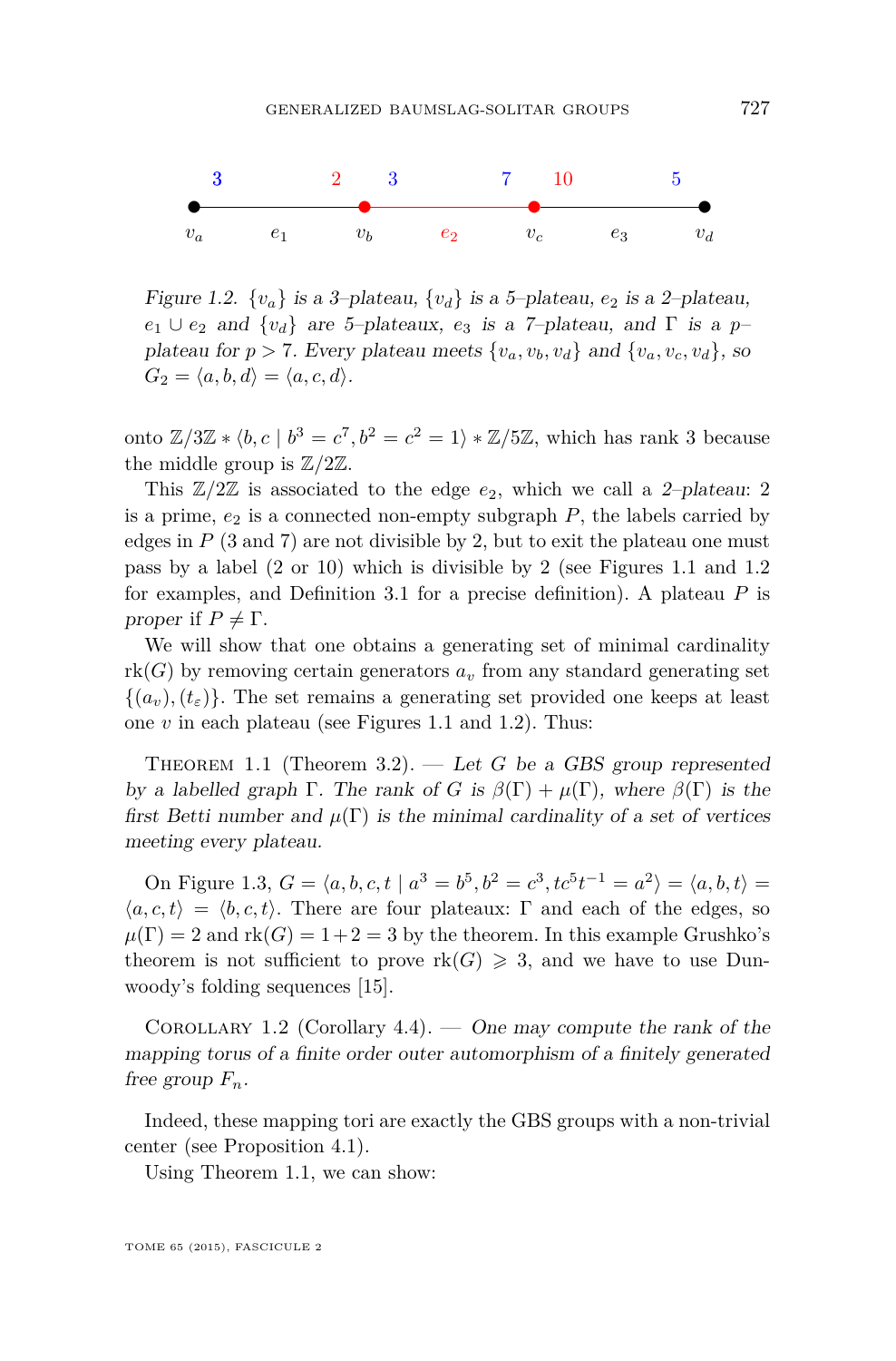<span id="page-4-0"></span>

Figure 1.3. *e*<sub>1</sub> is a 2-plateau, *e*<sub>2</sub> is a 5-plateau, *e*<sub>3</sub> is a 3-plateau,  $\Gamma$ is a *p*–plateau for  $p > 5$ , and  $G = \langle a, b, t \rangle = \langle a, c, t \rangle = \langle b, c, t \rangle$ .

 $\overline{A}$  group G as in the theorem is represented by a labelled graph  $\overline{A}$  , with a map  $\overline{A}$   $\overline{A}$   $\overline{A}$   $\overline{A}$   $\overline{A}$   $\overline{A}$   $\overline{A}$   $\overline{A}$   $\overline{A}$   $\overline{A}$   $\overline{A}$   $\overline{A}$   $\overline{A}$   $\overline{A}$   $\over$ THEOREM 1.3 (Theorem 5.1). — If  $\overline{G}$  is a finite index subgroup of a GBS group *G*, then  $\text{rk}(\overline{G}) \geqslant \text{rk}(G)$ .

This property holds in free groups and surface groups, but not in arbitrary hyperbolic groups. As pointed out by I. Kapovich, the Rips construc-tion [\[31\]](#page-37-0) (applied to finite groups) yields hyperbolic groups of arbitrarily large rank containing a 2–generated subgroup of finite index.

A group  $\overline{G}$  as in the theorem is represented by a labelled graph  $\overline{\Gamma}$ , with a map  $\pi : \overline{\Gamma} \to \Gamma$  sending edge to edge and vertex to vertex. It is easy to  $\ddot{\cdot}$ that this is compensated for by an increase in  $\beta$ . This is not too hard to 3 1 1 do when Γ contains no proper 2–plateau, but 2–plateaux bring technical show  $\beta(\overline{\Gamma}) \geq \beta(\Gamma)$ . If some component of  $\pi^{-1}(P)$  is a plateau whenever *P* ⊂ Γ is a plateau, the result is clear. Unfortunately this is not true in general, so that  $\mu(\overline{\Gamma})$  may be smaller than  $\mu(\Gamma)$ , and we have to show complications. See for instance Figure [1.4](#page-5-0) for a subgroup of index 2 of  $G = \langle a, b, t \mid a^2 = b^2, tb^3t^{-1} = b^5 \rangle$ . The graph  $\Gamma$  representing *G* contains two proper 2–plateaux (the terminal vertex and the ellipse), but  $\overline{\Gamma}$  contains no proper plateau.

If  $\Gamma$  represents *G*, and  $\pi : \Gamma' \to \Gamma$  is a finite covering, one may lift the labels from  $\Gamma$  to  $\Gamma'$ , and  $\Gamma'$  represents a finite index subgroup of *G*. When Γ contains no proper plateau, every finite index subgroup of *G* is isomorphic to one obtained by this construction (Proposition [6.5\)](#page-32-0). On the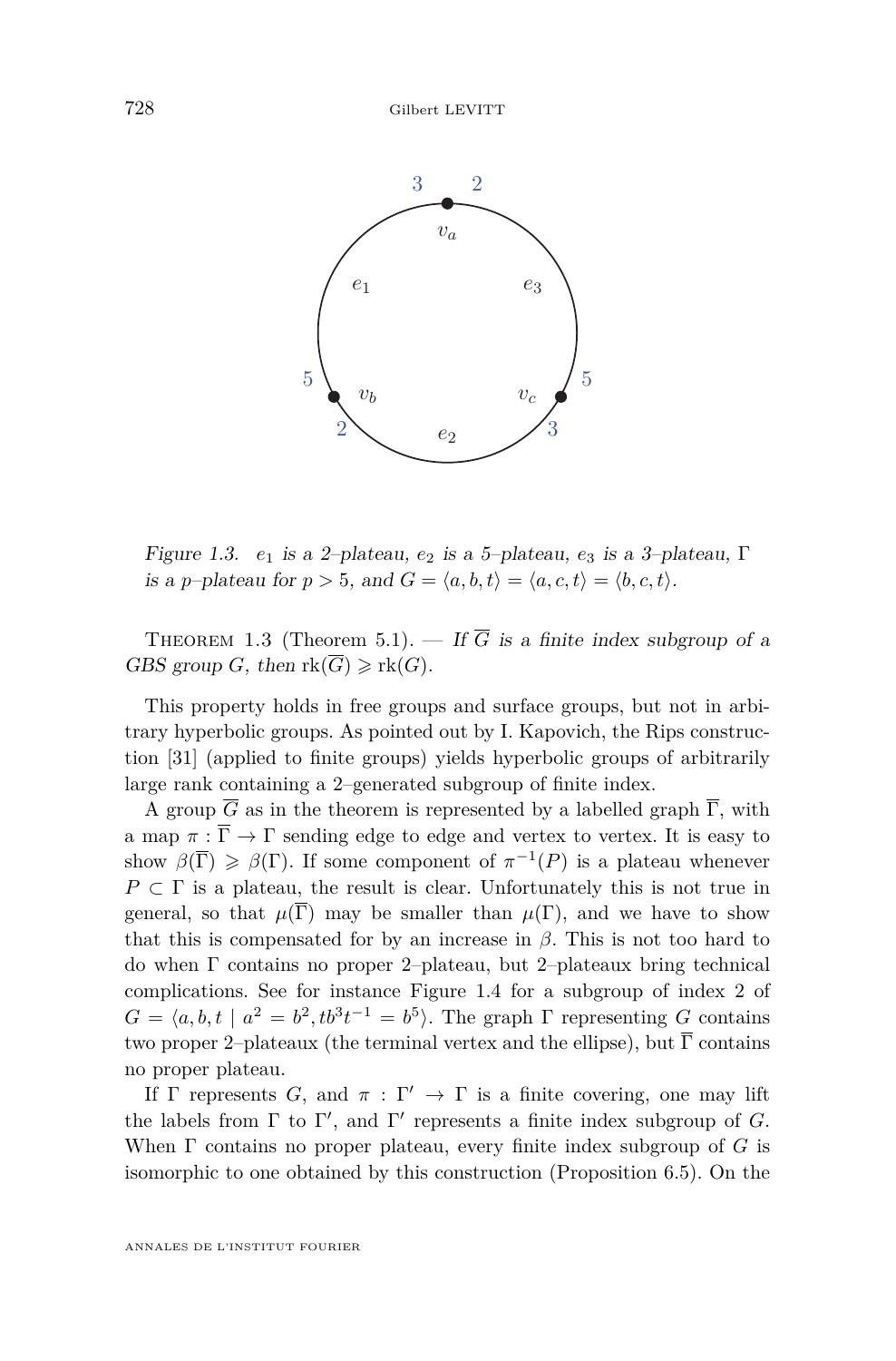<span id="page-5-0"></span>

 $\sigma$  is a finite covering, one may lift the labels from  $\sigma$ Figure 1.4.

other hand, when Γ contains a proper *p*–plateau *P*, there are other finite index subgroups, obtained by taking a covering of degree  $p$  branched over *P* (on Figure 1.4, the branching is over the union of two 2–plateaux). As an application, we identify which GBS groups are large (i.e. they have a finite index subgroup mapping onto a free group  $F_2$ ):

THEOREM 1.4 (Theorem [6.7\)](#page-33-0). — A non-cyclic GBS group  $G$  is large if 3 a circle and containing no proper plateau. and only if it cannot be represented by a labelled graph homeomorphic to

> When  $\Gamma$  is a circle, with labels denoted  $x_i$  and  $y_i$  alternatively, the absence of a proper plateau is equivalent to  $\prod x_i$  being coprime with  $\prod y_i$ . Theorem 1.4 was proved independently by T. Mecham [\[28\]](#page-37-0); see [\[16\]](#page-37-0) for the case of Baumslag–Solitar groups. We show in [\[26\]](#page-37-0) that *G* is large if and only if it is not a quotient of  $BS(m, n)$  with  $m, n$  coprime.

> There may be infinitely many different labelled graphs Γ representing a given GBS group *G* (this is why the isomorphism problem is difficult). Uniqueness (up to sign changes and restricting to reduced graphs) holds when  $\Gamma$  is strongly slide-free [\[17\]](#page-37-0): no two labels near a given vertex divide each other. Using this, we show:

TOME 65 (2015), FASCICULE 2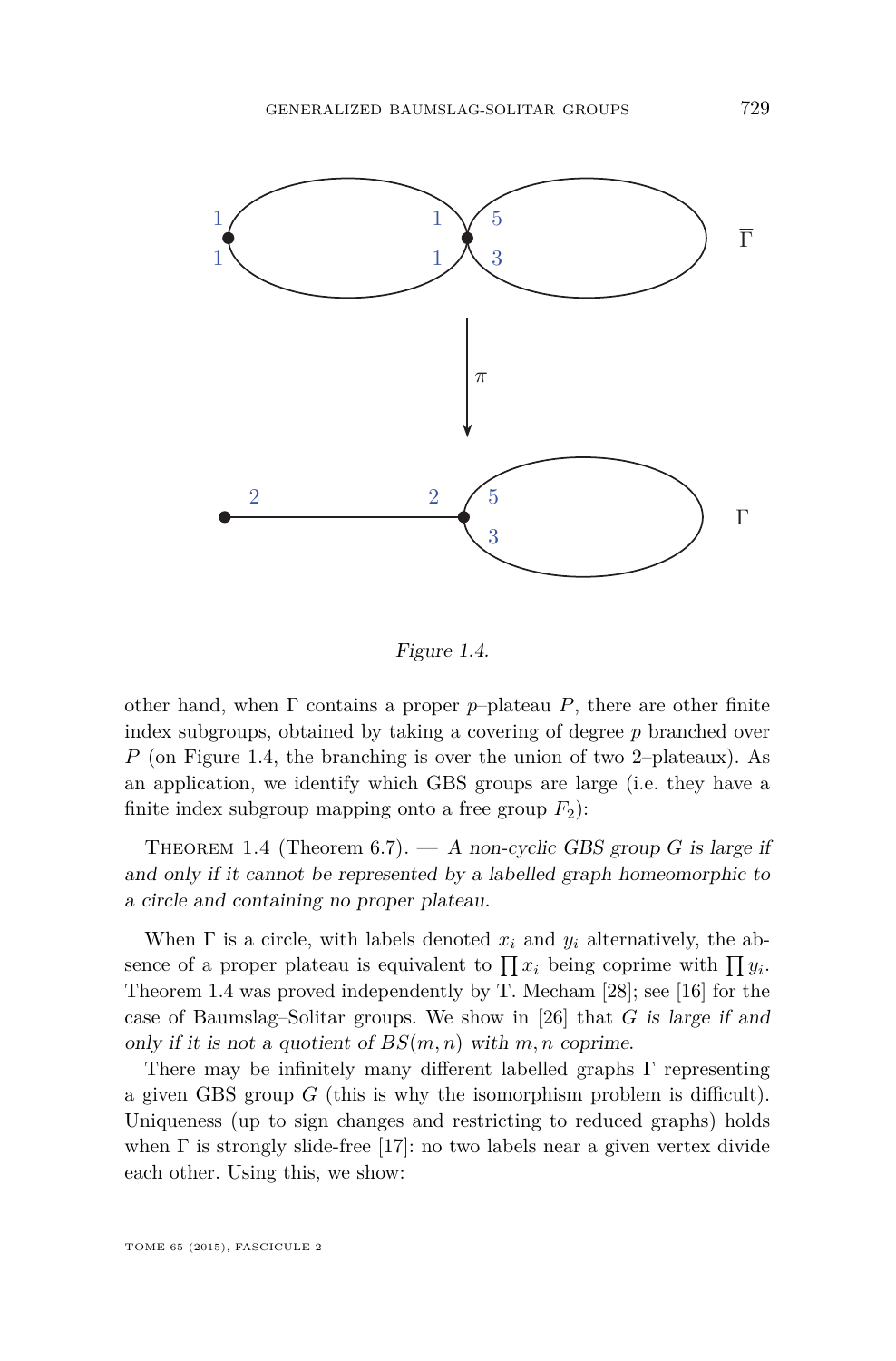<span id="page-6-0"></span>THEOREM 1.5 (Theorem [6.9\)](#page-35-0). — The commensurability problem is solvable among GBS groups represented by labelled graphs which are strongly slide-free and contain no proper plateau.

The commensurability problem consists in deciding whether two given groups contain isomorphic finite index subgroups. Among Baumslag–Solitar groups  $BS(m, n)$ , it is solved when m and n are coprime [\[33\]](#page-37-0), or equal in absolute value, but the general case is open. Note that all GBS groups which are virtually  $F_n \times \mathbb{Z}$  for some *n* are commensurable (provided  $n > 1$ ); these groups are called unimodular (see Section 2), in particular every GBS group with non-trivial center is unimodular.

Theorem 1.5 applies in particular to the non-large groups of Theorem [1.4.](#page-5-0) We show that any GBS group has a finite index subgroup represented by a labelled graph with no proper plateau (Proposition [6.8\)](#page-34-0), but unfortunately this graph is not strongly slide-free in general.

Deciding commensurability in Theorem 1.5 amounts to deciding whether the labelled graphs have a common finite covering; Leighton's graph covering theorem [\[24,](#page-37-0) [29\]](#page-37-0) ensures that this is possible.

I am grateful to M. Forester for explaining how to visualize finite index subgroups, to R. Weidmann for suggesting the use of folding sequences, and to W. Dicks for mentioning Leighton's theorem and the reference [\[29\]](#page-37-0). This work was partly supported by ANR-07-BLAN-0141-01 and ANR-2010-BLAN-116-03.

#### **2. Preliminaries**

We refer to [\[18,](#page-37-0) [19,](#page-37-0) [25\]](#page-37-0) for basic facts about GBS groups.

GBS groups are represented by labelled graphs. A labelled graph is a finite graph  $\Gamma$  where each oriented edge *e* has a label  $\lambda_e$ , a nonzero integer (possibly negative). We denote by *V* the set of vertices of  $\Gamma$ , and by  $\mathcal E$  the set of non-oriented edges. We view a non-oriented edge as  $\varepsilon = (e, \tilde{e})$ , where  $\tilde{e}$  is *e* with the opposite orientation. We denote by  $v = o(e)$  the origin of *e*, and by  $E_v$  the set of oriented edges with origin *v*. The cardinality  $|E_v|$  of  $E_v$  is the valence of *v*. A vertex is terminal if it has valence one. We say that  $\lambda_e$  is the label of *e* near the vertex  $o(e)$ , and that  $\lambda_e$  is a label carried by *e* or  $\varepsilon$ . There are  $|E_v|$  labels near a vertex *v*.

We write  $m \wedge n$  for the greatest common divisor (gcd) of two integers, with the convention that  $m \wedge n > 0$  regardless of the sign of  $m, n$ . On the other hand,  $lcm(m, n) := \frac{mn}{m \wedge n}$  may be negative.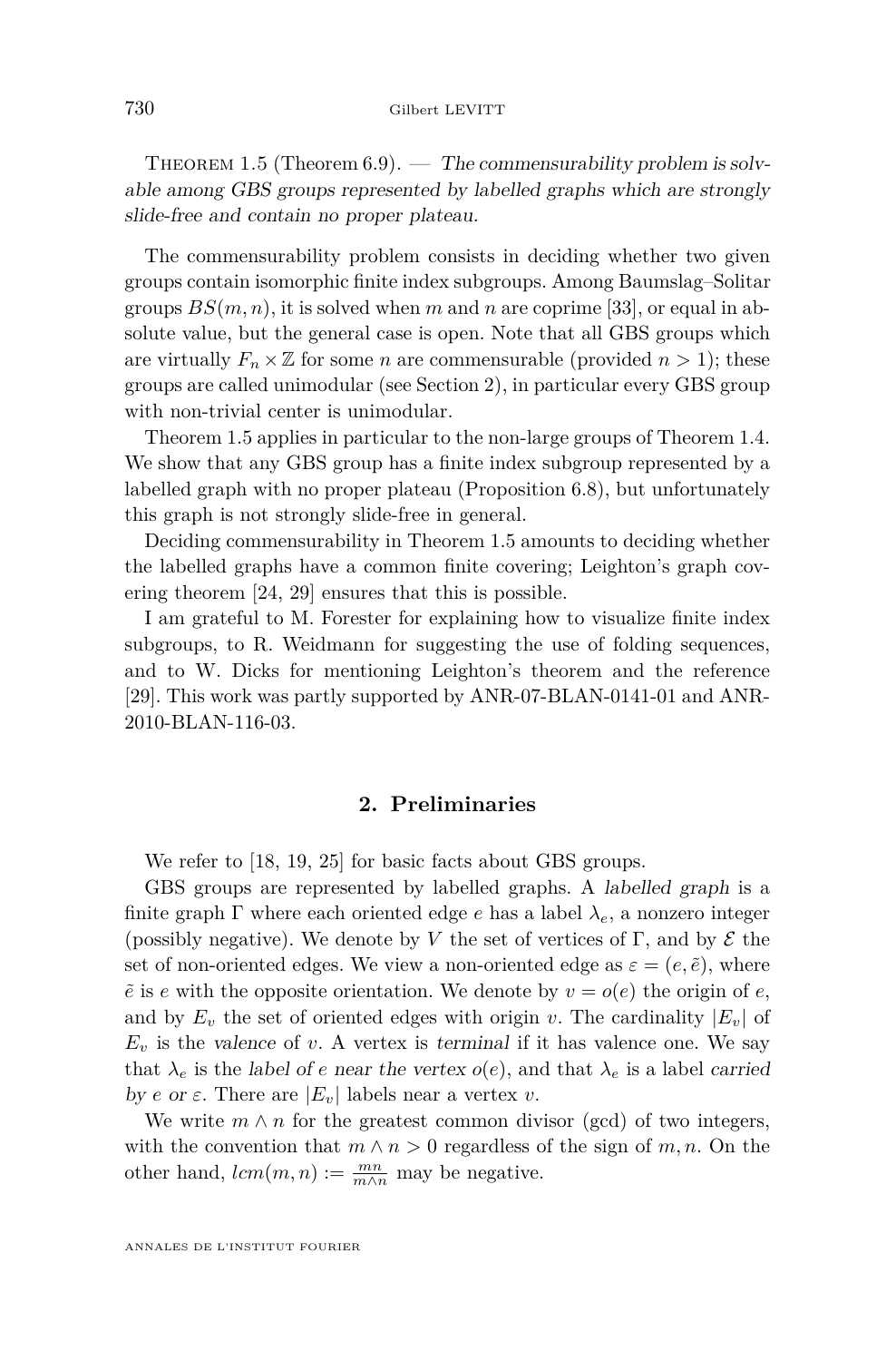A connected labelled graph defines a graph of groups. All edge and vertex groups are  $\mathbb{Z}$ , and the inclusion from the edge group  $G_e$  to the vertex group  $G_{o(e)}$  is multiplication by  $\lambda_e$ . The fundamental group *G* of the graph of groups is the GBS group represented by  $\Gamma$  (we do not always assume that  $\Gamma$  is connected, but we implicitly do so whenever we refer to the group it represents). The group *G* may be presented as follows.

Choose a maximal subtree  $\Gamma_0 \subset \Gamma$ . There is one generator  $a_v$  for each vertex  $v \in V$ , and one generator  $t_{\varepsilon}$  (stable letter) for each  $\varepsilon$  in  $\mathcal{E}_0$ , the set of non-oriented edges not in  $\Gamma_0$ . Each non-oriented edge  $\varepsilon = (e, \tilde{e})$  of  $\Gamma$ contributes a relation  $R_{\varepsilon}$ . The relation is  $(a_{o(e)})^{\lambda_e} = (a_{o(\tilde{e})})^{\lambda_{\tilde{e}}}$  if  $\varepsilon$  is in  $\Gamma_0$ , and  $t_{\varepsilon}(a_{o(e)})^{\lambda_e}t_{\varepsilon}^{-1} = (a_{o(\tilde{e})})^{\lambda_{\tilde{e}}}$  if  $\varepsilon$  is not in  $\Gamma_0$  (replacing  $e$  by  $\tilde{e}$  amounts to replacing  $t_{\varepsilon}$  by its inverse). This will be called a *standard presentation* of *G*, and the generating set will be called a standard generating set (associated to Γ and  $\Gamma_0$ ).

A GBS group is elementary if it is isomorphic to  $\mathbb{Z}$ , or  $\mathbb{Z}^2$ , or the Klein bottle group  $K = \langle x, y | x^2 = y^2 \rangle = \langle a, t | t a t^{-1} = a^{-1} \rangle$ . These are the only virtually abelian GBS groups, and they have very special properties. Unless mentioned otherwise, our results apply to all GBS groups, but we do not always provide proofs for elementary groups.

A labelled graph Γ is minimal if its Bass–Serre tree *T* contains no proper *G*–invariant subtree; this is equivalent to no label near a terminal vertex being equal to  $\pm 1$ . The graph  $\Gamma$  is reduced [\[17\]](#page-37-0) if any edge *e* such that  $\lambda_e = \pm 1$  is a loop (*e* and  $\tilde{e}$  have the same origin). Any labelled graph may be made reduced by a sequence of elementary collapses (see [\[17\]](#page-37-0)); these collapses do not change *G*.

The group *G* represented by Γ does not change if one changes the sign of all labels near a given vertex *v*, or if one changes the sign of the labels  $\lambda_e$ ,  $λ$ <sup> $\check{e}$ </sup> carried by a given non-oriented edge  $\varepsilon$ . These will be called admissible sign changes.

In general, there may be infinitely many reduced labelled graphs representing a given *G*. One case when uniqueness holds (up to admissible sign changes) is when  $\Gamma$  is *strongly slide-free* ([\[17\]](#page-37-0), see also [\[21\]](#page-37-0)): if  $e$  and  $e'$  are edges with the same origin,  $\lambda_e$  does not divide  $\lambda_{e'}$ .

We denote by  $\beta(\Gamma)$  the first Betti number of  $\Gamma$ . If *G* is non-elementary, all labelled graphs representing *G* have the same  $\beta$ , and we sometimes denote it by  $\beta(G)$ .

Let *G* be represented by Γ. An element  $g \in G$  is elliptic if it fixes a point in the Bass–Serre tree  $T$  associated to  $\Gamma$ , or equivalently if some conjugate of *g* belongs to a vertex group of Γ. All elliptic elements are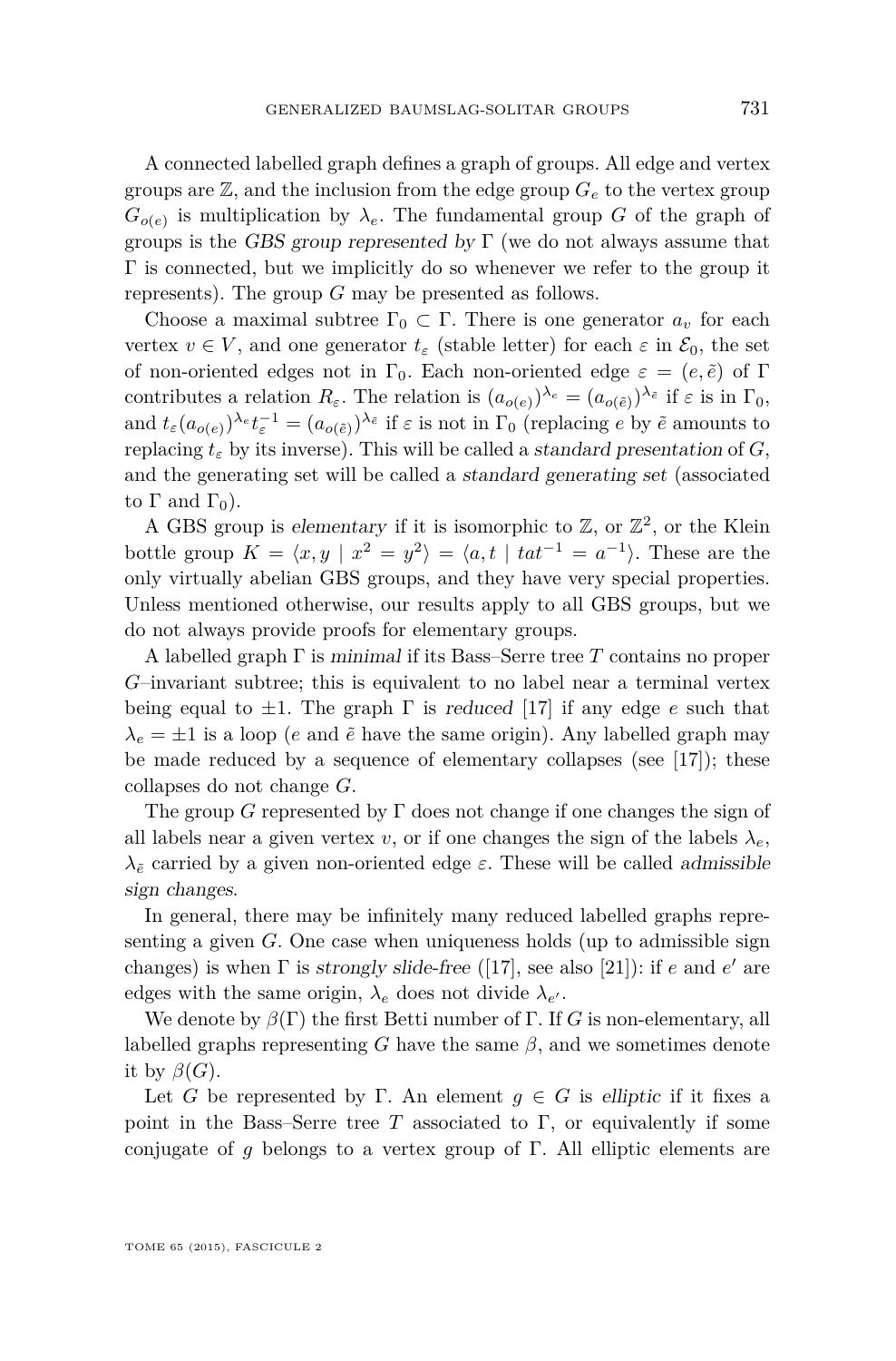<span id="page-8-0"></span>pairwise commensurable (they have a common power). An element which is not elliptic is hyperbolic. If *G* is non-elementary, ellipticity or hyperbolicity does not depend on the choice of Γ representing *G*.

The quotient of *G* by the subgroup generated by all elliptic elements may be identified with the topological fundamental group  $\pi_1^{top}(\Gamma)$  of the graph Γ, a free group of rank *β*(Γ). In particular, any generating set of *G* contains at least  $\beta(\Gamma)$  hyperbolic elements.

If *G* is non-elementary, there is a modular homomorphism  $\Delta_G : G \to \mathbb{Q}^*$ associated to *G*. It may be characterized as follows: given any non-trivial elliptic element *a*, there is a non-trivial relation  $ga^mg^{-1} = a^n$ , and  $\Delta_G(g) =$  $\frac{m}{n}$  (the numbers *m, n* may depend on the choice of *a*, but  $m/n$  does not).

Elliptic elements have modulus 1, so  $\Delta_G$  factors through  $\pi_1^{top}(\Gamma)$  for any Γ representing *G*. One may define ∆*<sup>G</sup>* directly in terms of loops in Γ: if *γ* ∈  $\pi_1^{top}(\Gamma)$  is represented by an edge-loop  $(e_1, \ldots, e_m)$ , then  $\Delta_G(\gamma) = \prod_{\lambda \in i} \frac{\lambda_{e_i}}{\lambda_{\tilde{e}_i}}$ . Note that  $\Delta_G$  is trivial if  $\Gamma$  is a tree.

 $\Delta_G$  is trivial if and only if the center of *G* is non-trivial. In this case the center is cyclic and only contains elliptic elements (see [\[25\]](#page-37-0)). Moreover, there is an epimorphism  $G \to \mathbb{Z}$  whose kernel contains no non-trivial elliptic element (see Proposition 3.3 of [\[25\]](#page-37-0)).

A non-elementary *G* is unimodular if the image of  $\Delta_G$  is contained in {1*,* −1}. This is equivalent to *G* having a normal infinite cyclic subgroup, and also to *G* being virtually  $F_n \times \mathbb{Z}$  for some  $n \geq 2$ .

Given any Γ, one may perform admissible sign changes so that at most  $\beta(\Gamma)$  labels are negative (edges in some maximal subtree only carry positive labels, edges not in the subtree carry at most one negative label). If  $\Delta_G$ only takes positive values, one may make all labels positive.

#### **3. Computing the rank**

Let *G* be a GBS group. In this section we fix a (connected) labelled graph Γ representing *G*. We assume that it is finite, but not necessarily minimal or reduced.

DEFINITION 3.1 (plateau, plateaunic number). — Let *p* be a prime number. A non-empty connected subgraph  $P \subset \Gamma$  is a *p*-plateau if the following condition holds for every oriented edge *e* with  $v = o(e)$  belonging to *P*: the label  $\lambda_e$  of *e* near *v* is divisible by *p* if and only if *e* is not contained in *P*. We say that *P* is a plateau if it is a *p*–plateau for some *p*. It is proper if  $P \neq \Gamma$ .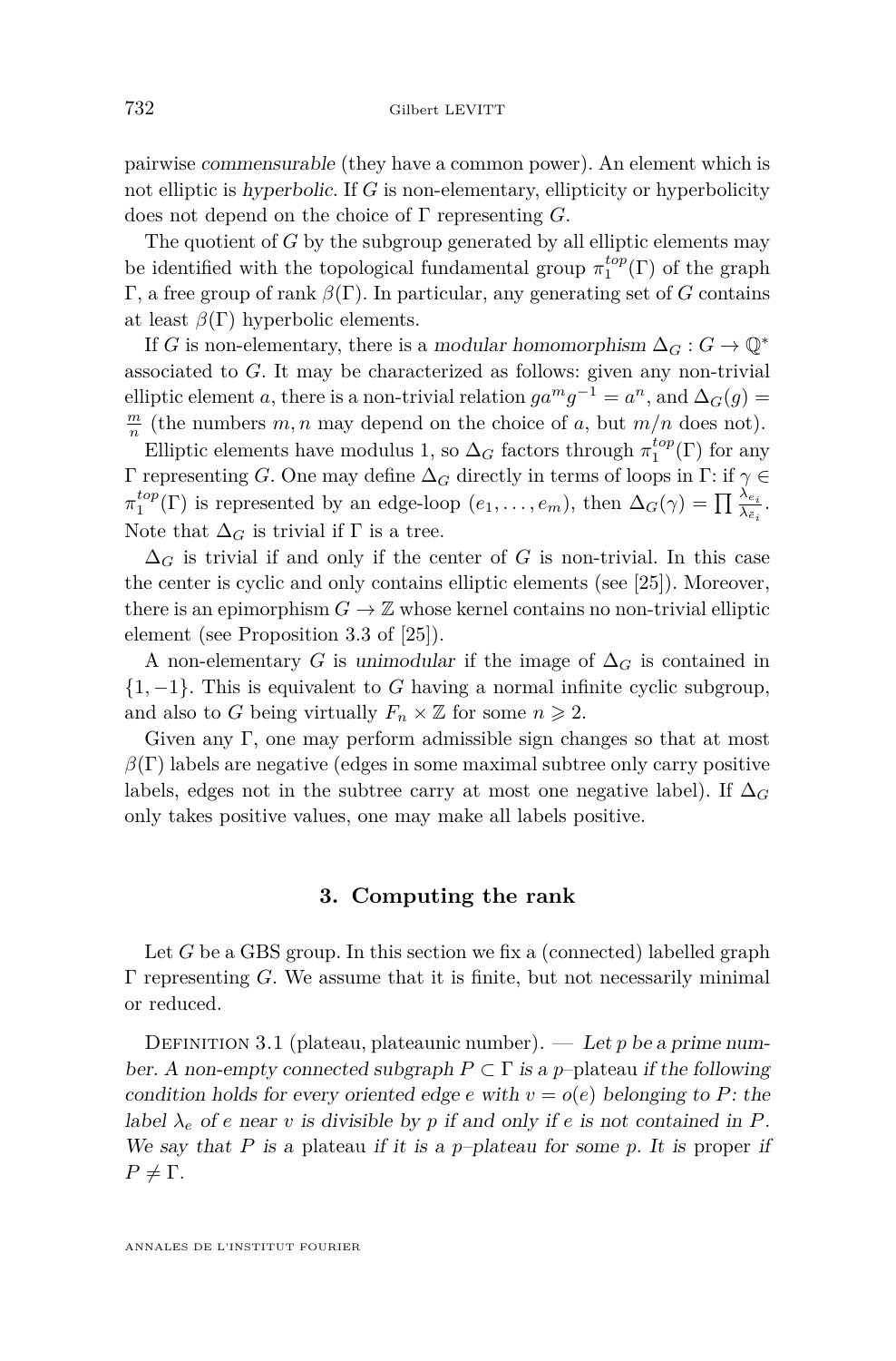<span id="page-9-0"></span>The plateaunic number  $\mu(\Gamma)$  is the minimal cardinality of a set of vertices meeting every plateau.

Let *P* be a *p*–plateau. Given  $e = vw$ , there are four possibilities. If  $e \subset P$ , none of the labels  $\lambda_e, \lambda_{\tilde{e}}$  is divisible by *p*. If  $v, w \in P$  but *e* is not contained in *P*, both labels  $\lambda_e, \lambda_{\tilde{e}}$  are divisible by *p*. If  $v \in P$  and  $w \notin P$  (or vice versa), the label of *e* near *v* is divisible by *p*. If  $v, w \notin P$ , there is no restriction.

If *v* is a vertex,  $\{v\}$  is a *p*-plateau if and only if *p* divides every label near *v*. A terminal vertex with label  $\neq \pm 1$  is a plateau. Two *p*–plateaux are disjoint or equal. The whole graph  $\Gamma$  is a *p*–plateau for all but finitely many *p*, so  $\mu(\Gamma) \geq 1$ .

THEOREM  $3.2.$  — Let *G* be a GBS group represented by a labelled graph Γ.

- Every standard generating set contains a generating set of cardinality  $rk(G)$ .
- The rank of *G* equals  $\beta(\Gamma) + \mu(\Gamma)$ , where  $\beta(\Gamma)$  is the first Betti number of  $\Gamma$  and  $\mu(\Gamma)$  is its plateaunic number (see Definition [3.1\)](#page-8-0).

In particular, the rank of *G* is computable from any labelled graph representing *G*. It follows from Proposition [3.9](#page-11-0) below that one obtains a generating set of cardinality  $rk(G)$  by finding a set of vertices  $V_1 \subset V$  of cardinality  $\mu(\Gamma)$  meeting every plateau, and deleting generators  $a_v$  for  $v \notin V_1$  from any standard generating set  $\{(a_v)_{v \in V}, (t_\varepsilon)_{\varepsilon \in \mathcal{E}_0}\}.$ 

Remark 3.3.  $\beta(\Gamma) + \mu(\Gamma)$  is an invariant: it only depends on *G*. For *G* non-elementary it is well-known that *β*(Γ) is an invariant, and it is not hard to deduce directly from [\[17\]](#page-37-0) or [\[8\]](#page-36-0) that  $\mu(\Gamma)$  is also an invariant.

The remainder of this section is devoted to the proof of Theorem 3.2, so we fix *G* and Γ.

Given a prime number *p* and a *p*–plateau  $P \subset \Gamma$ , fix a maximal subtree  $P_0 \subset P$ , and a maximal subtree  $\Gamma_0 \subset \Gamma$  with  $\Gamma_0 \cap P = P_0$ . Consider the associated standard presentation, with generators  $a_v$  and  $t_{\varepsilon}$ . We define a quotient *G'* of *G* by adding the relations  $a_v = 1$  for  $v \notin P$ , and  $(a_v)^p = 1$ for  $v \in P$ .

LEMMA 3.4. — The rank of  $G'$  is  $\beta(\Gamma) + 1$ .

Proof. — Consider an edge  $\varepsilon = (e, \tilde{e})$  not contained in *P*. The elements  $(a_{o(e)})^{\lambda_e}$  and  $(a_{o(\tilde{e})})^{\lambda_{\tilde{e}}}$  are killed in *G'* since  $\lambda_e$  is divisible by *p* if  $o(e) \in P$ , so we may remove the relation  $R_{\varepsilon}$  from the presentation of  $G'$ .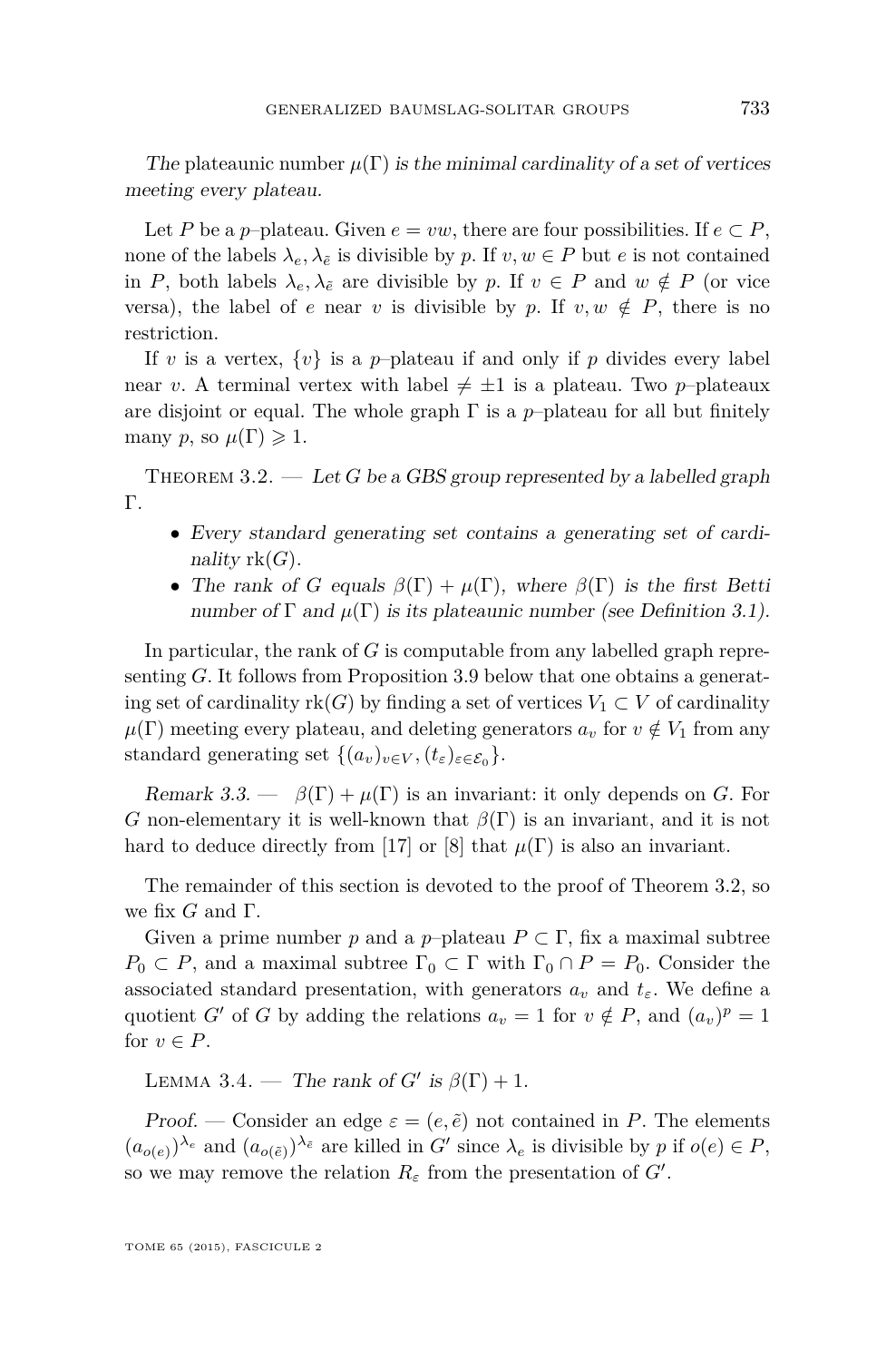<span id="page-10-0"></span>For simplicity, we first consider the case when  $\Gamma$  is a tree. Then  $G'$  is generated by the elements  $a_v$  for  $v \in P$ , and  $(a_v)^p = 1$  in G'. The other relations come from edges of *P*, they are of the form  $(a_{o(e)})^{\lambda_e} = (a_{o(\tilde{e})})^{\lambda_{\tilde{e}}}.$ The key point here (as in the group  $G_2$  of Figure [1.2\)](#page-3-0) is that no exponent  $\lambda_e$ (or  $\lambda_{\tilde{e}}$ ) is divisible by *p*, so multiplication by  $\lambda_e$  defines an automorphism of  $\mathbb{Z}/p\mathbb{Z}$ . Thus  $G'$  is the fundamental group of a graph of groups with underlying graph  $P$ , vertex and edge groups  $\mathbb{Z}/p\mathbb{Z}$ , and inclusions given by multiplication by the  $\lambda_e$ 's. It follows that *G*<sup> $\prime$ </sup> is isomorphic to  $\mathbb{Z}/p\mathbb{Z}$ , so has rank  $1 = \beta(\Gamma) + 1$ .

The general case is similar. Since  $\Gamma_0 \cap P = P_0$ , there are  $\beta(\Gamma) - \beta(P)$ edges not contained in either *P* or  $\Gamma_0$ . The associated stable letters are not involved in any relation, so  $G'$  is the free product of a free group of rank  $\beta(\Gamma) - \beta(P)$  with  $G'' = \langle (a_v)_{v \in P}, (t_\varepsilon)_{\varepsilon \subset \overline{P \setminus P_0}} \rangle$ . As in the previous case,  $G''$ is the fundamental group of a graph of  $\mathbb{Z}/p\mathbb{Z}$ 's based on *P*. It maps onto the topological fundamental group of *P* with kernel  $\mathbb{Z}/p\mathbb{Z}$ , so has rank  $\beta(P)+1$ . By Grushko's theorem, *G*<sup> $\prime$ </sup> has rank  $\beta(\Gamma) - \beta(P) + \beta(P) + 1 = \beta(\Gamma) + 1$ .  $\Box$ 

DEFINITION 3.5 (Minimally hyperbolic). — A generating set *S* of *G* is minimally hyperbolic if it contains exactly  $\beta(\Gamma)$  hyperbolic elements.

Recall that any generating set contains at least  $\beta(\Gamma)$  hyperbolic elements. Standard generating sets are minimally hyperbolic.

Corollary 3.6. — Let *S* be a minimally hyperbolic generating set. For each elliptic element  $s \in S$ , fix a vertex  $v_s$  of  $\Gamma$  such that *s* has a conjugate contained in the vertex group  $G_{v_s}$ . Then every plateau contains some  $v_s$ . In particular, *S* has at least  $\beta(\Gamma) + \mu(\Gamma)$  elements.

Proof. — Let P be a *p*-plateau, and let  $G'$  be as above. If P contains no  $v_s$ , every  $a_{v_s}$  is killed in  $G'$ , so every elliptic element of *S* is killed in  $G'$ . Since *S* is minimally hyperbolic, *G*<sup> $\prime$ </sup> may be generated by  $\beta(\Gamma)$  elements. This contradicts Lemma [3.4.](#page-9-0)

The following fact is used in [\[26\]](#page-37-0).

COROLLARY 3.7.  $\qquad$  Let *S* be a minimally hyperbolic generating set. Given a *p*–plateau *P*, there exist  $s \in S$  and  $v \in P$  such that *s* is conjugate to a power  $(a_v)^q$  with *q* not divisible by *p*.

Proof. — As in the previous proof, some elliptic  $s \in S$  must survive in *G*<sup> $\prime$ </sup>. Being elliptic, *s* is conjugate to some power  $(a_v)^q$  with  $v \in V$ . Survival implies that *v* is in *P* and *q* is not divisible by *p*.

Remark 3.8.  $\qquad$  If *S* is not minimally hyperbolic, let  $h(S)$  be the number of hyperbolic elements in *S*. If  $P_1, \ldots, P_i, \ldots, P_k$  are disjoint  $p_i$ -plateaux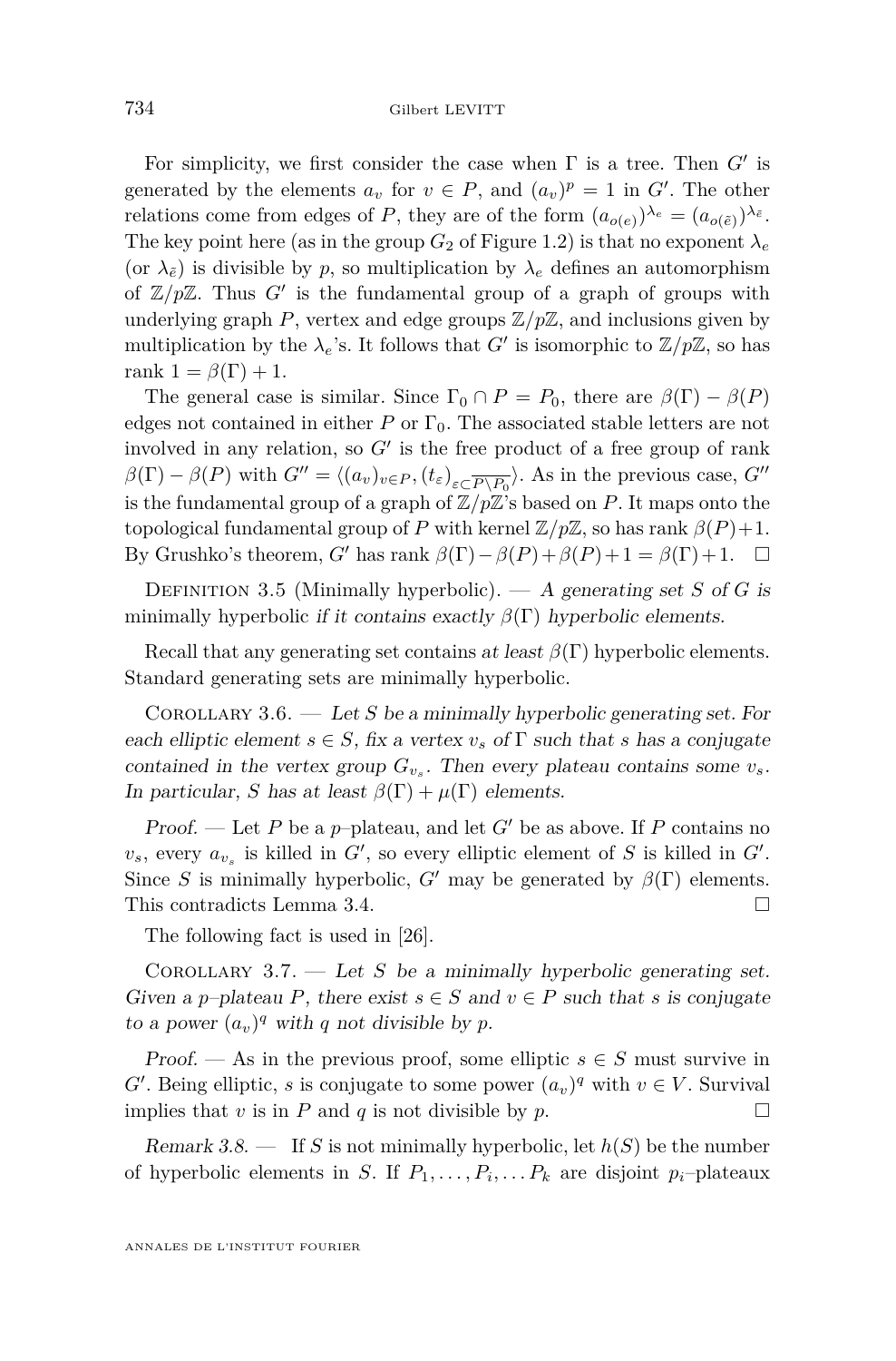<span id="page-11-0"></span>with  $k > h(S) - \beta(\Gamma)$ , there exist  $s \in S$ , and *i*, such that *s* is conjugate to  $(a_v)^q$  with  $v \in P_i$  and  $q$  not divisible by  $p_i$ . To prove this, one defines  $G'$ by adding relations  $a_v = 1$  for  $v \notin \bigcup_i P_i$  and  $(a_v)^{p_i} = 1$  for  $v \in P_i$ . It has rank  $\beta(\Gamma) + k$ , so some elliptic  $s \in S$  survives in  $G'$ .

PROPOSITION 3.9. — Let  $S = \{(a_v)_{v \in V}, (t_\varepsilon)_{\varepsilon \in \mathcal{E}_0}\}$  be a standard generating set. For  $V_1 \subset V$ , define  $S_1 \subset S$  by keeping only the  $t_{\varepsilon}$ 's and the  $a_v$ 's for  $v \in V_1$ . Then  $S_1$  generates  $G$  if and only if  $V_1$  meets every plateau.

Proof.  $\mathcal{F}$  If  $S_1$  generates,  $V_1$  meets every plateau by Corollary [3.6.](#page-10-0) We now suppose that  $G_1 = \langle S_1 \rangle$  is not *G*, and we construct a plateau *P* disjoint from *V*<sub>1</sub>. We may assume  $V_1 \neq \emptyset$  and  $V_1 \neq \Gamma$ .

For  $v \in V$ , define the integer  $n_v \geq 1$  by  $G_1 \cap \langle a_v \rangle = \langle a_v^{n_v} \rangle$ ; it exists because  $V_1 \neq \emptyset$  and the  $a_v$ 's are all commensurable. Note that  $n_v = 1$  if  $v \in V_1$ . Since  $G_1 \neq G$ , we have  $n_v > 1$  for some  $v \notin V_1$ , so we may fix a prime *p* dividing some  $n_v$ . For each  $v \notin V_1$ , let  $p^{\delta_v}$  be the maximal power dividing  $n_v$ , and let  $\delta \geq 1$  be the maximal value of  $\delta_v$  (for  $v \notin V_1$ ).

We now define a subgraph  $\Gamma_1 \subset \Gamma$  as follows. Its vertices are the vertices  $v \notin V_1$  such that  $\delta_v = \delta$ . An edge  $\varepsilon = (e, \tilde{e})$  is in  $\Gamma_1$  if and only if its vertices are in  $\Gamma_1$  and none of  $\lambda_e, \lambda_{\tilde{e}}$  is divisible by *p*. We complete the proof by showing that every component of  $\Gamma_1$  is a *p*–plateau.

This is equivalent to the following fact: if *e* is an edge with  $\delta_{o(e)} = \delta$  such that the label  $\lambda_e$  of *e* near  $o(e)$  is not divisible by *p*, then  $\delta_{o(\tilde{e})} = \delta$  and the label  $\lambda_{\tilde{e}}$  near  $o(\tilde{e})$  is not divisible by *p*. Let us write  $v = o(e)$  and  $w = o(\tilde{e})$ .

Let  $a_e = (a_v)^{\lambda_e}$ . Since *p* does not divide  $\lambda_e$ , and  $\delta_v = \delta$ , the smallest *n* such that  $(a_e)^n \in G_1$  is divisible by  $p^{\delta}$ . The standard presentation of *G* contains a relation  $R_{\varepsilon}$  expressing  $a_e$  as  $(a_w)^{\lambda_{\varepsilon}}$  (possibly conjugated by a stable letter  $t_{\varepsilon}$ ). Let  $\theta = \frac{lcm(n_w, \lambda_{\varepsilon})}{l}$  $\frac{n_w, \lambda_{\tilde{e}}}{\lambda_{\tilde{e}}} \ = \ \frac{n_w}{n_w \wedge \lambda}$  $\frac{m_w}{n_w \wedge \lambda_{\tilde{e}}}$ . Since *G*<sub>1</sub> contains  $(a_w)^{n_w}$  and all stable letters, it contains  $(a_w)^{\lambda_{\varepsilon}\theta}$  and  $(a_e)^{\theta}$ . It follows that *p*<sup>δ</sup> divides *θ*, hence *n<sub>w</sub>*, so  $δ$ <sup>*w*</sup> = δ. Since *n<sub>w</sub>* is not divisible by  $p$ <sup>δ+1</sup>, we deduce that *p* does not divide  $\lambda_{\tilde{e}}$ .

Corollary [3.6](#page-10-0) and Proposition 3.9 imply:

Corollary 3.10.

- Every standard generating set contains a generating set of cardinality  $\beta(\Gamma) + \mu(\Gamma)$ . In particular,  $\beta(\Gamma) + \mu(\Gamma) \geqslant \text{rk}(G)$ .
- The minimal cardinality of a minimally hyperbolic generating set is  $\beta(\Gamma) + \mu(\Gamma)$ .

This is clear, recalling that standard generating sets are minimally hyperbolic. The following proposition now completes the proof of Theorem [3.2.](#page-9-0)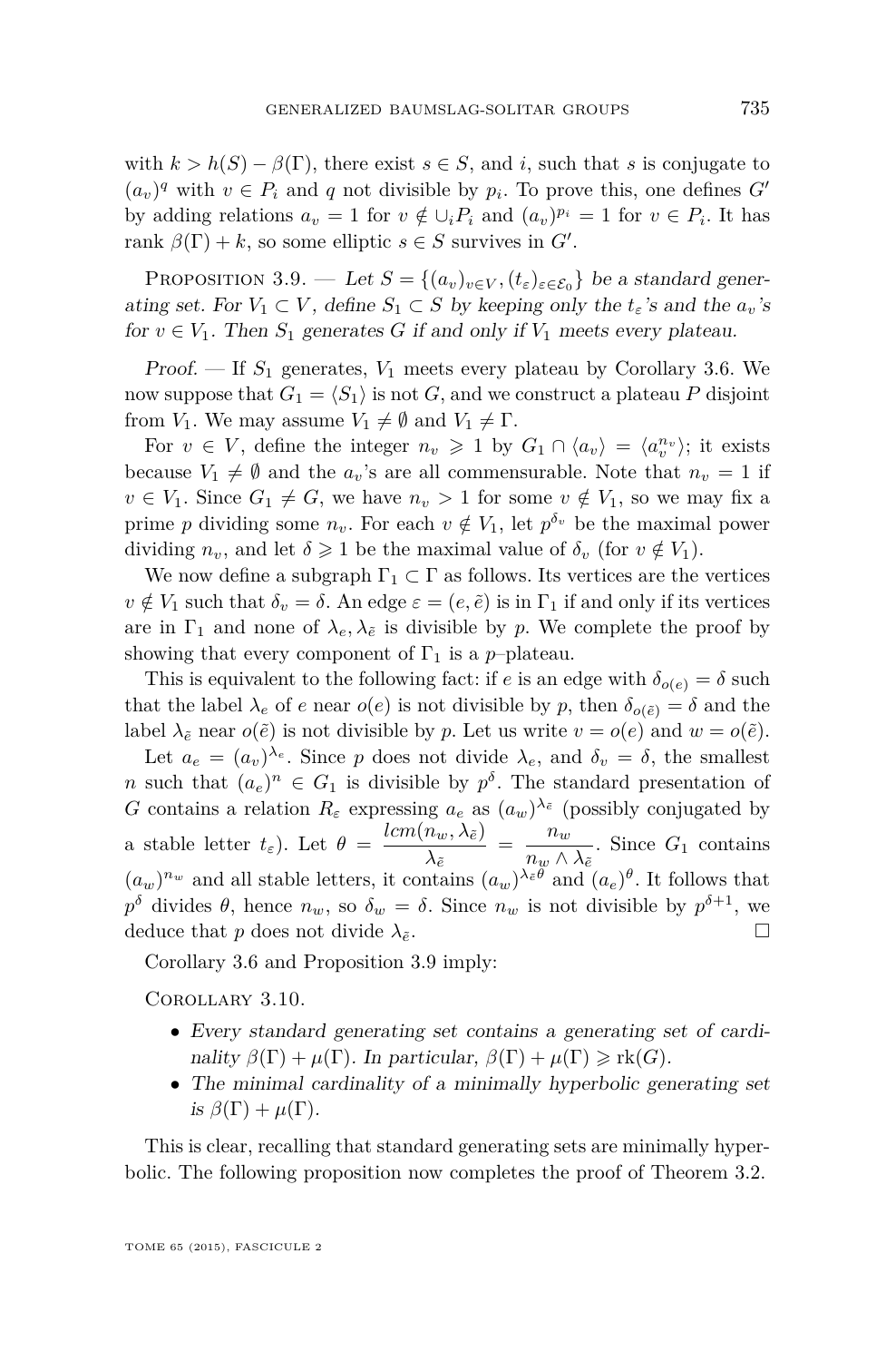PROPOSITION  $3.11$ . — There exists a minimally hyperbolic generating set of cardinality rk(*G*).

Proof. — The proof is by induction on  $r = \text{rk}(G)$ , with the result clear for  $r = 1$ . We fix a generating set X of cardinality r, which we view as an epimorphism  $\pi$  from the free group  $F(X)$  to *G*. Let  $T_0$  be the Cayley tree of  $F(X)$ , with the natural action of  $F(X)$ . Let T be the Bass–Serre tree of Γ, with the natural action of *G*. Trimming Γ if necessary, we may assume that *G* acts minimally on *T*.

By Theorem 2.1 of [\[15\]](#page-37-0), there exists a sequence  $T_0 \stackrel{f_0}{\rightarrow} T_1 \stackrel{f_1}{\rightarrow} \cdots \rightarrow T_i \rightarrow$ *...*  $f_{n-1}$ <sup>*n*</sup> *T*<sub>*n*</sub> = *T* of simplicial trees *T<sub>i</sub>* with an action of a group *G<sub>i</sub>* such that:

- (1)  $G_0 = F(X)$ ,  $G_n = G$ , and there are epimorphisms  $\pi_i : G_i \to G_{i+1}$ , with  $\pi_{n-1} \circ \cdots \circ \pi_0 = \pi$ ;
- (2) the restriction of  $\pi_{n-1} \circ \cdots \circ \pi_i$  to each vertex stabilizer of  $T_i$  is injective;
- (3) the map  $f_i: T_i \to T_{i+1}$  is equivariant with respect to  $\pi_i$ ; it is either a subdivision or a basic fold followed by a vertex morphism (see [\[15\]](#page-37-0) for definitions).

The action of  $G_i$  on  $T_i$  is not necessarily minimal. By condition 2 (and equivariance), all vertex and edge stabilizers are cyclic (possibly trivial). In particular,  $G_i$  is a free product of GBS groups. Note that all groups  $G_i$  have rank *r*. If a group acts on a tree *T*, we say that a generating set is minimally *T*–hyperbolic if no other generating set contains fewer hyperbolic elements.

Consider the smallest *k* such that  $G_{k+1}$  is a GBS group.

• We first show that  $G_{k+1}$  has a minimally  $T_{k+1}$ -hyperbolic generating set of cardinality *r*.

The previous group  $G_k$  is a nontrivial free product of (possibly cyclic) GBS groups of rank  $\lt r$ . Indeed, define a graph of groups  $\hat{\Gamma}_k$  by collapsing to a point each edge of  $\Gamma_k = T_k/G_k$  with stabilizer  $\mathbb{Z}$ . We can write  $G_k$  as the free product of GBS vertex groups  $H_v$  of  $\hat{\Gamma}_k$ , together with  $\beta(\hat{\Gamma}_k)$  infinite cyclic groups generated by stable letters. The free product is nontrivial because  $G_k$  is not a GBS group.

By induction on *r*, each  $H_v$  has a minimally  $T_k$ –hyperbolic generating set  $S_v$  of cardinality rk $(H_v)$ . Consider a generating set  $S_k$  of  $G_k$  obtained by adjoining  $\beta(\hat{\Gamma}_k)$  stable letters to the union of the  $S_v$ 's. By Grushko's theorem, it has *r* elements. Since each  $S_v$  is minimally  $T_k$ –hyperbolic, exactly  $\beta(\Gamma_k)$  elements of  $S_k$  are hyperbolic in  $T_k$ .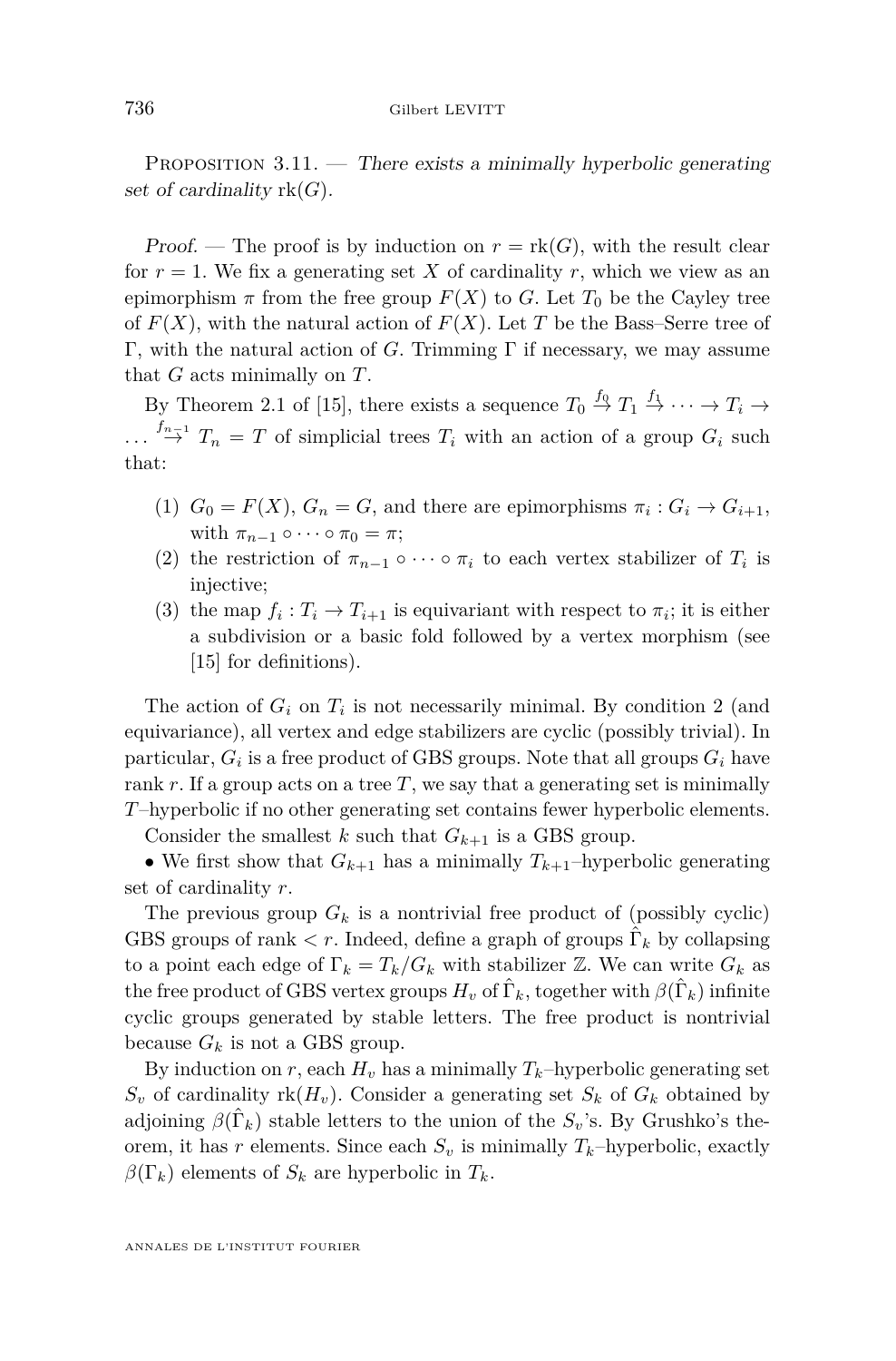<span id="page-13-0"></span>If passing from  $T_k$  to  $T_{k+1}$  involves no basic fold of type III (see Figure 1 in [Du]), one has  $\beta(\Gamma_{k+1}) = \beta(\Gamma_k)$ . Since  $\pi_k(g)$  is elliptic in  $T_{k+1}$  if g is elliptic in  $T_k$ , the image of  $S_k$  in  $G_{k+1}$  is the desired minimally  $T_{k+1}$ – hyperbolic generating set. If there is a fold of type III, so that  $\beta(\Gamma_{k+1}) =$  $\beta(\Gamma_k) - 1$ , the stable letter associated to the folded loop (the element *g* in Figure 1 of [\[15\]](#page-37-0)) becomes elliptic in  $T_{k+1}$ . Once again  $\pi_k(S_k)$  is a minimally  $T_{k+1}$ –hyperbolic generating set of  $G_{k+1}$ .

• We now show by induction on  $i \geq k+1$  that  $G_i$  has a minimally  $T_i$ hyperbolic generating set of cardinality *r*. This proves the proposition since  $G_n = G$ .

The result is true for  $i = k + 1$ . Assume it is true for some *i*. Let  $S_i$  be a minimally  $T_i$ -hyperbolic generating set of  $G_i$  of cardinality  $r$ , obtained by removing elliptic elements from any standard generating set (such an  $S_i$  exists by the induction hypothesis and Corollary [3.10\)](#page-11-0). As above, the image of  $S_i$  in  $G_{i+1}$  is the desired generating set: if there is a basic fold of type III, we have  $\beta(\Gamma_{i+1}) = \beta(\Gamma_i) - 1$ , but the definition of  $S_i$  guarantees that some stable letter in  $S_i$  becomes elliptic in  $T_{i+1}$ .

#### **4. Finite order automorphisms of free groups**

We denote by  $F_n$  the free group of rank *n*. Given  $\Phi \in \text{Out}(F_n)$ , we denote by  $M_{\Phi}$  the mapping torus  $M_{\Phi} = F_n \rtimes_{\Phi} \mathbb{Z} = \langle F_n, t \mid tgt^{-1} = \alpha(g) \rangle$ , where  $\alpha \in \text{Aut}(F_n)$  is any representative of  $\Phi$ .

PROPOSITION  $4.1.$  — Given a group G, the following are equivalent:

- *G* is a GBS group with non-trivial center;
- there exist *n* and  $\Phi \in \text{Out}(F_n)$  of finite order such that  $G = M_{\Phi}$ .

Proof. — We may assume that *G* is not  $\mathbb{Z}, \mathbb{Z}^2$ , or the Klein bottle group.

Let *G* be a GBS group with non-trivial center *Z*. Then (see Section [2\)](#page-6-0) *G* is virtually  $F_r \times \mathbb{Z}$  for some  $r \geq 2$ , and there is an epimorphism  $\tau : G \to \mathbb{Z}$ which is non-trivial on *Z*. The restriction of  $\tau$  to  $F_r \times \mathbb{Z}$  is non-trivial on the factor  $\mathbb{Z}$ , so its kernel is free of finite rank (projecting onto  $F_r$  identifies the kernel with a finite index subgroup of  $F_r$ ). It follows that ker  $\tau$  is finitely generated and virtually free, hence equal to some  $F_n$  since  $G$  is torsion-free. This shows that  $G = M_{\Phi}$  for some  $\Phi \in \text{Out}(F_n)$ . View the center *Z* as a subgroup of  $M_{\Phi}$  and write a generator as  $t^k g$  with  $k \in \mathbb{Z}$  and  $g \in F_n$ . One has  $k \neq 0$ , and  $\Phi^k$  is the identity because *Z* is central.

Conversely, suppose that  $\Phi \in \text{Out}(F_n)$  has finite order. We first show that  $M_{\Phi}$  is a GBS group. The following simple argument is due to V.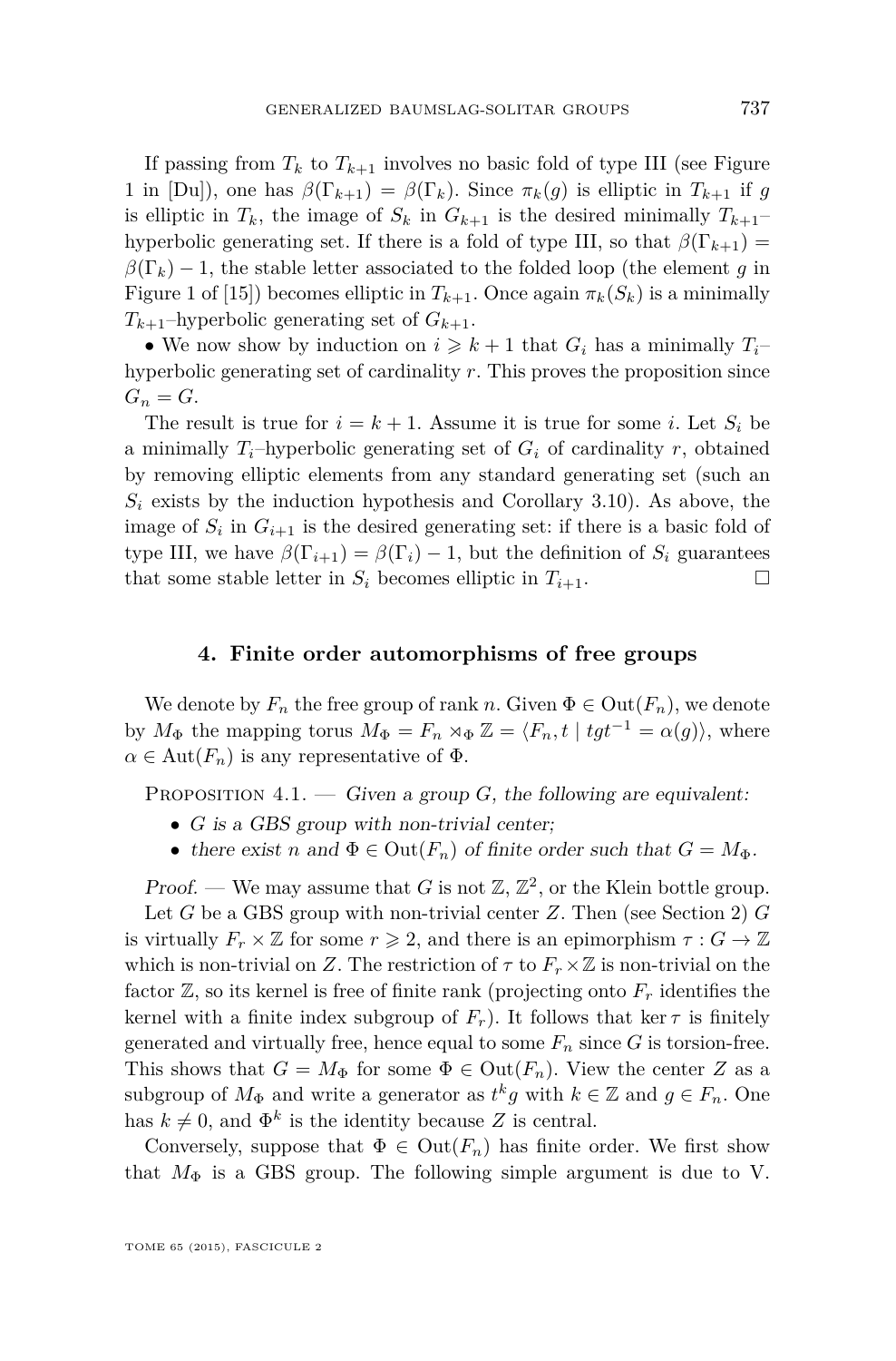<span id="page-14-0"></span>Guirardel. By [\[12,](#page-36-0) [22,](#page-37-0) [34\]](#page-37-0),  $\Phi$  is induced by an automorphism of a finite graph  $\Lambda$  with fundamental group isomorphic to  $F_n$ . The group  $M_{\Phi}$  is the fundamental group of a 2–complex made of circles (associated to vertices of  $\Lambda$ ) and annuli (associated to edges), so is a GBS group. We now show that the center of  $M_{\Phi}$  is non-trivial.

Let  $\alpha \in \text{Aut}(F_n)$  be a representative of  $\Phi$ . There exists  $k \geq 1$  such that  $\alpha^k$  is conjugation by some  $g \in F_n$ . If *g* is trivial,  $t^k$  is central. If not, we consider the subgroup of  $M_{\Phi}$  generated by  $F_n$  and  $t^k$ . It has finite index and non-trivial center (generated by  $t^k g^{-1}$ ). It follows that the modular map  $\Delta_{M_{\Phi}}$  (see Section [2\)](#page-6-0) has finite image, so  $M_{\Phi}$  has a normal infinite cyclic subgroup *Z* (containing  $t^k g^{-1}$ ). This subgroup is not contained in  $F_n$ , so is in fact central: otherwise any non-trivial  $z \in Z$  would be conjugate to  $z^{-1}$ , a contradiction since  $z$  maps non-trivially under the natural projection from  $M_{\Phi}$  to  $\mathbb{Z} = \langle t \rangle$ .

Example 4.2. —  $\text{Out}(F_2)$  contains an element  $\Phi$  of order 6. It is represented by an automorphism *f* of the theta graph (it has 2 vertices joined by 3 edges, and *f* is a symmetry of order 6). One considers midpoints of edges as vertices, so that there is one orbit of edges (with period 6) and two orbits of vertices (one with period 3, one with period 2). It follows that  $M_{\Phi} = \langle a, b \mid a^3 = b^2 \rangle.$ 

Remark. — It may be shown that  $M_{\Phi}$  is not a GBS group if  $\Phi \in$ Out( $F_n$ ) has infinite order:  $M_{\Phi}$  is residually finite (as a semi-direct product of finitely generated residually finite groups), so cannot be a GBS group unless it is virtually  $F_r \times \mathbb{Z}$  (see [\[26\]](#page-37-0) for a proof); but then  $\Phi$  has finite order (argue as in the proof of the proposition).

COROLLARY 4.3. — Let  $\alpha \in \text{Aut}(F_n)$  and  $k \geq 2$ . If  $\alpha^k$  is conjugation by some  $g \in F_n$ , then  $\alpha(g) = g$ .

*Proof.* — We have seen in the proof of Proposition [4.1](#page-13-0) that  $t^k g^{-1}$  is central in  $M_{\Phi}$ . In particular it commutes with *t*, so *t* commutes with *g*. This means  $\alpha(q) = q$ .

Remark. — This result is not specific to  $G = F_n$ . It holds whenever the outer automorphism defined by  $\alpha$  may be represented by a homeomorphism of finite order of a space *X* with  $\pi_1(X) = G$ .

COROLLARY  $4.4.$  — One may compute the rank of the mapping torus of a finite order automorphism of a free group  $F_n$ : there is an algorithm which, given  $\Phi \in \text{Out}(F_n)$  of finite order, computes the rank of  $M_{\Phi} = F_n \rtimes_{\Phi} \mathbb{Z}$ .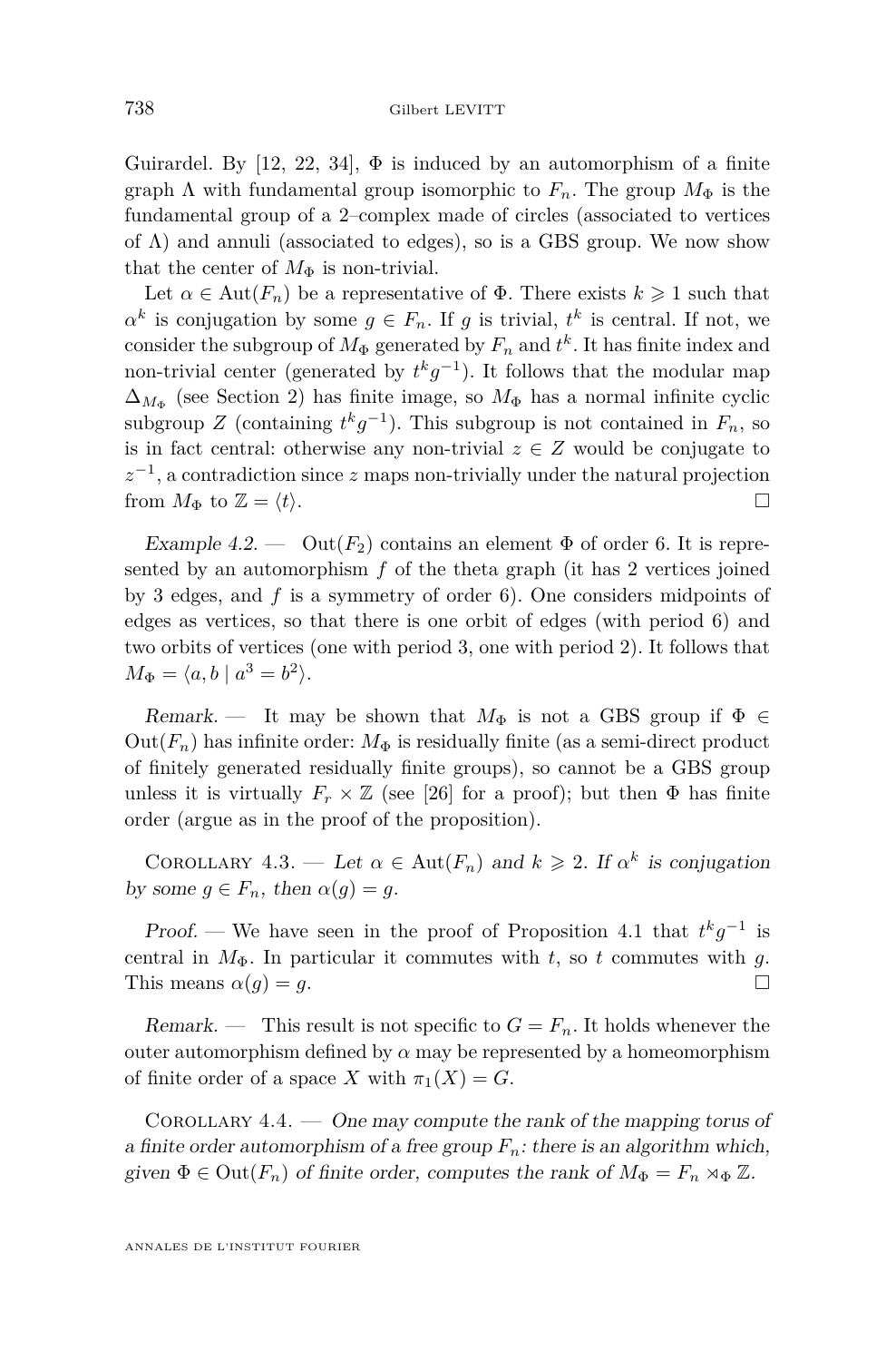<span id="page-15-0"></span>Proof. — Given  $\Phi$  of finite order, we know that  $M_{\Phi}$  is a GBS group. We may find a standard GBS presentation of  $M_{\Phi}$  by applying Tietze transformations to the presentation as a semidirect product, or by arguing as in Example [4.2.](#page-14-0) We then apply Theorem [3.2.](#page-9-0)

Remark. — Given  $\Phi \in \text{Out}(F_n)$  and  $\Psi \in \text{Out}(F_q)$ , both of finite order, one may decide whether  $M_{\Phi}$  and  $M_{\Psi}$  are isomorphic [\[19\]](#page-37-0).

#### **5. The rank of finite index subgroups**

This section is devoted to the proof of the following result:

THEOREM 5.1. — If *G* is a GBS group, and  $\overline{G} \subset G$  has finite index, then  $rk(\overline{G}) \geqslant rk(G)$ .

#### **5.1. A reduction**

The first step in the proof is to reduce the theorem to a result about graphs (Proposition [5.4\)](#page-17-0).

We say that a map between graphs is a morphism if it sends vertex to vertex and edge to edge.

We represent *G* by a labelled graph  $\Gamma$ . In this section we will assume that  $\Gamma$  is reduced (if  $\lambda_e = \pm 1$ , then *e* is a loop). The group  $\overline{G}$  acts on the Bass–Serre tree *T* of Γ and this yields a graph of groups  $\overline{\Gamma} = T/\overline{G}$ , with a morphism  $\pi : \overline{\Gamma} \to \Gamma$ . We describe  $\overline{\Gamma}$  and  $\pi$  using topology. More conceptually,  $\pi$  (and the admissible maps of Section [6\)](#page-30-0) are coverings of graphs of groups in the sense of Bass [\[1\]](#page-36-0); our point of view is closer to that of Scott–Wall [\[32\]](#page-37-0).

It is standard to associate a foliated 2–complex Θ to Γ. One associates a circle  $C_v$  to each vertex  $v$ , an annulus  $A_\varepsilon = [0,1] \times S^1$  foliated by circles  $\{*\}\times S^1$  to each non-oriented edge  $\varepsilon$ , and boundaries of annuli are glued to circles by maps whose degree (positive or negative) is given by the labels of Γ. One recovers Γ from  $\Theta$  by collapsing each circle to a point. The fundamental group of  $\Theta$  is *G*, and  $\overline{G}$  defines a finite covering  $\rho : \overline{\Theta} \to \Theta$ whose degree is the index of  $\overline{G}$ . The complex  $\overline{\Theta}$  is also made of circles and annuli,  $\overline{\Gamma}$  is the corresponding graph, and  $\pi$  is induced by  $\rho$ .

DEFINITION 5.2 (multiplicity  $m_x$ ,  $m_{\overline{e}}$ ). — A point *x* of  $\overline{\Gamma}$  corresponds to a circle of  $\overline{\Theta}$ , and the restriction of  $\rho$  to this circle is a covering map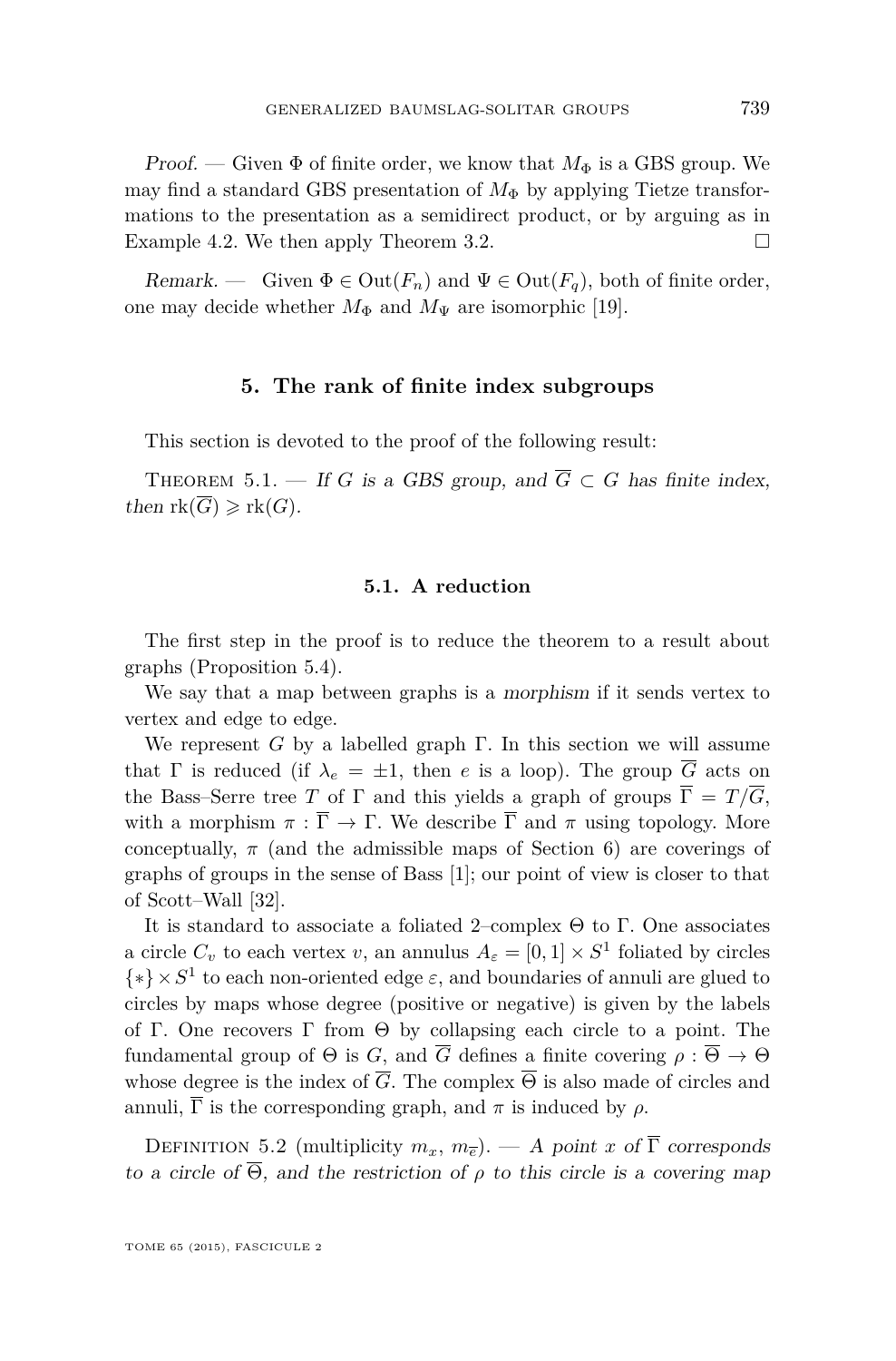<span id="page-16-0"></span>whose degree we call the multiplicity  $m_x$  of x: we thus associate a positive integer  $m_x$  to each point *x* of  $\overline{\Gamma}$ . All points belonging to the interior of a given edge have the same multiplicity, so we also define the multiplicity  $m_{\overline{e}}$ of an edge  $\overline{e}$  of  $\Gamma$ . Given a point *u* in  $\Gamma$ , the sum  $\sum_{x \in \pi^{-1}(u)} m_x$  is constant, equal to the index of  $\overline{G}$ ; we call it the total multiplicity of  $\pi$ . to the interior of a given edge have the same multiplicity, so we also define the multiplicity, so we also define the multiplicity, so we also define the multiplicity, so we also define the multiplicity, so we also define

Algebraically, multiplicities are indices  $[G_p : G_p \cap \overline{G}]$ , with  $G_p$  the stabi-<br>ligar of a point  $p \in T$ lizer of a point  $p \in T$ .

LEMMA 5.3. — The morphism  $\pi : \overline{\Gamma} \to \Gamma$  satisfies the following condition  $(*)$ :  $\lim_{n \to \infty}$  are independent  $\pi$ . The stabilizer of a point General point

Given an edge *e* of  $\Gamma$ , with origin *v* and label  $\lambda_e$  near *v*, and  $x \in \pi^{-1}(v)$ , define  $k_{x,e}$  as the gcd  $m_x \wedge \lambda_e$ . Then (see Figure 5.1) there are  $k_{x,e}$  edges  $\sigma \overline{\Gamma}$  with origin  $x$  morphism to  $\sigma$ ; they goed hove pultiplicity  $m/k$ . of Γ with origin *x* mapping to *e*; they each have multiplicity  $m_x/k_{x,e}$ , and their label near *x* is  $\lambda/k$ their label near *x* is  $\lambda_e/k_{x,e}$ .



Figure 5.1. condition  $(*)$ 

*Proof.* — A neighborhood of  $C_v$  in the annulus  $A_\varepsilon$  corresponding to *e* has fundamental group  $\mathbb{Z}$ , and one simply studies its preimage by  $\rho$ . The group  $G_x$  carried by *x* in  $\overline{\Gamma}$  has index  $m_x$  in  $G_v$ , and  $G_e$  has index  $\lambda_e$  in  $G_v$ . Their intersection has index  $lcm(m_x, \lambda_e) = m_x\lambda_e/k_{x,e}$  in  $G_v$ , index  $m / k$  in  $C$  and index  $\lambda / k$  in  $C$  $m_x/k_{x,e}$  in  $G_e$ , and index  $\lambda_e/k_{x,e}$  in  $G_x$ .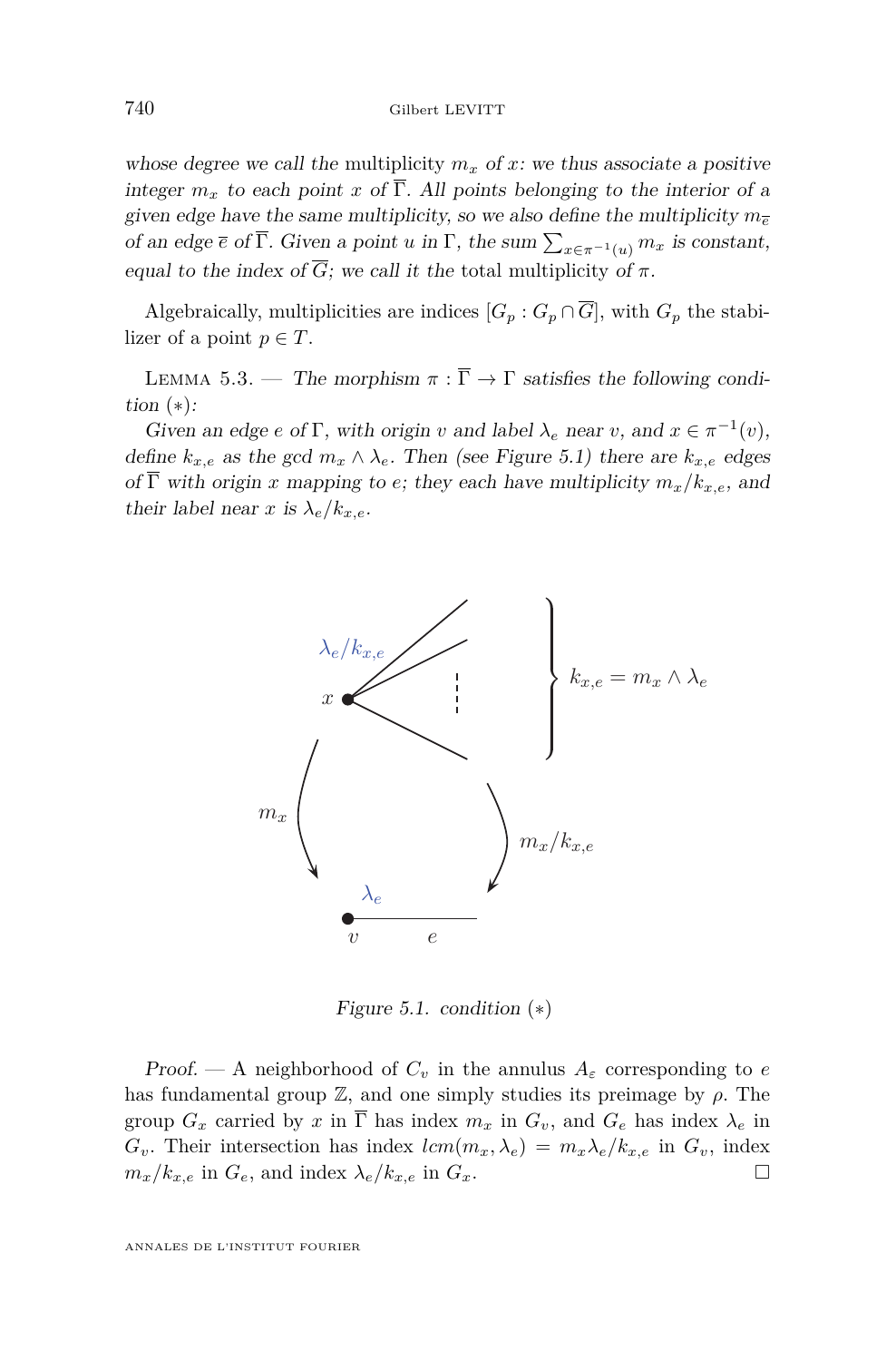<span id="page-17-0"></span> $Remark. \quad$  One may also prove this lemma algebraically, by considering intersections of  $\overline{G}$  with vertex and edge stabilizers of  $T$ .

PROPOSITION 5.4. — Let  $\Gamma$  and  $\overline{\Gamma}$  be connected labelled graphs. Assume that  $\Gamma$  is reduced (if  $\lambda_e = \pm 1$ , then  $\Gamma$  is a loop), and a positive multiplicity is assigned to each vertex and edge of  $\overline{\Gamma}$ . If there exists a morphism  $\pi : \overline{\Gamma} \to \Gamma$ satisfying (\*), then  $\beta(\overline{\Gamma}) + \mu(\overline{\Gamma}) \geq \beta(\Gamma) + \mu(\Gamma)$ .

Recall that  $\beta$  is the first Betti number, and  $\mu$  is the plateaunic number (Definition [3.1\)](#page-8-0). It follows from Theorem [3.2](#page-9-0) that this proposition implies Theorem [5.1.](#page-15-0) The remainder of this section is devoted to its proof.

#### **5.2. The main idea**

Let  $\pi$  be as in the proposition. It is open: the image of a neighborhood of a vertex *x* is a neighborhood of  $\pi(x)$ . If  $\Gamma' \subset \Gamma$  is a connected subgraph, every component of  $\pi^{-1}(\Gamma')$  maps onto  $\Gamma'$ , and the restriction satisfies (\*). Note that no label near a terminal vertex of  $\overline{\Gamma}$  is  $\pm 1$  ( $\overline{\Gamma}$  is minimal, but not necessarily reduced).

In the situation of Lemma [5.3,](#page-16-0) let  $\bar{e}$  be an edge of  $\bar{\Gamma}$  with origin *x* mapping onto *e*. We call  $\overline{e}$  a lift of *e* (at *x*).

Let *p* be a prime.

If  $\lambda_e$  is not divisible by *p* (in particular if *e* is contained in a *p*-plateau), the label  $\lambda_{\bar{e}}$  of  $\bar{e}$  near *x* is not divisible by *p*. Moreover  $k_{x,e}$  is not divisible by *p*, so  $m_x$  and  $m_{\overline{e}}$  are both divisible by *p* or both non divisible by *p*.

If  $\lambda_e$  is divisible by *p*, note that  $k_{x,e}$  is divisible by *p* if and only if  $m_x$  is. If  $m_x$  is not divisible by *p*, then  $\lambda_{\overline{e}}$  is divisible by *p*.

It is easy to check that  $\beta(\overline{\Gamma}) \geq \beta(\Gamma)$  (see Lemma [5.6\)](#page-19-0). Suppose that, for each plateau  $P \subset \Gamma$ , some component of  $\pi^{-1}(P)$  is a plateau. Then  $\mu(\overline{\Gamma}) \geq \mu(\Gamma)$  and the result is clear. We therefore consider a *p*–plateau *P*, and we study  $\pi^{-1}(P)$ . We may assume  $P \neq \Gamma$ .

If there exists a vertex  $x \in \pi^{-1}(P)$  with  $m_x$  not divisible by p, it follows from previous observations that the same holds for all points in the component  $\overline{P}$  of  $\pi^{-1}(P)$  containing *x*, and  $\overline{P}$  is a *p*-plateau.

We therefore assume that  $m_x$  is divisible by *p* for every vertex  $x \in$  $\pi^{-1}(P)$ . Since  $P \neq \Gamma$ , there is an edge *e* with origin  $v \in P$  which is not contained in *P*. If  $x \in \pi^{-1}(v)$ , the number of lifts of *e* at *x* is divisible by *p* since both  $m_x$  and  $\lambda_e$  are. In particular, denoting by  $d_y$  the valence of a vertex, we have  $d_x \geq d_v + p - 1$ .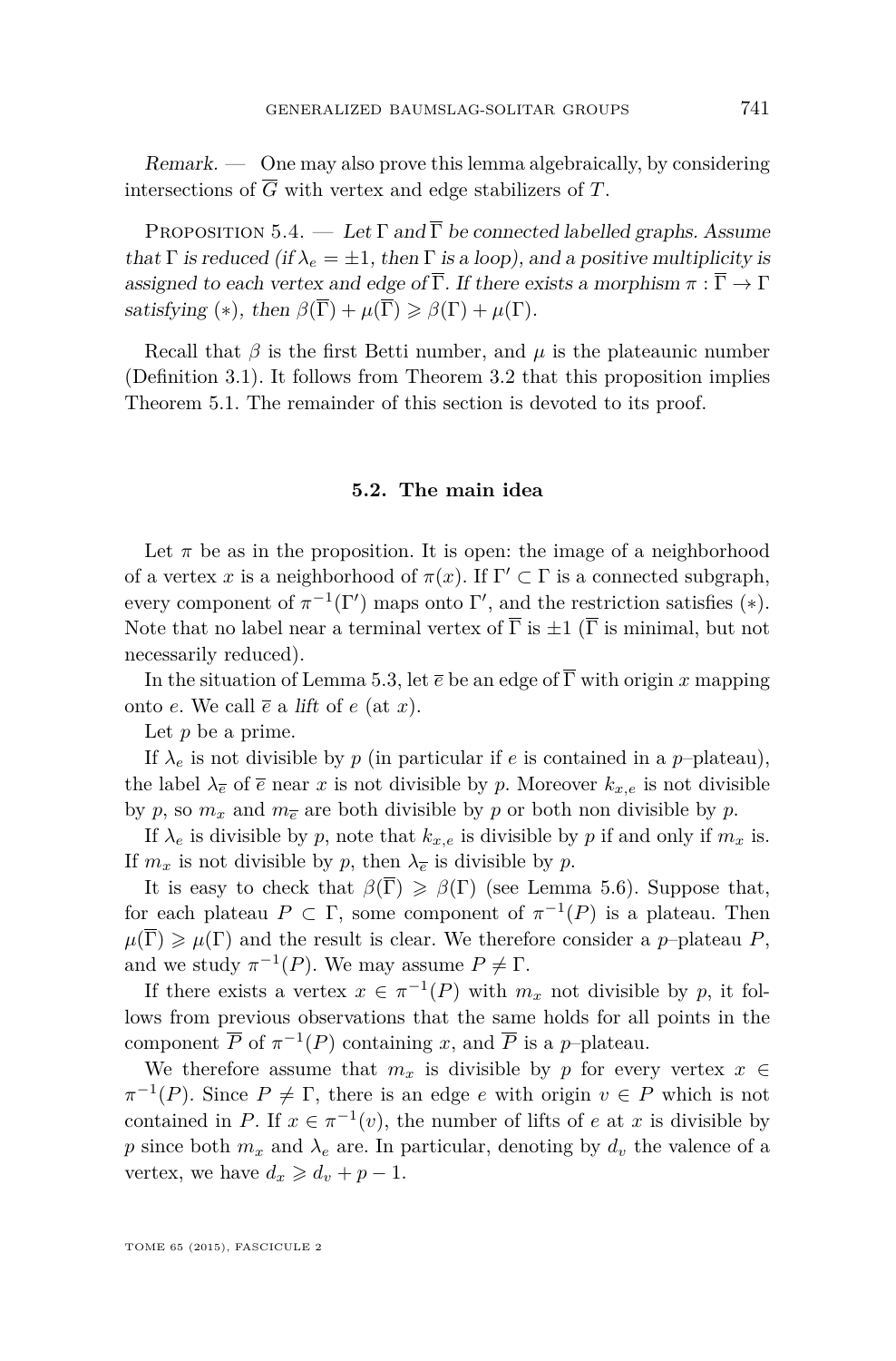<span id="page-18-0"></span>We conclude that, if *P* is a *p*-plateau such that no component of  $\pi^{-1}(P)$ is a *p*-plateau, there exist  $v \in P$  and  $x \in \pi^{-1}(v)$  such that the valence of  $x$  satisfies  $d_x \geq d_y + p - 1$ .

The main idea of the proof now is the following: the existence of such *P*'s may cause  $\mu(\overline{\Gamma})$  to be smaller than  $\mu(\Gamma)$ , but the increase in valence will force  $\beta(\overline{\Gamma})$  to be larger than  $\beta(\Gamma)$ , so that  $\beta(\overline{\Gamma}) + \mu(\overline{\Gamma}) \geq \beta(\Gamma) + \mu(\Gamma)$ does hold (recall the formula  $\beta(\Gamma) = 1 + \frac{1}{2} \sum_{v} (d_v - 2)$  for the first Betti number of a connected graph  $\Gamma$ ).

If  $p > 2$  for all P's as above, we have  $d_x \geq d_y + 2$  and the proof is not too hard, as we shall now explain. On the other hand, if  $p = 2$ , we only have  $d_x \geq d_y + 1$  and this makes the proof much more complicated.

#### **5.3. The simple case**

Notation.

- *β*: first Betti number (we write  $\overline{\beta}$ ,  $\beta'$  for the first Betti number of  $\overline{\Gamma}$ , Γ', etc.)
- *µ*: plateaunic number
- *t*: number of terminal vertices
- $d_v$ : valence of a vertex
- $\bullet$  *V*: vertex set
- $E_v$ : oriented edges with origin *v*
- $\overline{\Gamma}_v$ : preimage  $\pi^{-1}(v)$
- $m_x, m_{\overline{e}}$ : multiplicity of a vertex, an edge

The following lemma is left to the reader.

LEMMA 5.5. — Let  $\Gamma$  be a finite connected graph, with vertex set *V*. Then:

$$
\beta = 1 + \sum_{v \in V} \left( \frac{d_v}{2} - 1 \right)
$$
  

$$
\beta + t = 1 + \sum_{v \in V} \left| \frac{d_v}{2} - 1 \right|
$$
  

$$
\beta + \frac{t}{2} = 1 + \sum_{v \in V} \max \left( \frac{d_v}{2} - 1, 0 \right).
$$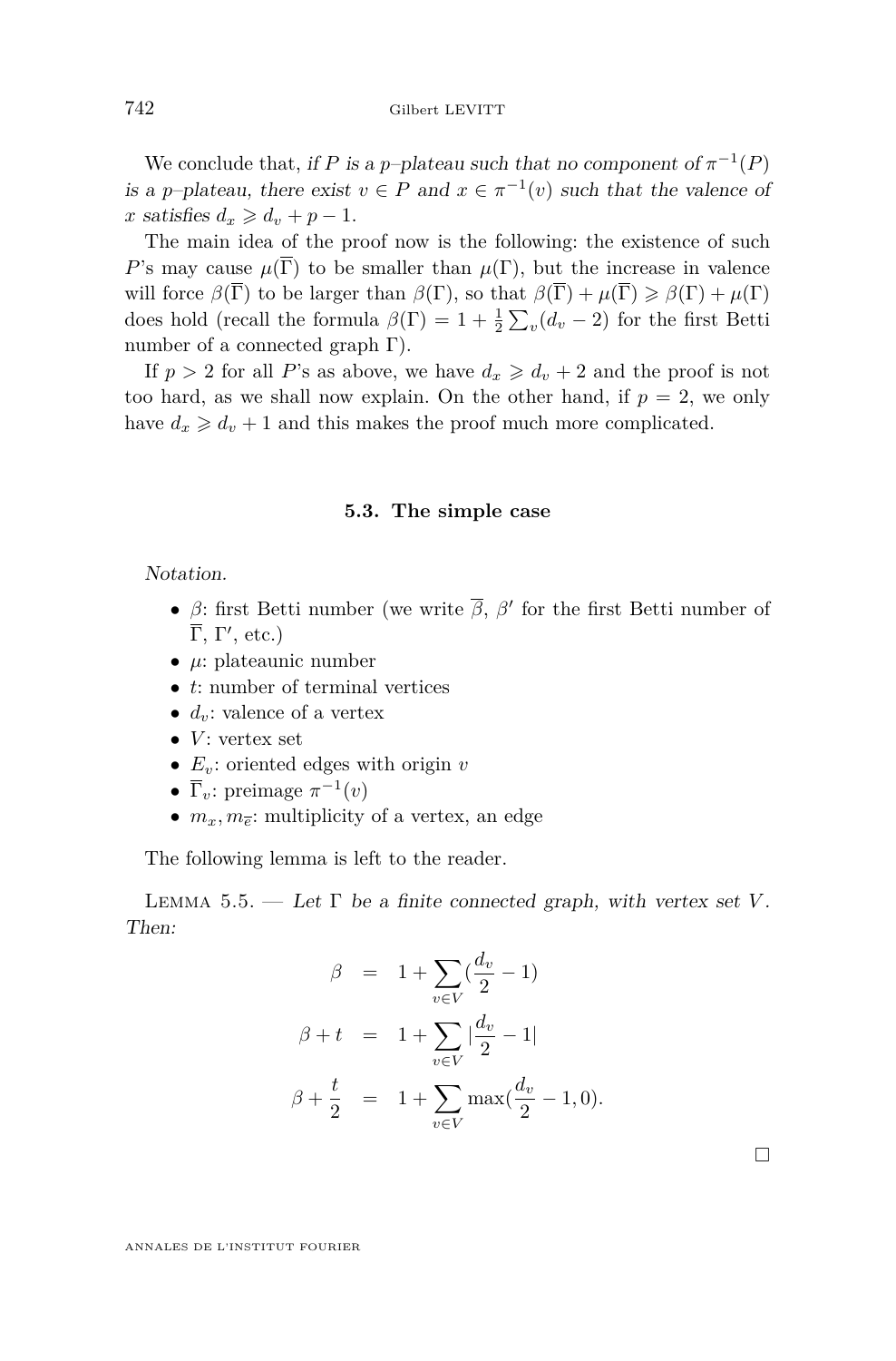<span id="page-19-0"></span>LEMMA 5.6. — Let  $\pi : \overline{\Gamma} \to \Gamma$  be an open morphism between finite connected graphs. Then:

$$
\begin{array}{rcl}\n\beta & \leqslant & \overline{\beta} \\
\beta + \frac{t}{2} & \leqslant & \overline{\beta} + \frac{\overline{t}}{2}\n\end{array}
$$

(*β, t* refer to  $\Gamma$ , and  $\overline{\beta}$ ,  $\overline{t}$  refer to  $\overline{\Gamma}$ ).

Proof. — Consider any loop  $\gamma$  in  $\Gamma$ . Since  $\pi$  is open, there exists a loop in  $\overline{\Gamma}$  projecting onto a power of  $\gamma$ . This proves the first inequality.

For the other inequality, write

$$
\max(\frac{d_v}{2} - 1, 0) \leqslant \sum_{x \in \overline{\Gamma}_v} \max(\frac{d_x}{2} - 1, 0)
$$

for  $v \in V$  and use the third equality of the previous lemma.

Let  $\pi$  be as in Proposition [5.4.](#page-17-0)

DEFINITION 5.7  $(\Delta_v)$ . — For  $v \in V$ , define

$$
\Delta_v = \sum_{x \in \overline{\Gamma}_v} \left| \frac{d_x}{2} - 1 \right| - \left| \frac{d_v}{2} - 1 \right|.
$$

This is non-negative, unless *v* is a terminal vertex whose preimages all have valence 2 (in this case  $\Delta_v = -\frac{1}{2}$ ). Note that such a *v* is a 2-plateau, since the label near *v* must be even. Thus  $\Delta_v$  is always non-negative if Γ contains no proper 2–plateau.

Also note that the second equality of Lemma [5.5](#page-18-0) yields

$$
\sum_{v \in V} \Delta_v = (\overline{\beta} + \overline{t}) - (\beta + t).
$$

Remark. — Since  $\Delta_v$  may be negative, it is not always true that  $\beta + t \leq$  $\overline{\beta}+\overline{t}$  (for instance,  $\overline{\Gamma}$  may be a circle subdivided into two intervals, mapping onto an interval). See Lemma [5.20](#page-23-0) for a complete discussion.

DEFINITION 5.8 (boundary, frontier point, interior plateau). —

The boundary *∂P* of a *p*–plateau is the set of oriented edges *e* with origin *v* in *P* and terminal point not in *P*; the vertex *v* is a frontier point of *P*. Note that the label  $\lambda_e$  of the edge *e* is divisible by *p*.

A plateau *P* is interior if *P* is not the whole graph and *P* contains no terminal vertex.

Every terminal vertex of  $\Gamma$  (or  $\overline{\Gamma}$ ) is a plateau, so  $\mu$  is the sum of t and the minimal cardinality of a set meeting every interior plateau (unless  $t = 0$ ) and  $\Gamma$  is the only plateau).

TOME 65 (2015), FASCICULE 2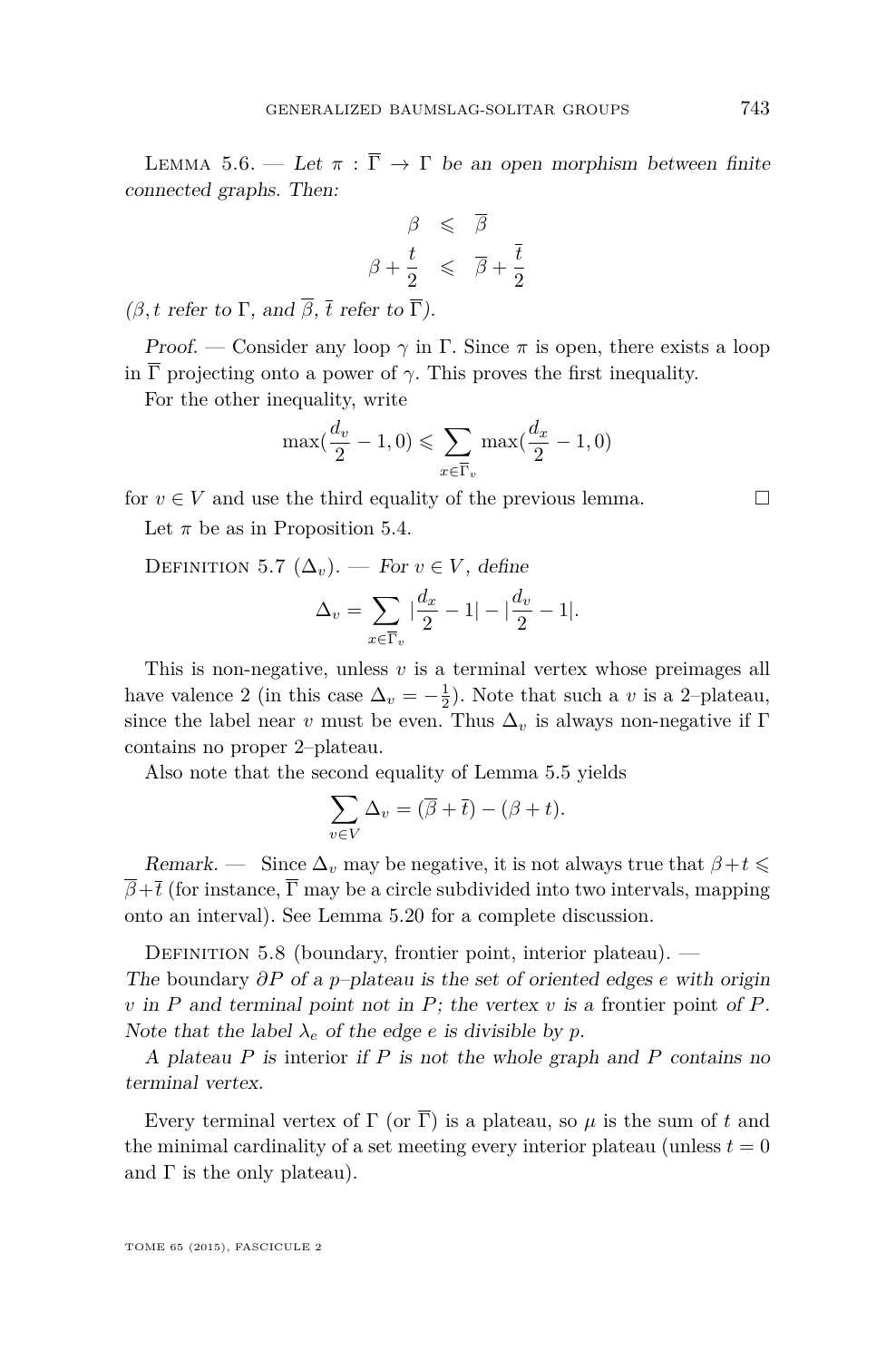<span id="page-20-0"></span>DEFINITION 5.9 (totally unfolded). — A plateau  $P \subset \Gamma$  is p–totally unfolded if *P* is a *p*–plateau and, given any edge  $e \in \partial P$  with origin  $v \in P$ , and  $x \in \overline{\Gamma}_v$ , the number of lifts of *e* at *x* is divisible by *p*. A plateau is totally unfolded if it is *p*–totally unfolded for some *p*.

It may happen that  $P$  is both a  $p$ -plateau and a  $p'$ -plateau, totally unfolded as a  $p$ –plateau but not as a  $p'$ –plateau. We consider such a  $P$  as totally unfolded.

The arguments in the previous subsection show:

LEMMA 5.10. — If no component of  $\pi^{-1}(P)$  is a plateau, then P is totally unfolded.

DEFINITION 5.11 (minimal plateau,  $c$ ). — A minimal plateau is a plateau  $P \subset \Gamma$  which is interior, totally unfolded, and minimal for these properties. If a minimal plateau is *p*–totally unfolded, we say that it is a minimal *p*–plateau.

Let *c* be the minimal cardinality of a set of vertices meeting every minimal plateau.

LEMMA 5.12. — If  $\Gamma$  contains no proper 2–plateau, one has  $\beta + t + c \leq$  $\overline{\beta} + \overline{t}$ .

Proof. — We have seen that  $\sum_{v \in V} \Delta_v = (\beta + \overline{t}) - (\beta + t)$ , so it suffices to show  $\sum_{v \in V} \Delta_v \geq c$ . Since  $\Delta_v$  is non-negative at terminal vertices (because there is no 2–plateau), we may restrict the sum to non-terminal vertices.

For each minimal plateau  $P_i$ , we fix an edge  $e_i \in \partial P_i$  with origin  $v_i \in P_i$ , and an odd prime  $p_i$  such that  $P_i$  is  $p_i$ -totally unfolded.

Given a non-terminal vertex  $v$ , consider the minimal plateaux  $P_i$  such that  $v_i = v$ . Let  $n_v$  be their number (possibly 0). Note that the associated  $p_i$ 's are distinct. We shall show  $\Delta_v \geq n_v$ . Assuming this,  $\sum_{v \in V} \Delta_v$  is bounded below by the number of minimal plateaux, hence by *c* as required.

Fix  $x \in \overline{\Gamma}_v$ . Since *v* is not terminal, the terms  $\frac{d_x}{2} - 1$  and  $\frac{d_v}{2} - 1$  are non-negative and

$$
2\Delta_v = d_x - d_v + \sum_{y \in \overline{\Gamma}_v \backslash \{x\}} (d_y - 2) \geq d_x - d_v.
$$

Given an edge *e* with origin *v*, consider the plateaux  $P_j$  such that  $e_j = e$ . Let  $n_e$  be their number (possibly 0). The number  $d_{x,e}$  of lifts of *e* at *x* is divisible by the product of the corresponding  $p_j$ 's, so is bounded below by  $2n_e + 1$  (because the product of *n* odd prime numbers is at least  $2n + 1$ ).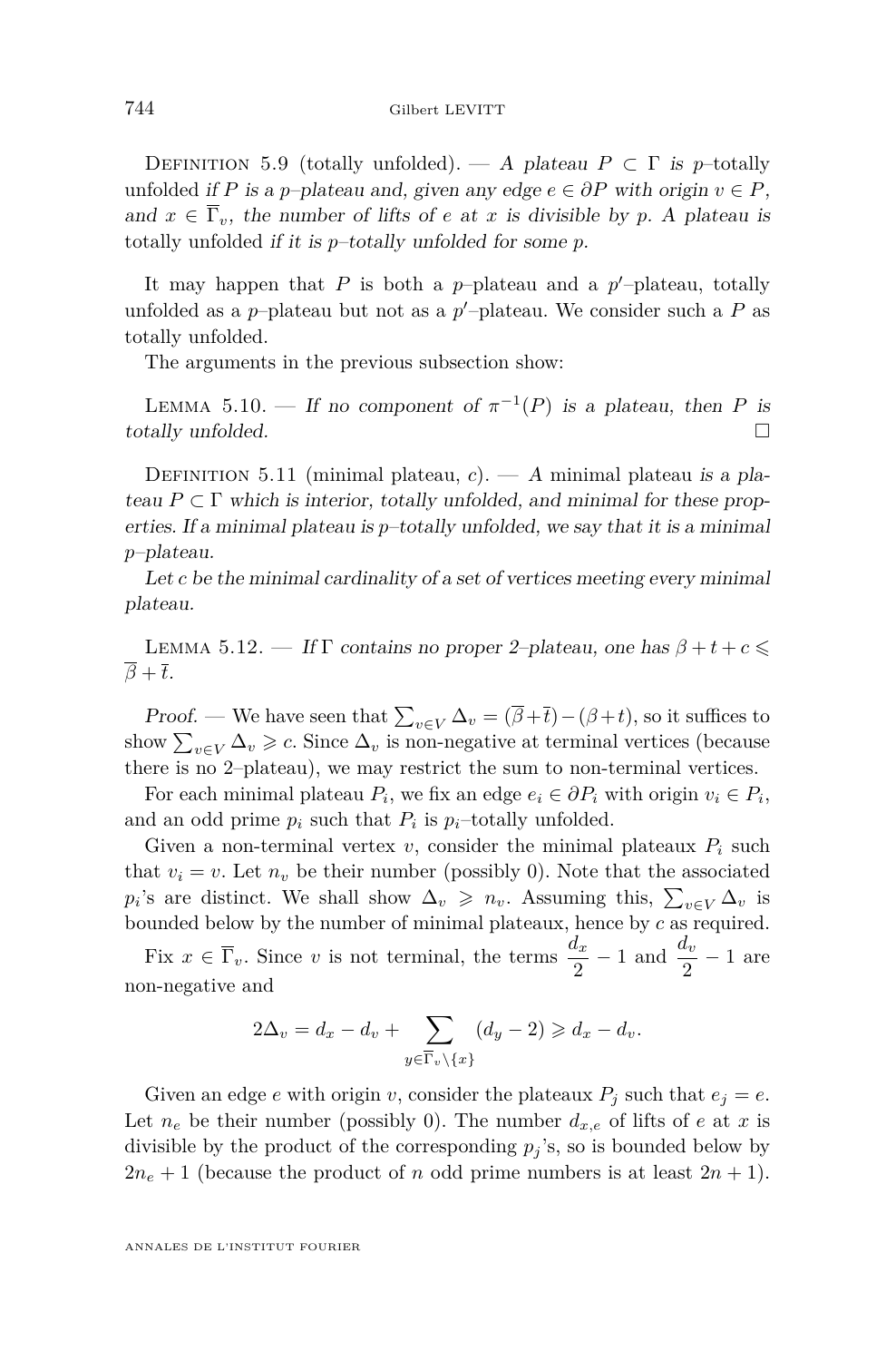<span id="page-21-0"></span>Summing over all edges *e* with origin *v* we get

$$
d_x = \sum_{e \in E_v} d_{x,e} \ge 2 \sum_{e \in E_v} n_e + d_v = 2n_v + d_v,
$$

so  $2\Delta_v \geq d_x - d_v \geq 2n_v$  as required.

COROLLARY 5.13. — Proposition [5.4](#page-17-0) is true if  $\Gamma$  contains no proper 2–plateau.

Proof. — One has  $\overline{\mu} = \overline{t} + |A|$ , where  $A \subset \overline{\Gamma}$  is a subset of minimal cardinality such that every plateau of  $\overline{\Gamma}$  meets *A* or contains a terminal vertex. If  $C \subset V$  is a set of minimal cardinality c meeting every minimal plateau of Γ, the union of  $C \cup \pi(A)$  with the terminal vertices meets every plateau of  $\Gamma$  (totally unfolded or not) by Lemma [5.10,](#page-20-0) so  $\mu \leq c + |A| + t$ . Using  $\beta + t + c \leq \overline{\beta} + \overline{t}$ , we get

$$
\beta + \mu \leq \beta + c + |A| + t \leq \overline{\beta} + \overline{t} + |A| = \overline{\beta} + \overline{\mu}.
$$

Proposition [5.4](#page-17-0) thus follows fairly directly from the inequality of Lemma [5.12.](#page-20-0) Unfortunately, that inequality does not always hold, and in the general case we will have to deduce the proposition from the weaker lemma [5.24.](#page-27-0)

#### **5.4. The general case**

Unless mentioned otherwise,  $\pi$  is as in Proposition [5.4.](#page-17-0)

The assumption that there is no proper 2–plateau was used in the previous subsection to ensure  $\Delta_v \geq 0$  and  $\prod_{j=1}^{n_e} p_j \geq 2n_e + 1$ . This motivates the following definitions.

DEFINITION 5.14 (bad vertex, good vertex,  $V_g$ ). — A vertex *v* of  $\Gamma$  is bad if  $\Delta_v < 0$ , i.e. if *v* is terminal and all its preimages in  $\overline{\Gamma}$  have valence 2. The label near a bad vertex is even.

Let  $V_g$  be the set of good (i.e. not bad) vertices of  $\Gamma$ .

DEFINITION 5.15 (bad plateau). — A minimal plateau  $P \subset \Gamma$  is bad if it is 2–totally unfolded, its boundary consists of a single edge *e*, and *e* has exactly 2 lifts in  $\overline{\Gamma}$  (so the origin of *e* has a single preimage since *P* is totally unfolded).

DEFINITION 5.16  $(t_g, c_g)$ . — Let  $t_g$  be the number of good terminal vertices, and  $c_q$  the number of good minimal plateaux.

LEMMA 5.17. — One has  $\beta + t_g + c_g \leq \overline{\beta} + \overline{t}$ .

TOME 65 (2015), FASCICULE 2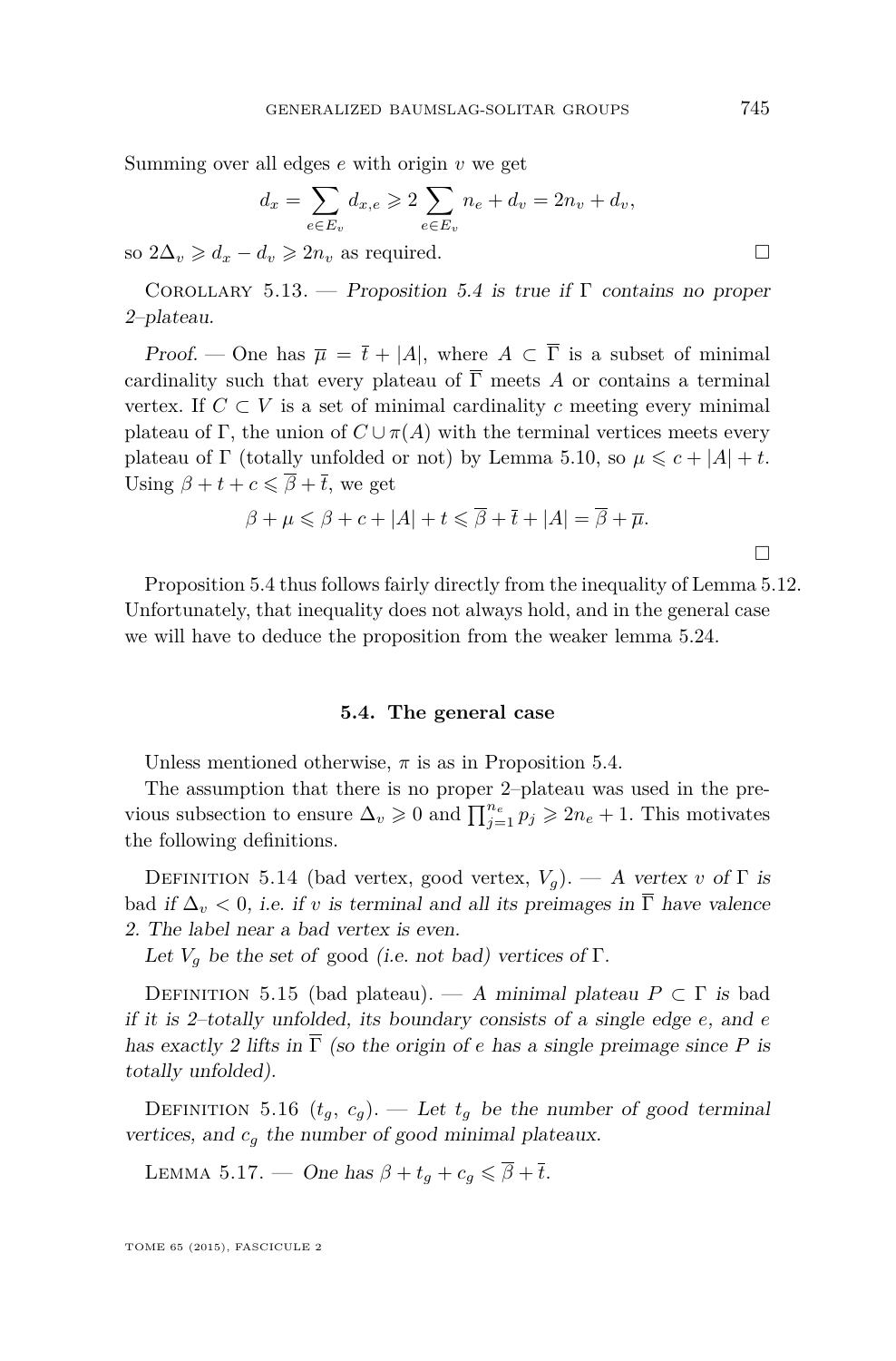<span id="page-22-0"></span>*Proof.* — We argue as in the proof of Lemma [5.12.](#page-20-0) Since  $\Delta_v = -\frac{1}{2}$  if *v* is bad, we have  $\sum_{v \in V \setminus V_g} \Delta_v = -\frac{1}{2}(t - t_g)$  and

$$
\sum_{v \in V_g} \Delta_v = \sum_{v \in V} \Delta_v + \frac{1}{2}(t - t_g) = (\overline{\beta} + \overline{t}) - (\beta + t) + \frac{1}{2}(t - t_g) \leq (\overline{\beta} + \overline{t}) - (\beta + t_g),
$$

and we reduce to showing  $\sum_{v \in V_g} \Delta_v \geqslant c_g$ . We define  $p_i$ ,  $e_i$ ,  $v_i$ ,  $n_v$ ,  $n_e$  as above (with  $p_i = 2$  now allowed), except that we restrict to good plateaux, and we try to prove  $\Delta_v \geqslant n_v$  for  $v \in V_g$  (we will not succeed in all cases).

In the proof of Lemma [5.12,](#page-20-0) we deduced  $\Delta_v \geq n_v$  from the inequalities

$$
2\Delta_v \geq d_x - d_v
$$
  

$$
d_x = \sum_{e \in E_v} d_{x,e} \geqslant \sum_{e \in E_v} (\prod_{j=1}^{n_e} p_j)
$$
  

$$
\prod_{j=1}^{n_e} p_j \geqslant 2n_e + 1.
$$

The first two inequalities are still true, but the third inequality may be wrong. This happens precisely when  $n_e = 1$  and  $p_1 = 2$  (recall that the  $p_j$ 's are distinct), so we have  $\Delta_v \geq n_v$  unless *v* is the chosen frontier point  $v_i$  of a 2–totally unfolded plateau  $P_i$ . In this case we have only proved 2∆*v*  $\geq 2n_v - 1$  (this does not imply  $\Delta_v \geq n_v$  because  $\Delta_v$  is not necessarily an integer). To conclude, we shall use goodness of  $P_i$  to find an edge in  $\partial P_i$ with a lift not taken into account in the previous estimates.

If *e* has more than 2 lifts in  $\Gamma$ , or if there are 2 edges with origin *v* in  $\partial P_i$ , we still have  $\Delta_v \geq n_v$  because one of the first two inequalities displayed above is strict. Otherwise, since  $P_i$  is good, it has another frontier point  $w_i$ . Every edge with origin  $w_i$  in  $\partial P_i$  has at least 2 lifts, and we have  $\Delta_v + \Delta_{w_i} \geqslant n_v + n_{w_i}$  even if  $\Delta_v < n_v$ . The  $w_i$ 's are distinct because 2– plateaux are equal or disjoint, so we get  $\sum_{v \in V_g} \Delta_v \geq \sum_{v \in V_g} n_v = c_g$ .  $\Box$ 

In the following definitions, and in Lemma [5.20,](#page-23-0) the graphs do not have to be labelled, and  $\pi$  is just an open morphism between finite connected graphs.

DEFINITION 5.18 (accordion).  $-\pi$  :  $\overline{\Gamma} \rightarrow \Gamma$  is an accordion if  $\overline{\Gamma}$  is homeomorphic to a circle and  $\Gamma$  to an interval (see Figure [5.2\)](#page-23-0). Thus the terminal vertices of  $\Gamma$  are bad, and  $\overline{\Gamma}$  is the union of 2*n* intervals (possibly subdivided), each mapped homeomorphically to Γ. We call *n* the size of the accordion.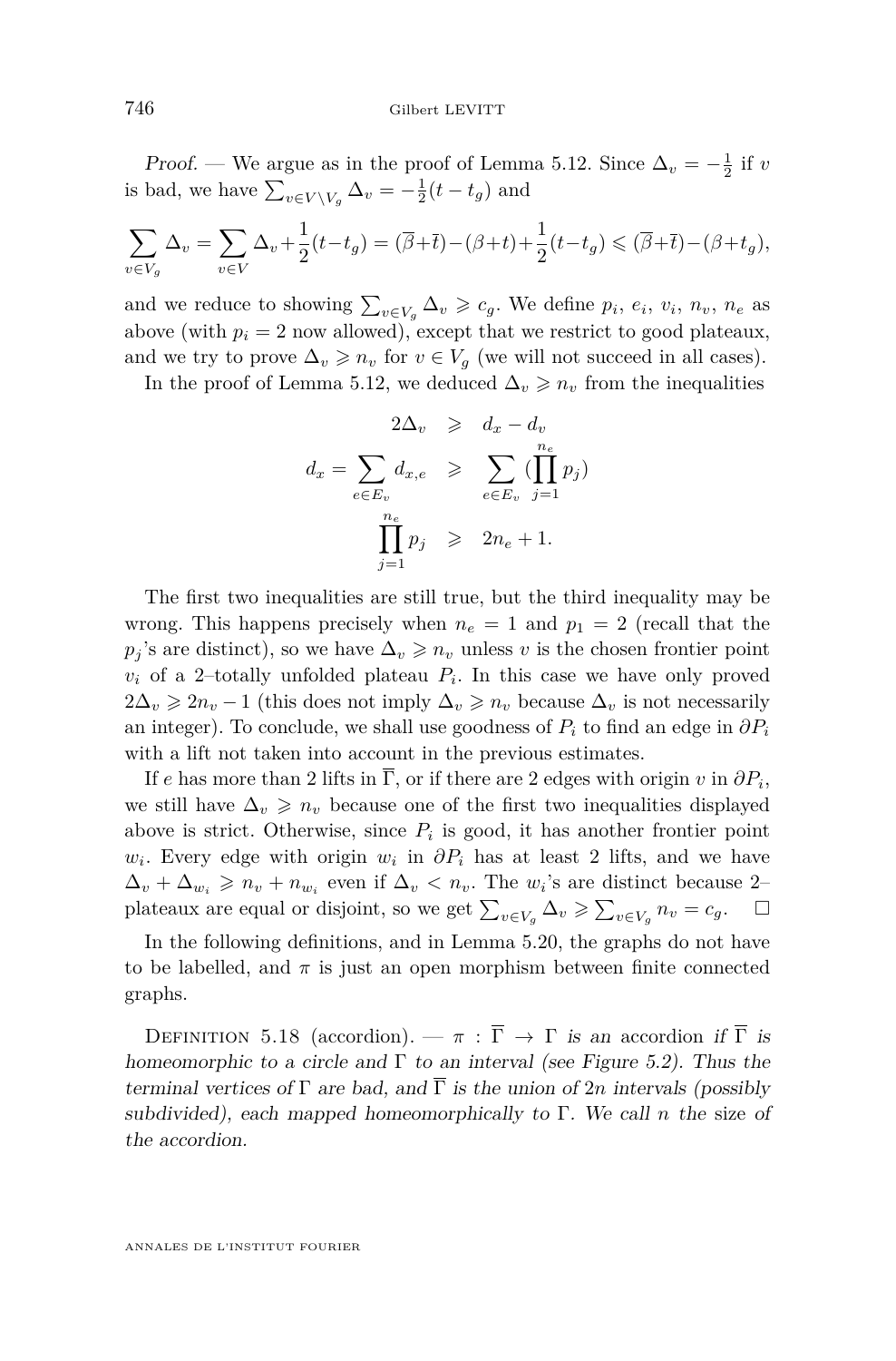<span id="page-23-0"></span>

Figure 5.2. an accordion of size  $2$ 

 $D$  EFTINTION 5.15 (branched covering).  $\theta$  1.1  $\theta$  1 is a branched 2 covering of a tree, or simply a branched covering) if Γ is a tree, and for DEFINITION 5.19 (branched covering). —  $\pi : \overline{\Gamma} \to \Gamma$  is a branched 2–  $u \in \Gamma$  the preimage  $\overline{\Gamma}_u$  consists of a single point if *u* is a terminal vertex of Γ, of 2 points otherwise (see Figure [5.3\)](#page-24-0). In particular, all terminal vertices of  $\Gamma$  are bad.

An accordion of size 1 is a branched covering.

The following topological lemma may be seen as a warm-up for the proof of Lemma [5.24.](#page-27-0)

LEMMA 5.20. — Let  $\pi : \overline{\Gamma} \to \Gamma$  be an open morphism between finite connected graphs. One has  $\beta + t = \overline{\beta} + \overline{t} + 1$  if  $\pi$  is an accordion or a branched 2–covering of a tree,  $\beta + t \leq \overline{\beta} + \overline{t}$  otherwise.

Proof. — If  $\pi$  is an accordion, one has  $\beta + t = 0 + 2 = 2$  and  $\overline{\beta} + \overline{t} =$  $1 + 0 = 1$ . If it is a branched 2–covering of a tree, then  $\beta = \bar{t} = 0$  and  $\overline{\beta} = t - 1$ . We now consider the general case.

As a preliminary observation, note that a connected graph satisfies  $\beta + t \geq$ 2 unless it is homeomorphic to a point or a circle. If  $\overline{\Gamma}$  is a circle,  $\Gamma$  is a circle or an interval. Also note that the lemma is true if  $\Gamma$  has only one edge. We will argue by induction on the number of edges of Γ.

Let *v* be a bad vertex of  $\Gamma$  (the result follows from Lemma [5.17](#page-21-0) if there is none). We define a vertex *w* as follows (see Figure [5.4\)](#page-24-0).

Let  $v_1$  be the vertex adjacent to the terminal vertex *v*. We let  $w = v_1$ if the valence of  $v_1$  is different from 2, or if the valence is 2 and every  $x \in \Gamma_{v_1}$  is the origin of at least 2 edges not mapping onto  $v_1v$ . Otherwise,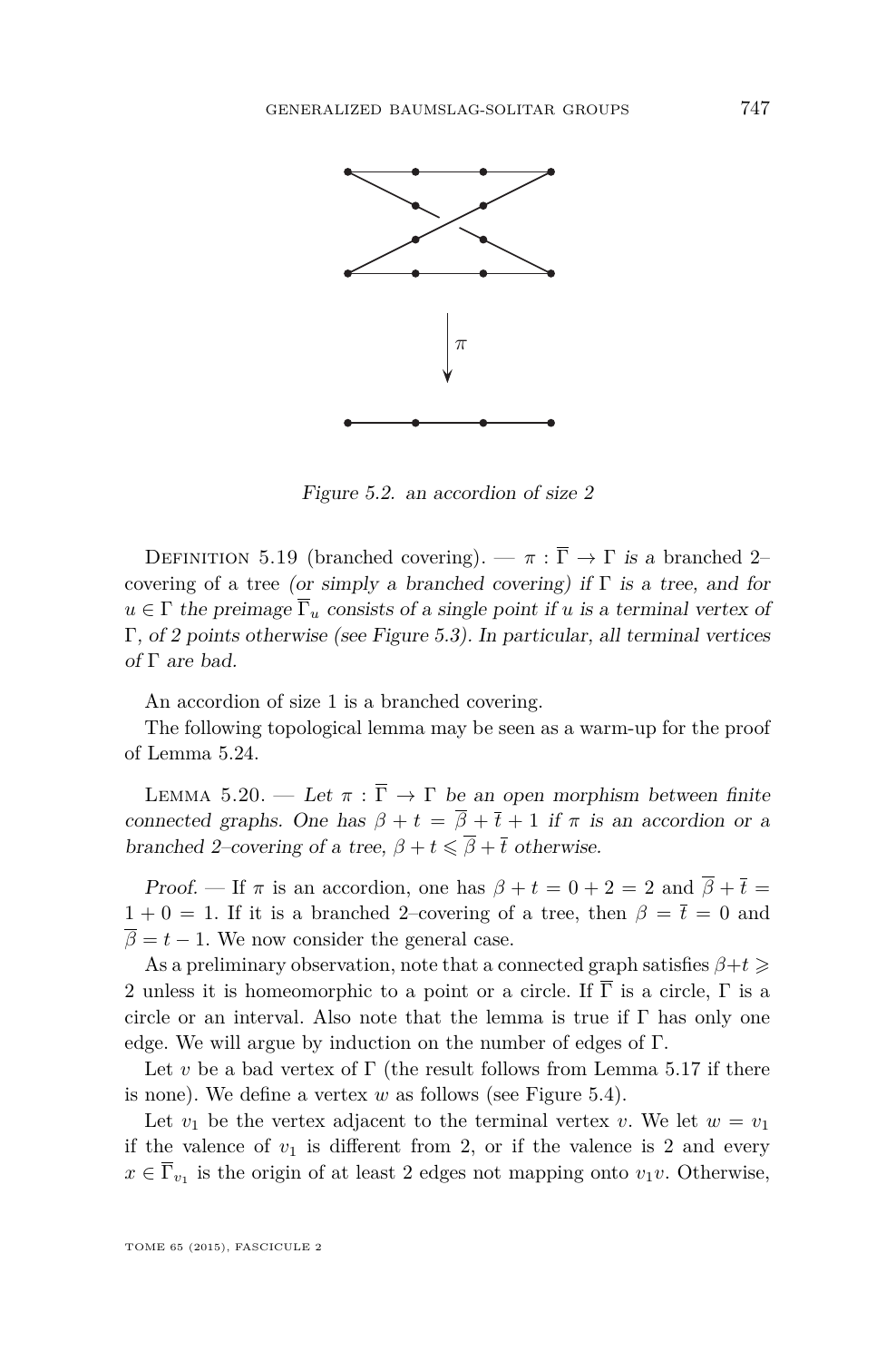<span id="page-24-0"></span>

Figure 5.3. a branched 2–covering of a tree



Figure 5.4, the vertex w (w cannot be  $v_1$  because of x Figure 5.4. the vertex  $w$  ( $w$  cannot be  $v_1$  because of  $x_0$ )

we consider the vertex  $v_2 \neq v$  adjacent to  $v_1$  and we iterate. We obtain a vertex  $w = v_q$  such that w has valence  $\neq 2$ , or w has valence 2 and every  $x \in \overline{\Gamma}_w$  is the origin of at least 2 edges not mapping onto  $wv_{q-1}$ .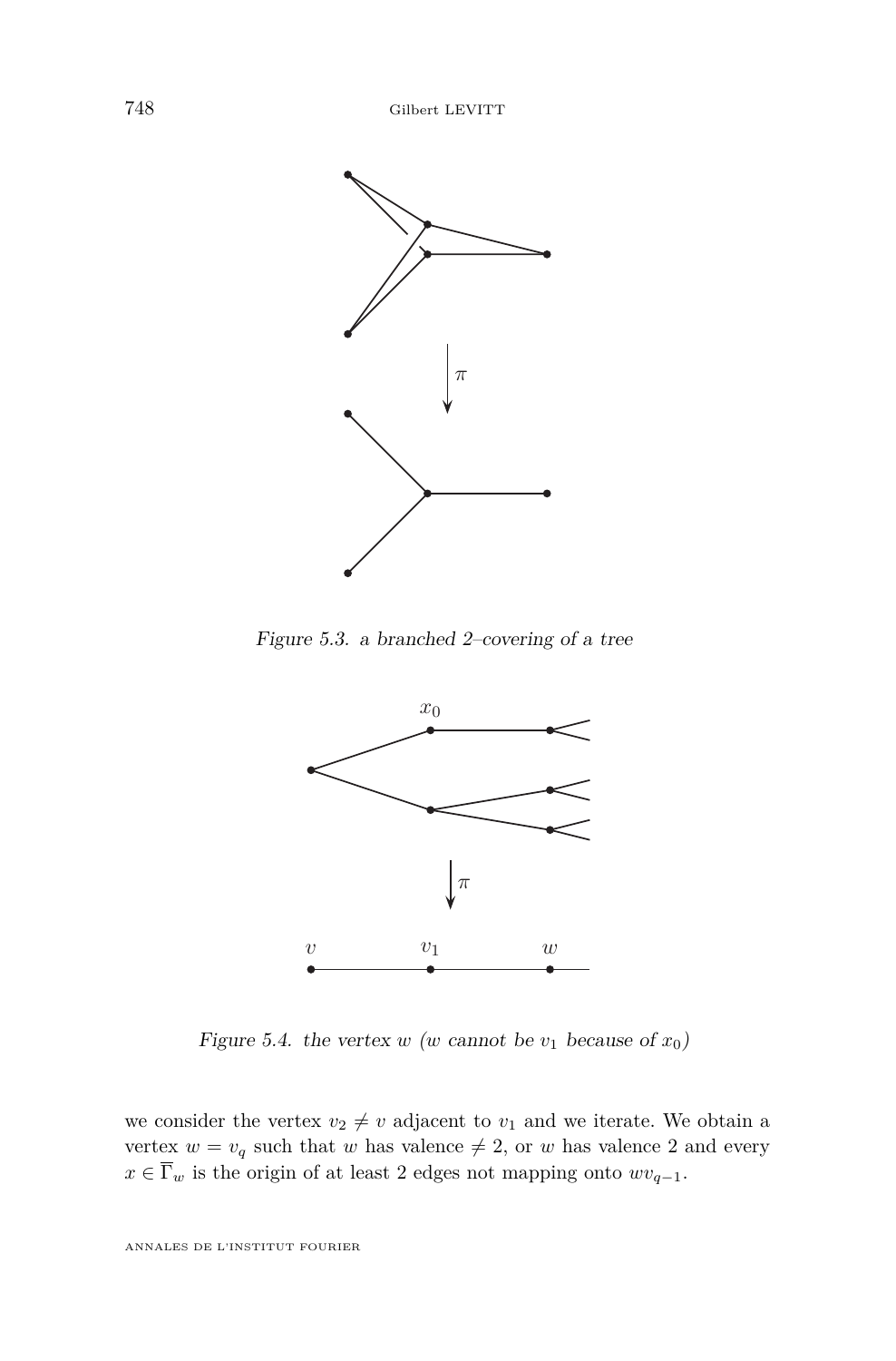<span id="page-25-0"></span>If *w* is terminal, then  $\Gamma$  is a segment,  $\beta + t = 2$ , and  $\overline{\beta} + \overline{t} \geq 2$  since  $\pi$  is not an accordion, so the lemma is proved.

Otherwise, we consider the graph  $\Gamma'$  obtained from  $\Gamma$  by removing the segment *vw* (but not the vertex *w*). No vertex of  $\overline{\Gamma}_w$  is terminal in  $\overline{\Gamma}'$  =  $\pi^{-1}(\Gamma')$ . With obvious notations, one has  $\beta' = \beta$  and  $t' \geq t - 1$ , with equality if and only if *w* has valence  $\geq 3$  in Γ. We distinguish two cases.

• First case:  $\overline{\Gamma}'$  is connected. We then consider  $\overline{\beta}'$  and  $\overline{t}'$ . The second equality of Lemma [5.5](#page-18-0) implies  $\overline{\beta}' + \overline{t}' < \overline{\beta} + \overline{t}$ , because any  $x \in \overline{\Gamma}_w$  has valence  $\geq 2$  in  $\overline{\Gamma}'$ , so  $\left|\frac{d_x}{2} - 1\right|$  is larger when computed in  $\overline{\Gamma}$  than when computed in  $\overline{\Gamma}'$ .

The restriction  $\pi' : \overline{\Gamma}' \to \Gamma'$  of  $\pi$  is open, so we may use induction and write

$$
\beta + t \leqslant \beta' + t' + 1 \leqslant \overline{\beta}' + \overline{t}' + 2 \leqslant \overline{\beta} + \overline{t} + 1.
$$

The lemma is proved if one of the inequalities is strict. If not, w has valence  $\geq 3$  in  $\Gamma$ , the map  $\pi'$  is an accordion or a branched covering, and  $\overline{\beta}' + \overline{t}' = \overline{\beta} + \overline{t} - 1.$ 

This equality drastically limits the possibilities for the preimage of the  $\overline{\phantom{a}}$ This equality diastically limits the possibilities for the premage of the segment vw (see Figure 5.5): either w has two preimages x, x', and  $\pi^{-1}(vw)$ is an arc joining them, or *w* has a single preimage x, and  $\pi^{-1}(vw)$  is a circle containing x or a lollipop (an arc  $xy$  with a circle attached to  $y$ ). with a circle attached to y).



Figure 5.5. possible preimages of *vw* 

in Γ-We complete the proof by showing that  $\pi$  must be a branched covering.  $\frac{1}{2}$  is an assorbing or a branched  $\frac{1}{2}$ Since  $\pi'$  is an accordion or a branched covering, *w* has at least 2 preimages because it is not terminal in Γ'. It follows that *w* has two preimages, and  $\Gamma = \Gamma' \cup vw.$  $\pi^{-1}(vw)$  is an arc joining them, so  $\pi$  is a branched covering of the tree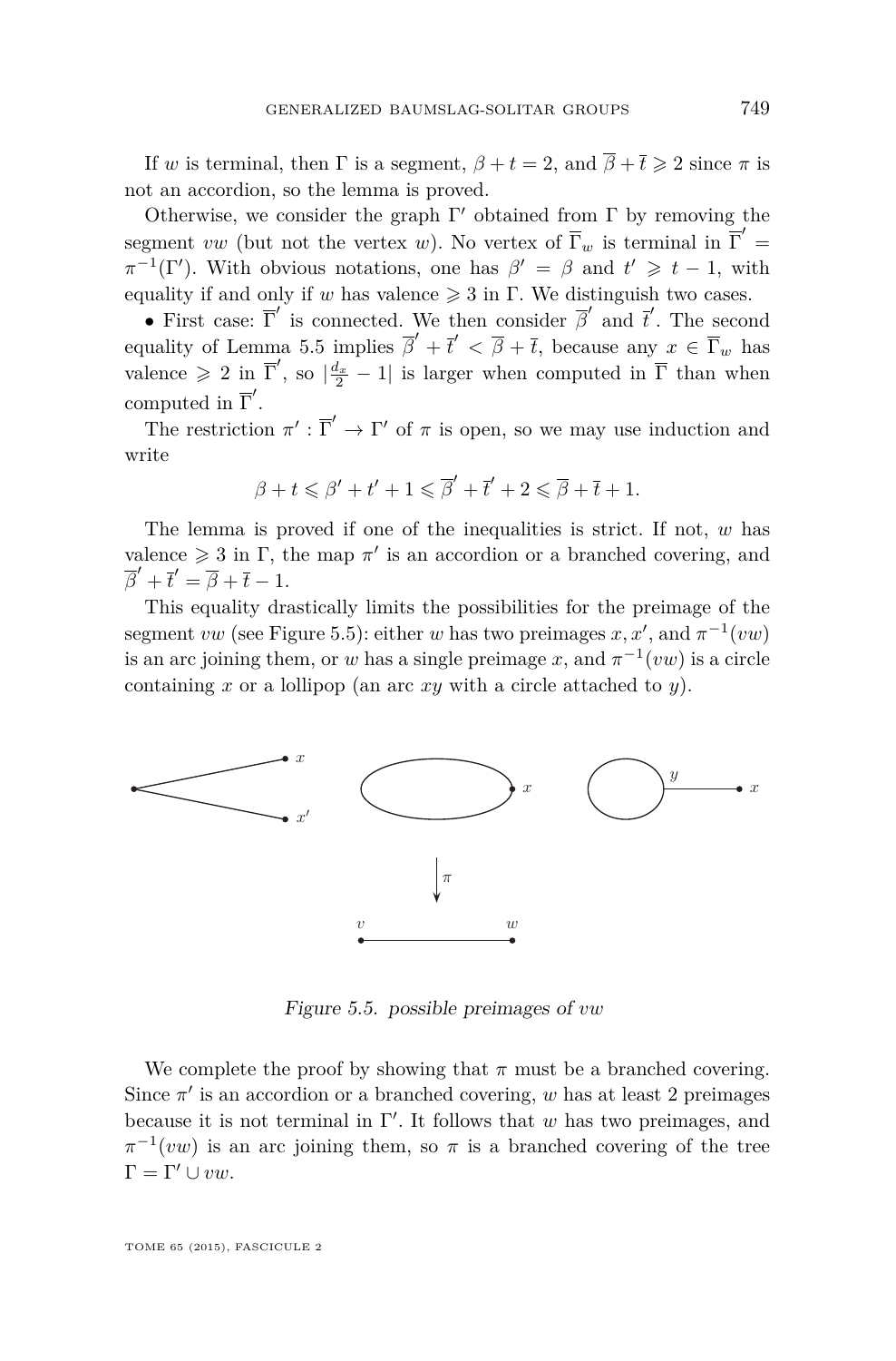<span id="page-26-0"></span>• Second case:  $\overline{\Gamma}'$  has several components  $\overline{\Gamma}'_i$  $\overline{\beta}'_i$ . By induction,  $\overline{\beta}'_i + \overline{t}'_i \geqslant$  $\beta' + t' - 1$ . Also,  $\overline{\beta} + \overline{t} \geqslant \sum_i (\overline{\beta}'_i + \overline{t}'_i)$  $\binom{n}{i}$  since no vertex in  $\Gamma_w$  is terminal in  $\overline{\Gamma}'$ . We then write

$$
\overline{\beta} + \overline{t} \geqslant \sum_i (\overline{\beta}'_i + \overline{t}'_i) \geqslant 2(\beta' + t' - 1) \geqslant 2(\beta + t - 2) = \beta + t + (\beta + t - 4).
$$

We are done if  $\beta + t \geq 4$ . Since  $\Gamma$  is not a circle, one cannot have  $\beta + t = 1$ . If  $\beta + t = 2$ , one has  $\overline{\beta} + \overline{t} \geq 2$  since  $\overline{\Gamma}$  is not a circle. There remains the possibility that  $\beta + t = 3$  and  $\overline{\beta} + \overline{t} = 2$ . If this happens, one has  $\sum_i (\overline{\beta}'_i + \overline{t}'_i)$  $\sum_i (P_i + e_i) = 2$ , so T consists of two disjoint cricks and T is their difformation with an arc. It follows that  $\Gamma$  is homeomorphic to an arc or a lollipop, so  $\bar{I}_i$ ) = 2, so  $\bar{\Gamma}'$  consists of two disjoint circles and  $\bar{\Gamma}$  is their union  $\beta + t = 2.$ 

LEMMA 5.21. — Let  $\pi : \overline{\Gamma} \to \Gamma$  be as in Proposition [5.4.](#page-17-0) If *P* is a 2plateau, the parity of the cardinality of  $\pi^{-1}(u)$  is the same for all  $u \in P$ . If *P* is a 2-totally unfolded plateau, and  $P \neq \Gamma$ , all points in  $\pi^{-1}(P)$  have even multiplicity; in particular, the total multiplicity of  $\pi$  is even.

Proof. — This follows easily from condition (∗). With the notations of Lemma [5.3,](#page-16-0) if  $e \subset P$ , then  $\lambda_e$  is odd, so  $k_{x,e}$  is odd. This proves the first assertion.

If *P* is 2–totally unfolded, points of  $\overline{\Gamma}$  mapping to a frontier point of *P* have even multiplicity (because  $m_x$  is even if  $k_{x,e}$  is), and this propagates to all points of  $\pi^{-1}(P)$  since all numbers  $k_{x,e}$  associated to edges in  $P$  are odd.

DEFINITION 5.22 (generalized branched covering). — We say that  $\pi$  is a generalized branched 2–covering of a tree if there exist minimal 2–plateaux *P<sup>i</sup>* such that:

- (1) the graph obtained from  $\Gamma$  by collapsing each  $P_i$  to a point is a tree;
- (2) if  $u \in \Gamma$  is not a terminal vertex and does not belong to  $\cup_i P_i$ , its preimage  $\overline{\Gamma}_u$  consists of 2 points;
- (3) if *v* is a terminal vertex of  $\Gamma$ , or a frontier point of some  $P_i$ , its preimage is a single point (in particular, terminal vertices are bad).

The  $P_i$ 's are the branching plateaux of  $\pi$ . The union of the  $P_i$ 's and the terminal vertices is the branching locus.

See a simple example on Figure [1.4.](#page-5-0) The ellipse is the unique branching plateau.

When there is no  $P_i$ , we recover the definition of a branched covering (Definition [5.19\)](#page-23-0).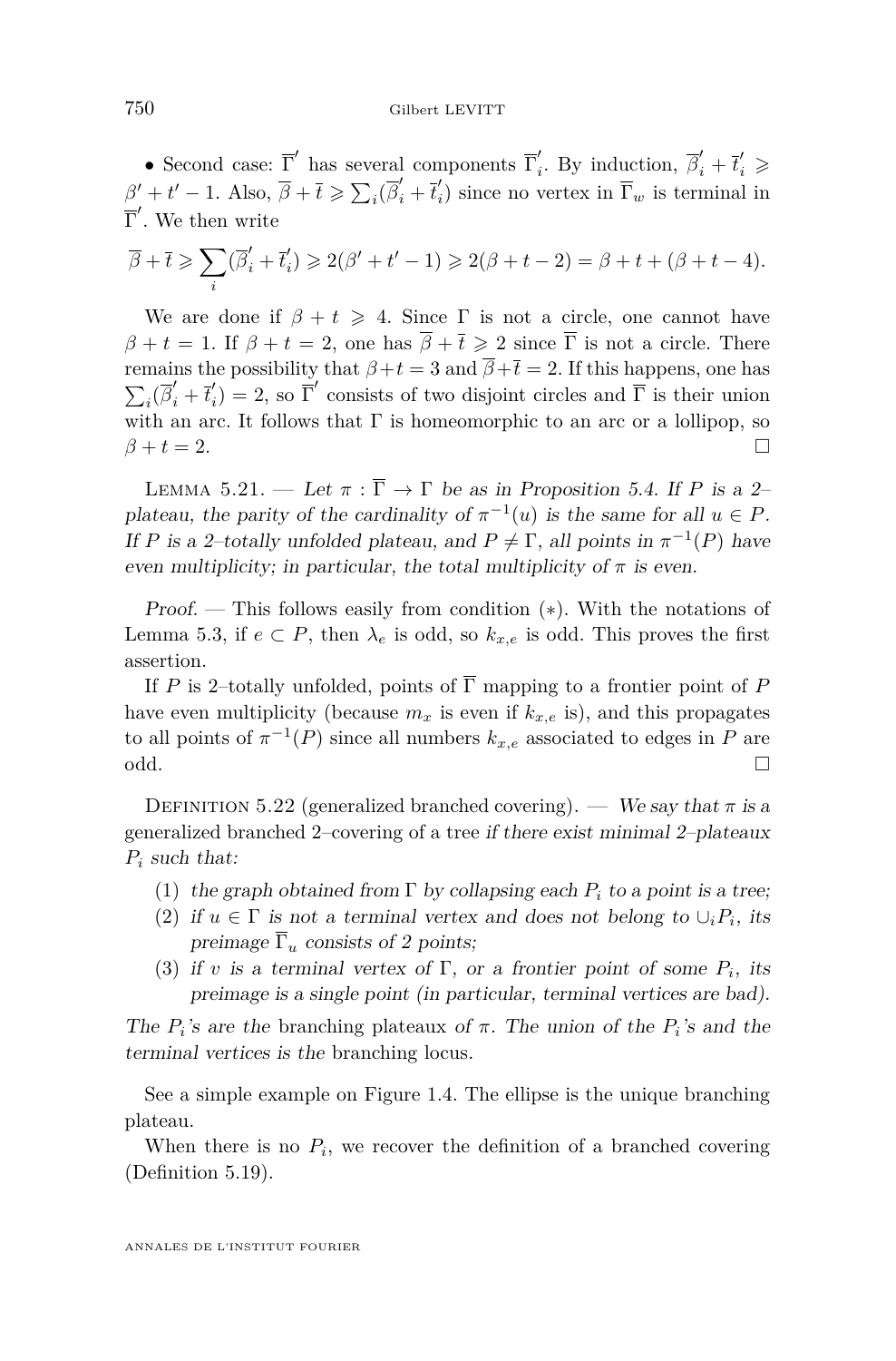<span id="page-27-0"></span>Recall (Definition [5.11\)](#page-20-0) that a minimal 2–plateau is interior, 2–totally unfolded, and minimal among all interior totally unfolded plateaux (not necessarily 2–plateaux). Any two 2–plateaux are equal or disjoint, so the branching plateaux are disjoint. It follows from Lemma [5.21](#page-26-0) that all points in a branching plateau have an odd number of preimages, so the branching locus is the set of points with an odd number of preimages.

DEFINITION 5.23 (exceptional). —  $\pi$  is exceptional if it is an accordion or a generalized branched 2–covering of a tree.

LEMMA 5.24. 
$$
-
$$
 If  $\pi : \overline{\Gamma} \to \Gamma$  is as in Proposition 5.4, then:  
\n $\beta + t + c \leq \overline{\beta} + \overline{t}$  if  $\pi$  is not exceptional  
\n $\beta + t + c \leq \overline{\beta} + \overline{t} + 1$  if  $\pi$  is exceptional.

Recall that *c* is the minimal cardinality of a set of vertices meeting every minimal plateau.

Proof. — We elaborate on the proof of Lemma [5.20.](#page-23-0) If  $\Gamma'$  is a connected subgraph, the restriction  $\pi'$  of  $\pi$  to the preimage  $\overline{\Gamma}'$  satisfies (\*), and  $\Gamma'$  is reduced, so we can argue inductively, defining minimal plateaux of  $\Gamma'$ , and a number  $c'$ , as in Subsection [5.3](#page-18-0) (Definition [5.11\)](#page-20-0).

The lemma follows from Lemma [5.20](#page-23-0) if  $c = 0$ , in particular if Γ has only one edge or if  $\pi$  is an accordion. It follows from Lemma [5.17](#page-21-0) if there is no bad vertex or bad plateau.

• First suppose that there is a bad vertex *v*. We define *w*,  $\Gamma'$ ,  $\overline{\Gamma}'$  as in the proof of Lemma [5.20.](#page-23-0)

It follows from the definition of *w* that any interior totally unfolded plateau which meets the segment *vw* must contain *w*. In particular  $c = 0$ if *w* is terminal, so the result is true in this case. We therefore assume that *w* is not terminal (in particular,  $\overline{\Gamma}$  is not a circle).

The intersection of a minimal plateau of  $\Gamma$  with  $\Gamma'$  is totally unfolded, but it is not necessarily interior: it may be equal to  $\Gamma'$ , and *w* may be a terminal vertex of  $\Gamma'$  (if it has valence 2 in  $\Gamma$ ).

If  $A \subset \Gamma'$  meets every minimal plateau of  $\Gamma'$ , then  $A \cup \{w\}$  meets every minimal plateau of  $\Gamma$ , so  $c \leq c' + 1$ . Equality is possible only if  $\Gamma'$  is contained in a minimal plateau of Γ, or *w* has valence 2 in Γ.

1) First assume that no minimal plateau of Γ contains Γ'. Then

$$
\beta+t+c\leqslant \beta'+t'+c'+1
$$

since  $t \leq t' + 1$  with equality only if *w* has valence  $> 2$  in  $\Gamma$  (see the proof of Lemma [5.20\)](#page-23-0), and  $c \leq c' + 1$  with equality only if *w* has valence 2 (and of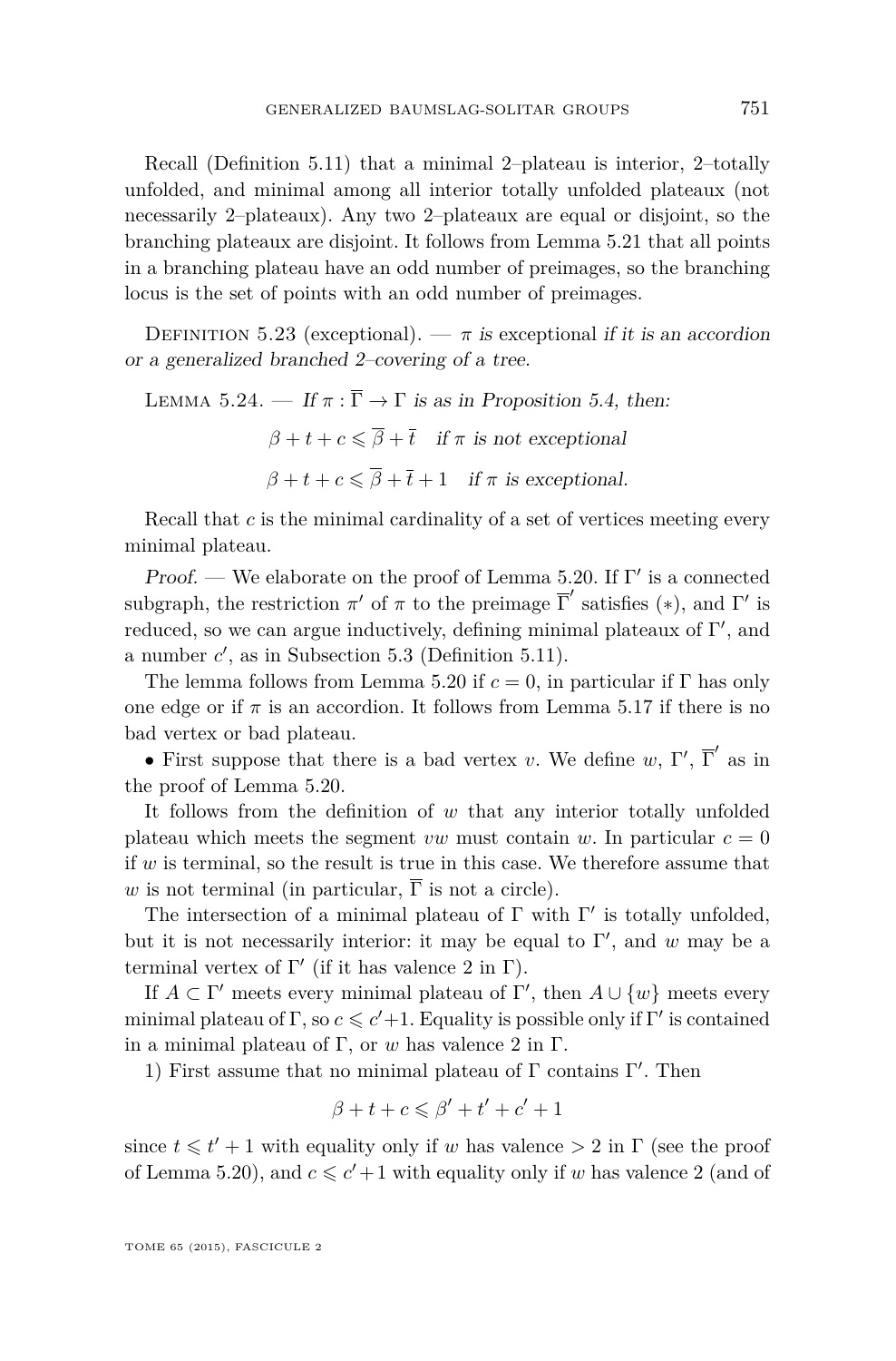course  $\beta = \beta'$ ). We now argue as in the proof of Lemma [5.20,](#page-23-0) distinguishing two subcases.

1a) If  $\overline{\Gamma}'$  is connected, we have

$$
\beta + t + c \leqslant \beta' + t' + c' + 1 \leqslant \overline{\beta}' + \overline{t}' + 1 \leqslant \overline{\beta} + \overline{t}
$$

if  $\pi'$  is not exceptional (as above, the last inequality follows from Lemma [5.5\)](#page-18-0). If  $\pi'$  is exceptional, we only get  $\beta+t+c \leq \overline{\beta}+\overline{t}+1$ . We assume that equality holds, and we show that  $\pi$  is exceptional or  $c = 0$ .

We have  $\overline{\beta}' + \overline{t}' = \overline{\beta} + \overline{t} - 1$ , so  $\overline{\Gamma} \setminus \overline{\Gamma}'$  is very restricted (as pointed out in the proof of Lemma [5.20,](#page-23-0)  $\pi^{-1}(vw)$  is an arc, a circle, or a lollipop). In particular, *w* has at most 2 preimages; if  $\pi'$  is an accordion, it has size (in the sense of Definition [5.18\)](#page-22-0) at most 2.

If *w* has 2 preimages, then  $\pi$  is exceptional with the same  $P_i$ 's as  $\pi'$  if  $\pi'$ is a generalized branched covering, while  $c = 0$  if  $\pi'$  is an accordion of size 2. If *w* has 1 preimage, let  $w_1w$  be the maximal subsegment of *vw* consisting of points with a single preimage  $(w_1 = \pi(y))$  if *y* is as on Figure [5.5\)](#page-25-0). Points between *v* and  $w_1$  have 2 preimages ( $w_1 \neq v$  since *v* is a bad vertex).

Define the branching locus of  $\pi$  as the union of that of  $\pi'$  with  $w_1w$ and {*v*}. The component containing *w* is a 2–totally unfolded plateau of Γ because, if *e* is an oriented edge with origin in  $w_1w$ , its label  $\lambda_e$  has the same parity as the number of lifts of  $e$  (the total multiplicity of  $\pi$  is even by Lemma [5.21\)](#page-26-0). It is minimal because the branching plateaux of  $\pi'$  are. The conditions of Definition [5.22](#page-26-0) are satisfied, so  $\pi$  is exceptional.

1b) If  $\overline{\Gamma}'$  has several components  $\overline{\Gamma}'_i$  $i$ <sup>*i*</sup>, then

$$
\overline{\beta} + \overline{t} \geqslant \sum_{i} (\overline{\beta}'_{i} + \overline{t}'_{i})
$$
\n
$$
\geqslant 2(\beta' + t' + c' - 1)
$$
\n
$$
\geqslant 2(\beta + t + c - 2)
$$
\n
$$
= \beta + t + c + (\beta + t + c - 4).
$$

As in the proof of Lemma [5.20,](#page-23-0) we just have to rule out the possibility that  $\beta + t + c = 3$  and  $\overline{\beta} + \overline{t} = 2$ . If this happens,  $\overline{\Gamma}'$  is the union of two disjoint circles and an arc, mapping onto an arc or a lollipop, and  $c = 0$ .

2) If some minimal plateau P of  $\Gamma$  contains  $\Gamma'$ , we have  $t = 1$  (the only terminal vertex of  $\Gamma$  is *v*),  $c = 1$  (every minimal plateau contains *w*), and  $\overline{t} = \overline{t}' = 0.$ 

2a) If  $\overline{\Gamma}'$  is connected, we have

$$
\beta+c+t=\beta'+2\leqslant \overline{\beta}'+2\leqslant \overline{\beta}+1.
$$

ANNALES DE L'INSTITUT FOURIER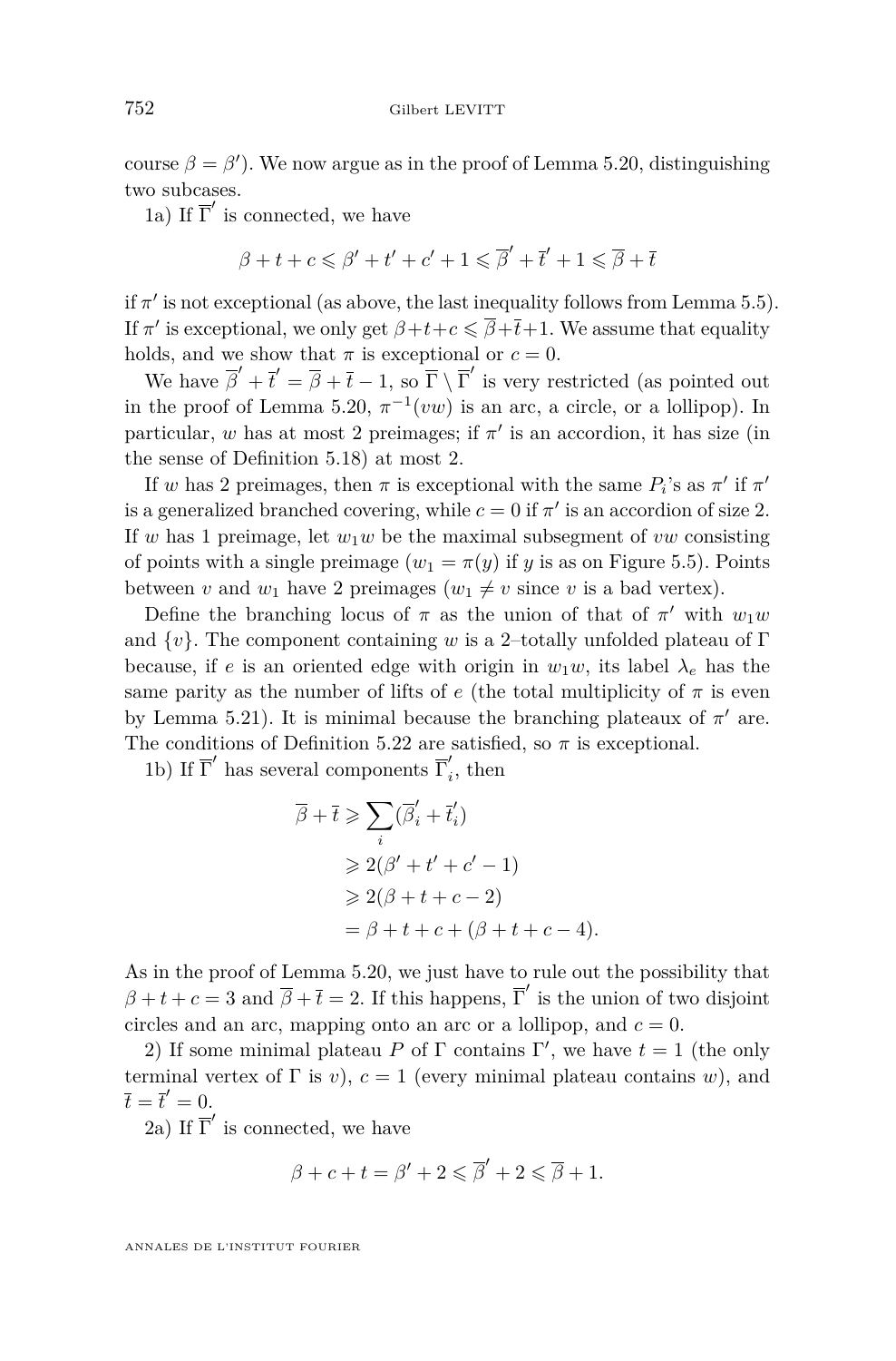We assume that both inequalities are equalities, and we show that  $\pi$  is exceptional.

The equality  $\overline{\beta}' + 2 = \overline{\beta} + 1$  implies that one gets  $\overline{\Gamma}$  from  $\overline{\Gamma}'$  by attaching an arc, a circle, or a lollipop. It cannot be an arc because of the totally unfolded interior plateau  $P$  containing  $\Gamma'$ . It follows that  $w$  has a single preimage.

If  $\pi'$  is exceptional, one shows that  $\pi$  is exceptional as in case 1a. If not, we have  $\beta' + t' \leq \overline{\beta}' + \overline{t}' = \overline{\beta}'$  by Lemma [5.20,](#page-23-0) so  $t' = 0$  since we assume  $\beta' = \overline{\beta}'$ . Thus Γ' and  $\overline{\Gamma}'$  are graphs with no terminal vertices, and  $\beta' = \overline{\beta}'$  implies that  $\pi'$  is an isomorphism by Lemma [5.5.](#page-18-0) It follows that  $\pi$ is exceptional, with branching locus  $\Gamma' \cup w_1w \cup \{v\}.$ 

2b) If  $\overline{\Gamma}'$  is not connected, we have

$$
\beta + c + t - 1 = \beta' + 1 \leq 2\beta' \leq \overline{\beta}'_1 + \overline{t}'_1 + \overline{\beta}'_2 + \overline{t}'_2 \leq \overline{\beta} + \overline{t}.
$$

The first inequality holds because  $\beta' \geq 1$ : since Γ' is contained in a minimal plateau of  $\Gamma$ , no vertex other than  $w$  may be terminal in  $\Gamma'$ . The second inequality comes from Lemma [5.6.](#page-19-0) The third inequality was used in the proof of Lemma [5.20;](#page-23-0) as in the previous subcase, the existence of *P* implies that  $\overline{\Gamma} \setminus \overline{\Gamma}'$  cannot be an open segment, so the inequality is strict. We deduce  $\beta + c + t \leq \overline{\beta} + \overline{t}$ .

• We now assume that there is a bad plateau *P*. Let *v* be its unique frontier point. Let  $\Gamma'$  be the graph obtained from  $\Gamma$  by removing  $P \setminus \{v\}$ . The preimages  $\overline{\Gamma}'$  of  $\Gamma'$  and  $\overline{P}$  of  $P$  are connected because  $\overline{\Gamma}_v$  is a single point.

Denoting by  $\beta(P)$  and  $\beta(\overline{P})$  the first Betti numbers of P and its preimage *P*, we have  $\beta(\overline{P}) \geq \beta(P)$  by Lemma [5.6](#page-19-0) and

$$
t' = t + 1
$$
  
\n
$$
\overline{t}' = \overline{t}
$$
  
\n
$$
\beta' = \beta - \beta(P)
$$
  
\n
$$
\overline{\beta}' = \overline{\beta} - \beta(\overline{P}).
$$

By minimality of *P*, any minimal plateau of  $\Gamma$  either contains *v*, or is contained in  $\Gamma' \setminus \{v\}$  and is a minimal plateau of  $\Gamma'$ . This shows  $c \leq c' + 1$ . By induction we get

$$
\beta+t+c\leqslant\beta'+\beta(P)+t'-1+c'+1\leqslant\beta'+\beta(\overline{P})+t'+c'\leqslant\overline{\beta}'+\overline{t}'+\beta(\overline{P})=\overline{\beta}+\overline{t}'+\beta(\overline{P})+\overline{t}'+\beta(\overline{P})+\overline{t}'+\beta(\overline{P})+\overline{t}'+\beta(\overline{P})+\overline{t}'+\beta(\overline{P})+\overline{t}'+\beta(\overline{P})+\overline{t}'+\beta(\overline{P})+\overline{t}'+\beta(\overline{P})+\overline{t}'+\beta(\overline{P})+\overline{t}'+\beta(\overline{P})+\overline{t}'+\beta(\overline{P})+\overline{t}'+\beta(\overline{P})+\overline{t}'+\beta(\overline{P})+\overline{t}'+\beta(\overline{P})+\overline{t}'+\beta(\overline{P})+\overline{t}'+\beta(\overline{P})+\overline{t}'+\beta(\overline{P})+\overline{t}'+\beta(\overline{P})+\overline{t}'+\beta(\overline{P})+\overline{t}'+\beta(\overline{P})+\overline{t}'+\beta(\overline{P})+\overline{t}'+\beta(\overline{P})+\overline{t}'+\beta(\overline{P})+\overline{t}'+\beta(\overline{P})+\overline{t}'+\beta(\overline{P})+\overline{t}'+\beta(\overline{P})+\overline{t}'+\beta(\overline{P})+\overline{t}'+\beta(\overline{P})+\overline{t}'+\beta(\overline{P})+\overline{t}'+\beta(\overline{P})+\overline{t}'+\beta(\overline{P})+\overline{t}'+\beta(\overline{P})+\overline{t}'+\beta(\overline{P})+\overline{t}'+\beta(\overline{P})+\overline{t}'+\beta(\overline{P})+\overline{t}'+\beta(\overline{P})+\overline{t}'+\beta(\overline{P})+\overline{t}'+\beta(\overline{P})+\overline{t}'+\beta(\overline{P})+\overline{t}'+\beta(\overline{P})+\overline{t}'+\beta(\overline{P})+\overline{t}'+\beta(\overline{P})+\overline{t}'+\beta(\overline{P})+\overline{t}'+\beta(\overline{P})+\overline{t}'+\beta(\overline{P})+\overline{t}'+\beta(\
$$

if  $\pi'$  is not exceptional. If  $\pi'$  is exceptional, so is  $\pi$  (with *P* added to the branching locus), and we get  $\beta + t + c \leq \overline{\beta} + \overline{t} + 1$  as required.

TOME 65 (2015), FASCICULE 2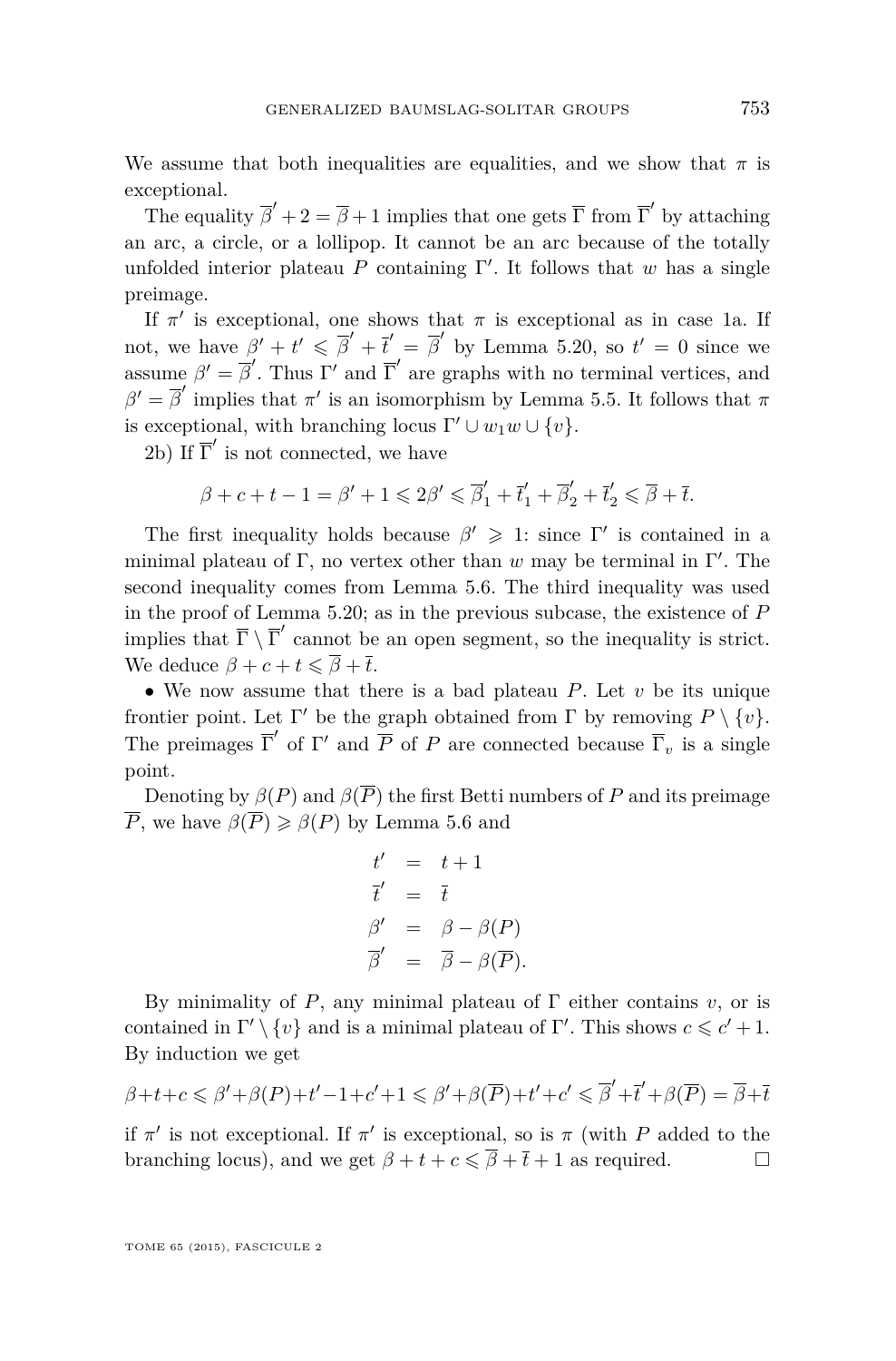<span id="page-30-0"></span>We can now conclude.

Proof of Proposition [5.4.](#page-17-0)  $\overline{\phantom{a}}$  If  $\pi$  is not exceptional, we write

$$
\beta + \mu \leqslant \beta + c + |A| + t \leqslant \overline{\beta} + \overline{t} + |A| = \overline{\beta} + \overline{\mu}
$$

as in the proof of Corollary [5.13,](#page-21-0) with  $A \subset \overline{\Gamma}$  a subset of minimal cardinality such that every plateau of  $\overline{\Gamma}$  meets *A* or contains a terminal vertex.

If  $\pi$  is exceptional, we only have  $\beta + c + t \leq \overline{\beta} + \overline{t} + 1$ . In this case we get the required inequality  $\beta + \mu \leq \overline{\beta} + \overline{\mu}$  by showing  $\mu < c + |A| + t$ . We fix  $x \in A$ , noting that *A* is nonempty because  $\overline{\Gamma}$  has no terminal vertices.

If  $\pi$  is an accordion, we claim that  $\pi(A \setminus \{x\})$  meets every interior plateau *P* ⊂ Γ. This implies  $\mu$  < |*A*| + *t*, hence the result since *c* = 0. To prove the claim, consider the preimage of *P*. It consists of 2*n* disjoint arcs, each a plateau of  $\overline{\Gamma}$  (with  $n \geq 1$  as in Definition [5.18\)](#page-22-0). Each of these plateaux meets *A*, so one of them contains a point of  $A \setminus \{x\}$ .

In the case of a generalized branched covering, *c* is bounded below by *k*, defined as the number of branching plateaux  $P_i$ . We prove  $\mu < c + |A| + t$ by constructing a set  $C \subset \Gamma$  of cardinality at most  $k + |A| + t - 1$  meeting every plateau. There are two cases.

First suppose that  $\pi(x)$  belongs to a branching plateau  $P_{i_0}$ . For  $i \neq i_0$ , let  $v_i$  be the point of  $P_i$  closest to  $P_{i_0}$ ; it is well-defined because one gets a tree by collapsing each  $P_i$  to a point. Let  $C$  consist of the  $v_i$ 's, the terminal vertices, and  $\pi(A)$ . We show that *C* meets every interior plateau  $P \subset \Gamma$ .

If *P* is not totally unfolded, it meets  $\pi(A)$  by Lemma [5.10,](#page-20-0) so assume that it is. If it is contained in some  $P_i$ , it equals  $P_i$  by minimality of  $P_i$ , so contains  $\pi(x)$  or  $v_i$ . Otherwise, because of condition (2) in Definition [5.22,](#page-26-0) *P* contains the closure of a component of  $\Gamma \setminus \cup_i P_i$ . Since one gets a tree by collapsing each  $P_i$  to a point, this closure contains a  $v_i$  or a terminal vertex.

Now suppose that  $\pi(x)$  belongs to no  $P_i$ . For each *i* we let  $v_i$  be the point of  $P_i$  closest to  $\pi(x)$ , and we let *C* consist of the  $v_i$ 's, the terminal vertices, and  $\pi(A \setminus \{x\})$ .

Arguing as in the previous case, we see that *C* meets every totally unfolded interior plateau. We just have to check that it meets interior plateaux *P* contained in the component of  $\Gamma \setminus \cup_i P_i$  containing  $\pi(x)$ . As in the case of an accordion,  $\pi^{-1}(P)$  has two components, each a plateau of  $\overline{\Gamma}$ . At least one of them does not contain *x*, so *P* meets  $\pi(A \setminus \{x\})$ .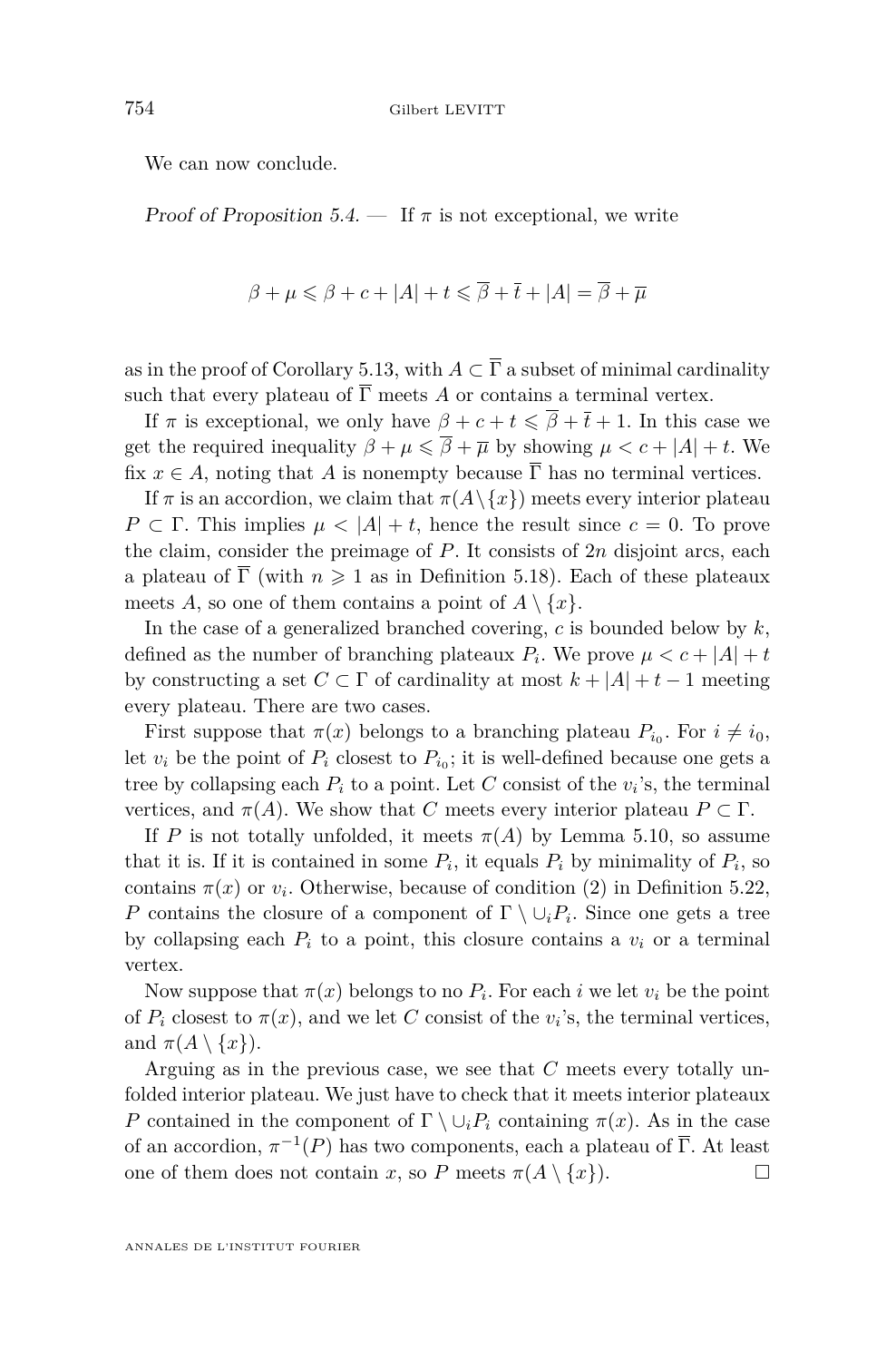#### **6. Plateaux and finite index subgroups**

<span id="page-31-0"></span>Let Γ be a labelled graph representing a GBS group *G*. We have seen in Subsection [5.1](#page-15-0) that any finite index subgroup  $\overline{G}$  yields a map  $\pi : \overline{\Gamma} \to \Gamma$ between labelled graphs. We formalize the properties of  $\pi$ .

DEFINITION 6.1 (Admissible map). — Let  $\overline{\Gamma}$  and  $\Gamma$  be labelled graphs (not necessarily connected). An admissible map from  $\overline{\Gamma}$  to  $\Gamma$  is a pair  $(\pi, m)$ where  $\pi : \overline{\Gamma} \to \Gamma$  is a morphism, and m assigns a positive multiplicity to each vertex and edge of  $\overline{\Gamma}$  so that condition (\*) of Lemma [5.3](#page-16-0) is satisfied. We usually denote an admissible map simply by  $\pi$ , keeping  $m$  implicit.

If  $\Gamma$  is connected, the total multiplicity of  $\pi$  is  $\sum_{x \in \pi^{-1}(u)} m_x$ ; it does not depend on  $u \in \Gamma$ .

Recall condition (\*): if  $\pi(x) = o(e)$ , then *e* has  $k_{x,e} = m_x \wedge \lambda_e$  lifts with origin *x*, each with multiplicity  $m_x/k_{x,e}$  and label  $\lambda_e/k_{x,e}$ .

Remark 6.2. — Suppose  $\overline{\Gamma}$  is connected. Given an admissible  $\pi : \overline{\Gamma} \to \Gamma$ , there are infinitely many *m*'s such that  $(\pi, m)$  is admissible. One may show that all of them are multiples of a single  $m_0$  for which no prime divides all edge multiplicities.

If  $\pi : \overline{\Gamma} \to \Gamma$  and  $\pi' : \Gamma \to \Gamma'$  are admissible, so is  $\pi' \circ \pi$ , with multiplicity function  $m(m' \circ \pi)$ ; this is easy to check, using the formula  $\lambda \wedge \mu \mu' =$  $(\lambda \wedge \mu')(\frac{\lambda}{\lambda \wedge \mu'} \wedge \mu).$ 

LEMMA  $6.3.$  — Let  $\Gamma$  be a labelled graph representing a GBS group *G*.

- (1) If  $\overline{G}$  is a subgroup of finite index, there is a labelled graph  $\overline{\Gamma}$  representing  $\overline{G}$  and an admissible map  $\pi : \overline{\Gamma} \to \Gamma$  whose total multiplicity is the index of  $\overline{G}$ .
- (2) Conversely, any admissible map  $\pi : \overline{\Gamma} \to \Gamma$  with  $\overline{\Gamma}$  connected may be obtained from a finite index subgroup  $\overline{G}$  as in (1). In particular, the group represented by  $\overline{\Gamma}$  embeds into *G* as a finite index subgroup.

Proof. — The first assertion was proved in Subsection [5.1.](#page-15-0) The second assertion may be deduced from [\[1\]](#page-36-0), but we provide a direct proof. We consider the 2–complex  $\Theta$  associated to  $\Gamma$  as in Subsection [5.1](#page-15-0) and we construct a covering map  $\rho : \overline{\Theta} \to \Theta$  inducing  $\pi$ . The desired group  $\overline{G}$  is the fundamental group of  $\overline{\Theta}$ .

Let  $C = \mathbb{R}/\mathbb{Z}$  be the standard circle. We view  $\Theta$  as the union of circles  $C_v = \{v\} \times C$  and annuli  $A_\varepsilon = \varepsilon \times C$ . The complex  $\overline{\Theta}$  is made of circles  $C_x = \{x\} \times C$  associated to vertices of  $\overline{\Gamma}$  and annuli  $A_{\overline{e}} = \overline{\varepsilon} \times C$  associated to edges. If *x* is an endpoint of  $\overline{\varepsilon}$ , we attach the corresponding boundary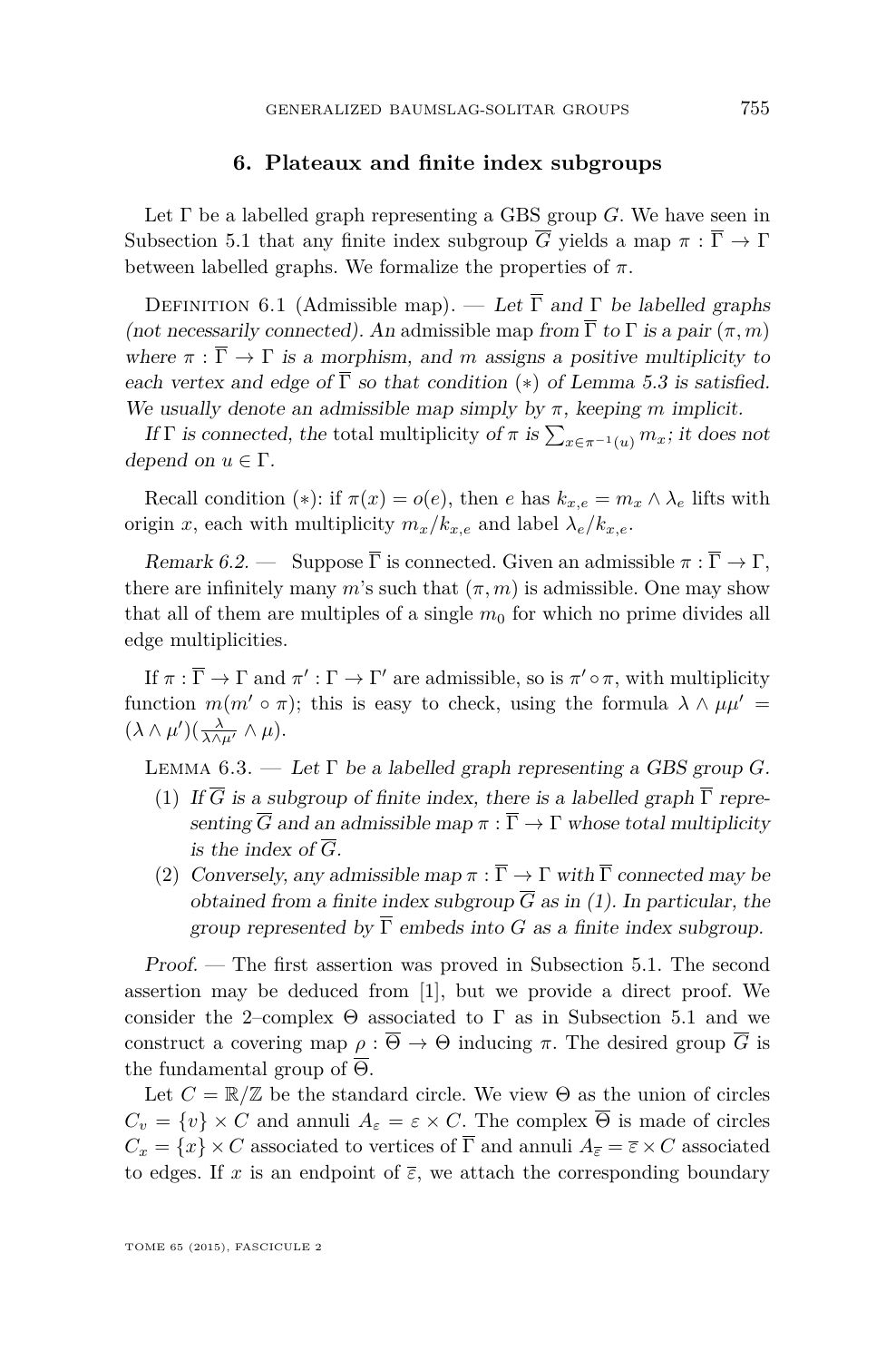<span id="page-32-0"></span>circle of  $A_{\overline{\varepsilon}}$  to  $C_x$  by the map  $(x, \theta) \mapsto (x, \lambda\theta)$ , where  $\lambda$  is the label carried by  $\overline{\varepsilon}$  near *x*. To define  $\rho$ , we map each circle  $\{y\} \times C$ , for  $y \in \overline{\Gamma}$ , to  $\{\pi(y)\} \times C$ by  $(y, \theta) \mapsto (\pi(y), m_y \theta)$ . Condition (\*) ensures that this is compatible with the attaching maps of  $\Theta$  and  $\overline{\Theta}$ .

If  $\pi : \Gamma' \to \Gamma$  is a covering map between finite graphs (in the topological sense), and  $\Gamma$  is labelled, then labelling  $\Gamma'$  so that  $\pi$  is label-preserving, and letting *m* be constant (coprime with all labels) on each component of  $Γ'$ , makes *π* admissible. Such an admissible map may be characterized as follows.

LEMMA 6.4. — Let  $\pi : \overline{\Gamma} \to \Gamma$  be an admissible map between labelled graphs. The following conditions are equivalent:

- (1)  $\pi$  is a covering map (in the topological sense);
- (2) all numbers  $k_{x,e} = m_x \wedge \lambda_e$  are equal to 1;
- (3) *π* preserves labels:  $\lambda_{\pi(\overline{e})} = \lambda_{\overline{e}};$
- (4) the multiplicity *m* is constant on every component of  $\overline{\Gamma}$ .

If these conditions are satisfied, we say that  $\pi$  is a topological covering, or that  $\overline{\Gamma}$  is a topological covering of  $\Gamma$ . Note that every admissible  $\pi$  is a covering of graphs of groups in the sense of [\[1\]](#page-36-0).

Proof. — By (\*), condition (2) is equivalent to  $\pi$  being a covering, to *π* being label-preserving, and also to every edge of  $\overline{\Gamma}$  having the same multiplicity as its endpoints.  $\Box$ 

PROPOSITION 6.5. — Given a connected labelled graph  $\Gamma$ , the following conditions are equivalent:

- every admissible  $\pi : \overline{\Gamma} \to \Gamma$  is a topological covering;
- Γ contains no proper plateau.

Proof.

• We first suppose that  $\pi$  is not a covering, and we construct a proper plateau as in the proof of Proposition [3.9.](#page-11-0) Using Lemma 6.4, fix a prime *p* dividing some  $k_{x_0,e_0}$ . It divides  $m_{x_0}$ , so let  $p^{\delta}$  with  $\delta \geq 1$  be the maximal power of *p* dividing the multiplicity of a vertex.

We define a subgraph  $\Gamma_1 \subset \Gamma$  as follows. A vertex is in  $\Gamma_1$  if and only if it has a preimage whose multiplicity is divisible by  $p^{\delta}$ ; an edge  $\varepsilon$  is in  $\Gamma_1$ if its endpoints are, and none of the two labels carried by  $\varepsilon$  is divisible by *p*. Note that  $\Gamma_1 \neq \Gamma$  because *p* divides  $\lambda_{e_0}$ . We show that every component of  $\Gamma_1$  is a *p*-plateau.

Consider an edge *e* with origin  $v \in \Gamma_1$  such that *p* does not divide  $\lambda_e$ . We have to check that its other endpoint *w* is in  $\Gamma_1$ , and the label near *w* is not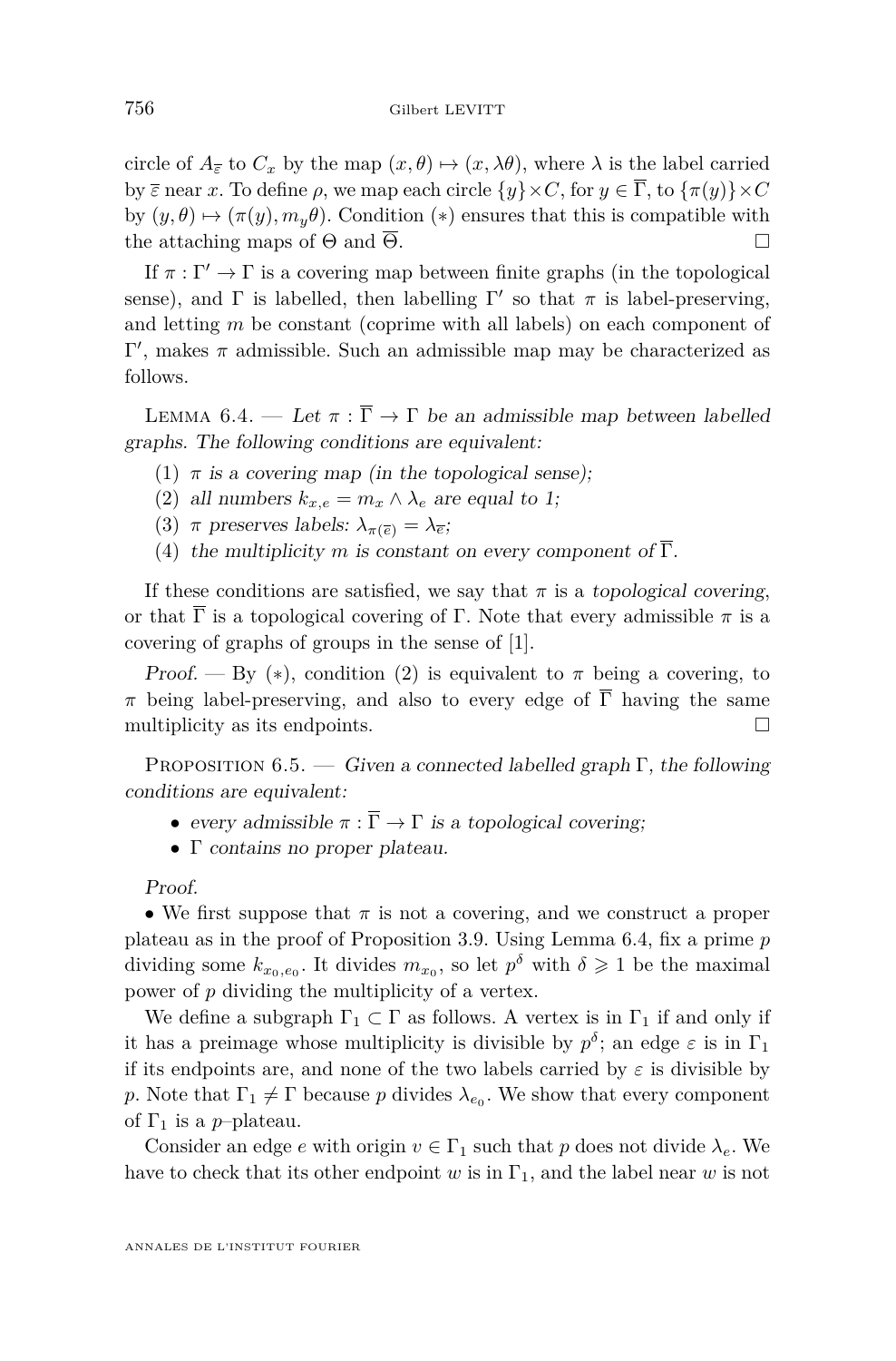<span id="page-33-0"></span>divisible by *p*. Let *x* be a preimage of *v* with multiplicity divisible by  $p^{\delta}$ , and  $\bar{e}$  a lift of *e* with origin *x*. Since *p* does not divide  $\lambda_e$ , the multiplicity of  $\bar{e}$  is divisible by  $p^{\delta}$ . So is the multiplicity of the terminal point *y* of  $\bar{e}$ . In particular,  $w \in \Gamma_1$ . By our choice of  $\delta$ , the multiplicity of *y* cannot be divisible by  $p^{\delta+1}$ . This implies that the label near *w* is not divisible by *p*.

• Conversely, given a proper *p*–plateau *P*, we construct a branched covering ramified over *P*. It is an admissible map  $\pi : \overline{\Gamma} \to \Gamma$  which is not a topological covering: points in *P* have one preimage, points not in *P* have *p* preimages. Compare Figure [1.4,](#page-5-0) which represents a covering ramified over the union of two 2–plateaux (the terminal vertex and the ellipse).

To construct  $\overline{\Gamma}$ , we start with  $\Gamma \times \{1, \ldots, p\}$ , and we identify  $(x, i)$  with  $(x, j)$  whenever  $x \in P$ . The map from  $\overline{\Gamma}$  to  $\Gamma$  is the natural projection. The multiplicity of (the image of)  $(x, i)$  is defined as 1 if  $x \notin P$ , as p if  $x \in P$ . The label of an edge  $\bar{e}$  of  $\bar{\Gamma}$  is the same as the label of its projection *e*, except if the origin of *e* is in *P* but *e* is not contained in *P*; in this case  $\lambda_e$  is divisible by *p* and we define  $\lambda_{\bar{e}} = \lambda_e/p$ . One checks that (\*) is satisfied.  $\Box$ 

COROLLARY 6.6. — Let  $\Gamma$  be a labelled graph representing a GBS group *G*. Suppose that  $\Gamma$  contains no proper plateau. Then a GBS group  $\overline{G}$  is isomorphic to a finite index subgroup of *G* if and only if it may be represented by a labelled graph  $\overline{\Gamma}$  which is a topological covering of  $\Gamma$ .

Recall that a group is large if some finite index subgroup maps onto the free group  $F_2$ . A GBS group represented by a labelled graph  $\Gamma$  maps onto *F*<sub>2</sub> if and only if  $\beta(\Gamma) \geq 2$  (see [\[25\]](#page-37-0), p. 483).

THEOREM 6.7. — Let *G* be a non-cyclic GBS group. The following are equivalent:

- (1) *G* is not large;
- (2) *G* may be represented by a labelled graph  $\Gamma$  homeomorphic to a circle and containing no proper plateau.

This was proved in [\[16\]](#page-37-0) for  $G = BS(m, n)$  (in this case the absence of a proper plateau is equivalent to  $m \wedge n = 1$ , and independently by T. Mecham [\[28\]](#page-37-0) in general. When  $\Gamma$  is a circle, fix an orientation and denote by  $x_i$  (resp.  $y_i$ ) the labels of edges whose orientation agrees (resp. disagrees) with that of the circle; the absence of a proper plateau is equivalent to  $\prod x_i \wedge \prod y_i = 1$ . When *G* is not large, finite index subgroups  $\overline{G}$  of *G* are determined, up to isomorphism, by the degree of the topological covering  $\overline{\Gamma} \to \Gamma$  (see [\[14,](#page-37-0) [33\]](#page-37-0) for the case of  $G = BS(m, n)$  with m and n coprime). It would be interesting to generalize the results of [\[5,](#page-36-0) [14,](#page-37-0) [20\]](#page-37-0) to these groups.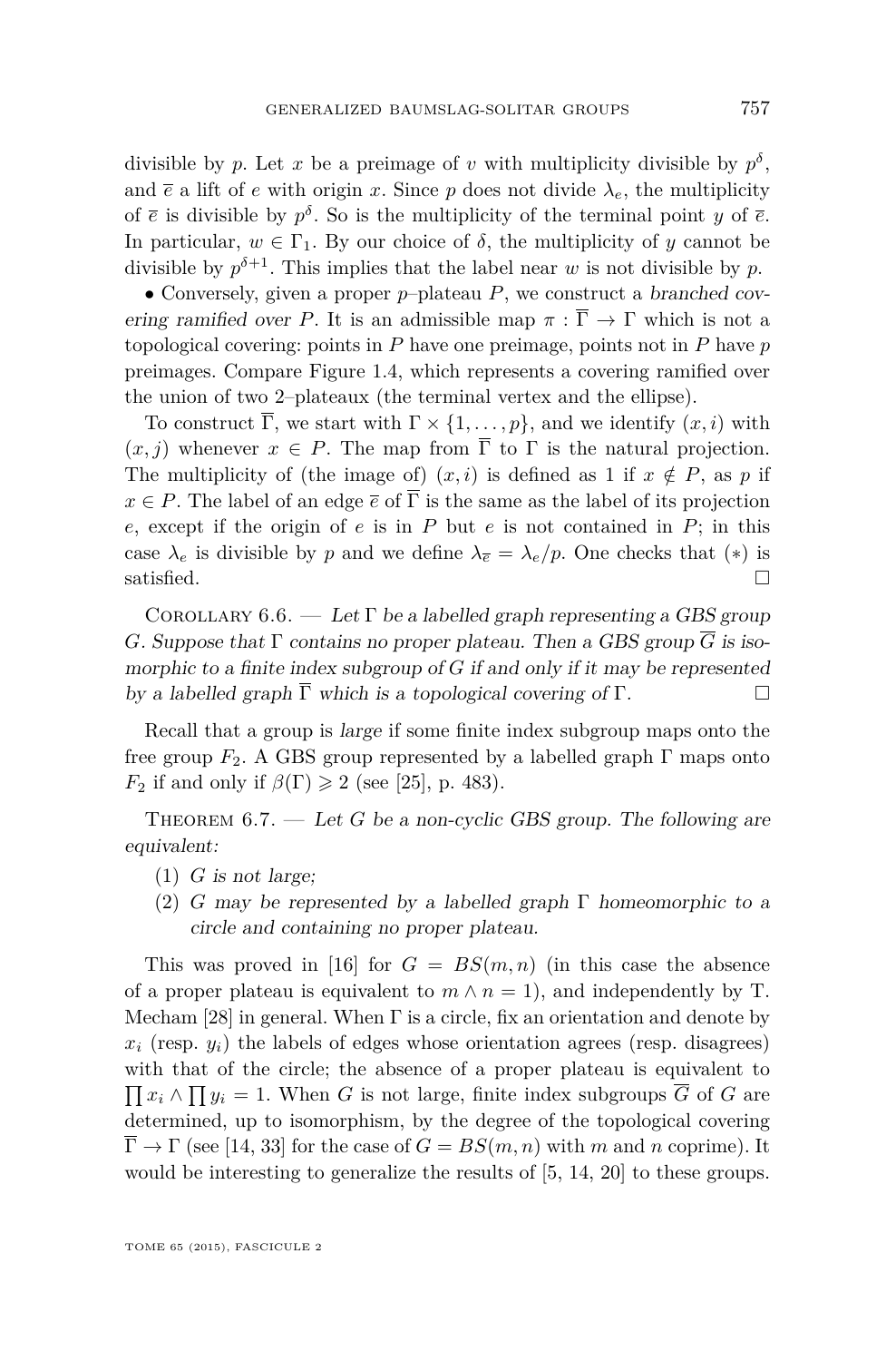<span id="page-34-0"></span>Proof. — We may assume that *G* is non-elementary. Let *G* be represented by Γ. It is large if  $\beta(\Gamma) \geq 2$ . If Γ is a tree, then *G* is virtually  $F_n \times \mathbb{Z}$  so is large (one may also use branched coverings to see this). Assume therefore  $\beta(\Gamma) = 1$ . If  $\Gamma$  contains a proper plateau *P* (in particular, if Γ is minimal and has a terminal vertex), a branched covering ramified over *P* as in the proof of Proposition [6.5](#page-32-0) yields an admissible map  $\overline{\Gamma} \to \Gamma$  with  $\beta(\overline{\Gamma}) \geq 2$ , so *G* is large. On the other hand, since every connected space covering a circle is a circle, Corollary [6.6](#page-33-0) implies that *G* is not large if  $\Gamma$  is a circle with no proper plateau.

PROPOSITION  $6.8.$  — Given a connected labelled graph Γ, there exists an admissible map  $\pi : \overline{\Gamma} \to \Gamma$  such that  $\overline{\Gamma}$  is connected and contains no proper plateau.

Every GBS group has a finite index subgroup represented by a labelled graph with no proper plateau.

Proof. — The second assertion follows from the first one and Lemma [6.3,](#page-31-0) so we concentrate on the first. Given  $p$ , we shall construct an admissible  $\pi$ such that  $\overline{\Gamma}$  is connected,  $\overline{\Gamma}$  contains no proper *p*–plateau, and all multiplicities are powers of p. Noting that, for  $p' \neq p$ , there is no proper p'-plateau in  $\overline{\Gamma}$  if there is none in Γ, the proposition follows by induction on the number of primes *p* such that Γ contains a proper *p*–plateau.

The idea is the following. Consider the union of all proper *p*–plateaux in Γ, and construct a branched covering ramified over it as in the proof of Proposition [6.5.](#page-32-0) Then iterate. Since the graph grows, it is not obvious that this process terminates, so we prefer to work purely within  $\Gamma$ .

We construct graphs  $\Gamma_i$  which are identical to  $\Gamma$ , but with different labels. Let  $\mathcal{P}_1$  be the (disjoint) union of the proper *p*–plateaux of  $\Gamma_1 = \Gamma$ . If  $\mathcal{P}_1 \neq \emptyset$ , define a new labelled graph  $\Gamma_2$  by dividing by p the label of each oriented edge *e* in  $\partial P_1$  (see Definition [5.8\)](#page-19-0). Define  $P_2$  as the union of the proper *p*–plateaux of  $\Gamma_2$ , and iterate until obtaining  $\Gamma_{r+1}$  containing no proper *p*–plateau (the process terminates because labels decrease).

Given a vertex *v* of Γ, define  $P(v)$  as the number of  $i \in \{1, \ldots, r\}$  such that  $v \in \mathcal{P}_i$ . Define  $P(e)$  similarly for an edge *e* by counting the number of times that  $e \subset \mathcal{P}_i$ . Note that  $P(\tilde{e}) = P(e)$  if  $\tilde{e}$  is the opposite edge. If  $e$ has origin *v*, then  $P(v) - P(e)$  is the number of times that the label of *e* gets divided by *p* when passing from  $\Gamma$  to  $\Gamma_{r+1}$ . In particular,  $p^{P(v)-P(e)}$ divides the label  $\lambda_e$  of *e* in  $\Gamma$ .

We now describe  $\pi$  by describing preimages. Its total multiplicity is  $p^r$ . The preimage of a vertex *v* consists of  $p^{r-P(v)}$  points, each of multiplicity  $p^{P(v)}$ . The preimage of an edge *e* consists of  $p^{r-P(e)}$  edges of multiplicity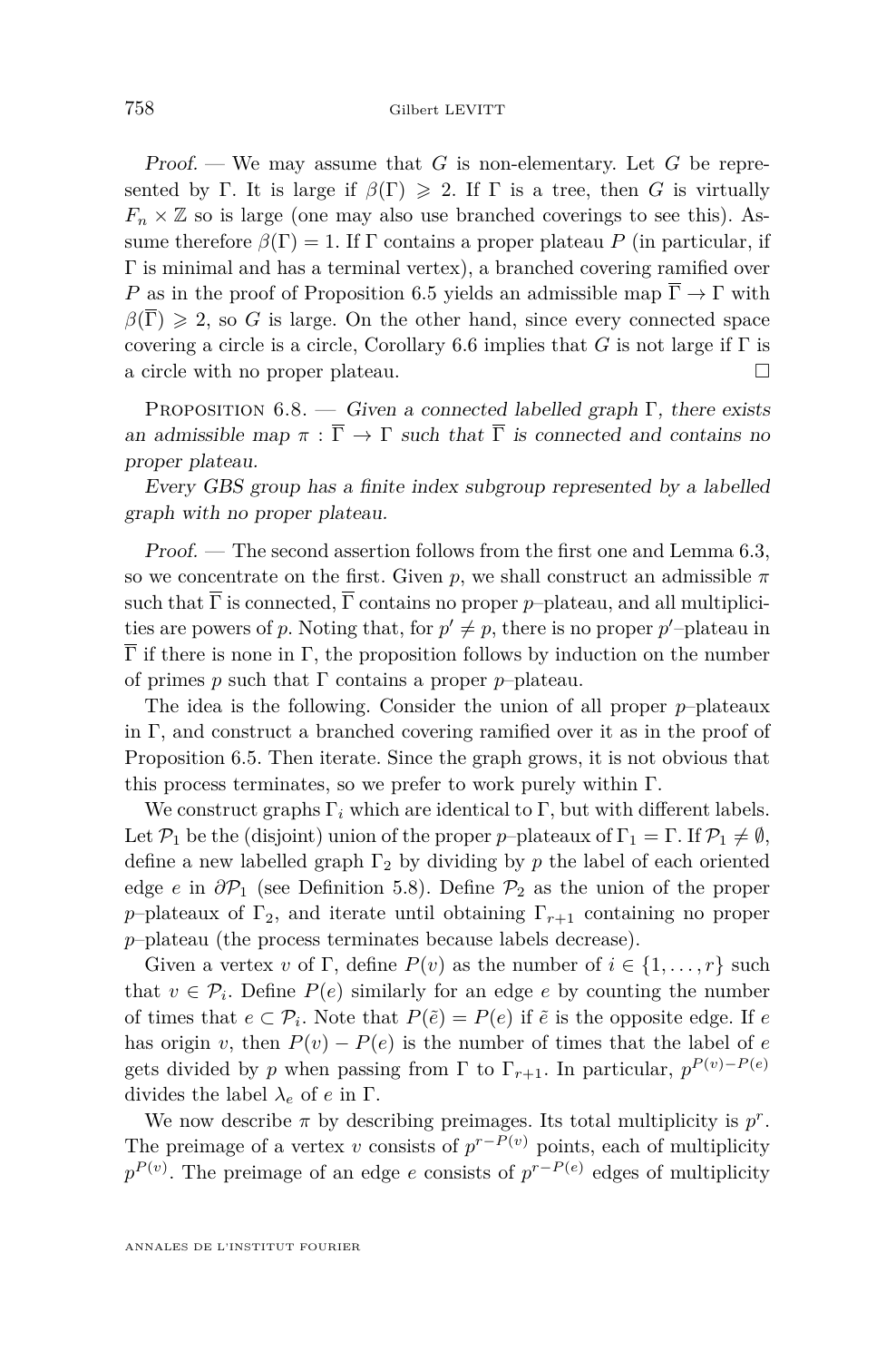<span id="page-35-0"></span> $p^{P(e)}$ , each with label  $\lambda_e / p^{P(v)-P(e)}$ . If *e* has origin *v*, exactly  $p^{P(v)-P(e)}$ lifts of *e* are attached to each preimage of *v* (there is a choice in the way lifts of *e* are attached to preimages of *v*).

This defines a graph  $\overline{\Gamma}$  and a map  $\pi$ . We check that (\*) is satisfied, and  $\overline{\Gamma}$  has no proper *p*-plateau.

Condition (\*) is equivalent to the equality  $p^{P(v)-P(e)} = \lambda_e \wedge p^{P(v)}$ , for *e* an edge with origin *v*. There are two cases. If  $P(e) = 0$ , then  $\lambda_e$  is divisible by  $p^{P(v)}$ , so  $\lambda_e \wedge p^{P(v)} = p^{P(v)}$ . If  $P(e) > 0$ , there exists  $i \in \{1, \ldots, r\}$  such that *p* does not divide the label of *e* in  $\Gamma_i$ , so  $\lambda_e$  is divisible by  $p^{P(v)-P(e)}$ but not by  $p^{P(v)-P(e)+1}$ . Thus  $\lambda_e \wedge p^{P(v)} = p^{P(v)-P(e)}$ .

The label of an edge of  $\overline{\Gamma}$  depends only on its image in  $\Gamma$ , and it is the label of that image in the graph  $\Gamma_{r+1}$ . Since  $\Gamma_{r+1}$  has no proper *p*–plateau, it follows that the only possible proper *p*–plateaux of  $\overline{\Gamma}$  are its connected components. Restricting to a component of  $\overline{\Gamma}$  yields the desired map  $\pi$  (one may show that  $\overline{\Gamma}$  is connected, but this is not needed).

THEOREM  $6.9.$  — Given two GBS groups  $G_1, G_2$  represented by labelled graphs  $\Gamma_1, \Gamma_2$  which are strongly slide-free and contain no proper plateau, one may decide whether  $G_1$  and  $G_2$  have isomorphic finite index subgroups or not.

Γ is strongly slide-free [\[17\]](#page-37-0) if, whenever two edges *e, f* have the same origin, then  $\lambda_e$  does not divide  $\lambda_f$ . There is at most one minimal strongly slide-free labelled graph representing *G* [\[17\]](#page-37-0).

The group  $G = BS(m, n)$  satisfies the hypotheses of the theorem if and only if  $m$  and  $n$  are coprime (unless  $G$  is solvable). The theorem also applies to GBS groups represented by a circle with no proper plateau.

Proof. — Consider  $G_1, G_2$  as in the theorem. After replacing them by a subgroup of index 2 if needed, the modulus maps  $\Delta_{G_i}$  only take positive values, so we may assume that all labels are positive (see Section [2\)](#page-6-0). We also assume that  $\Gamma_1, \Gamma_2$  are minimal. Note that they have no terminal vertex (such a vertex would be a plateau). By a covering, we always mean a label-preserving topological covering between labelled graphs.

Suppose that  $H$  is isomorphic to a finite index subgroup of both  $G_1$  and  $G_2$ . By Corollary [6.6,](#page-33-0) it is represented by labelled graphs  $\overline{\Gamma}_i$  which are coverings of  $\Gamma_i$ . These graphs are minimal and strongly slide-free, so by Theorem 1.2 of [\[17\]](#page-37-0) (see also [\[21\]](#page-37-0)) they are the same. This means that the labelled graphs  $\Gamma_1$  and  $\Gamma_2$  have a common finite covering if  $G_1$  and  $G_2$  are commensurable. The converse is also true by Assertion 2 of Lemma [6.3,](#page-31-0) so we are reduced to deciding whether  $\Gamma_1$  and  $\Gamma_2$  have a common finite covering (as labelled graphs).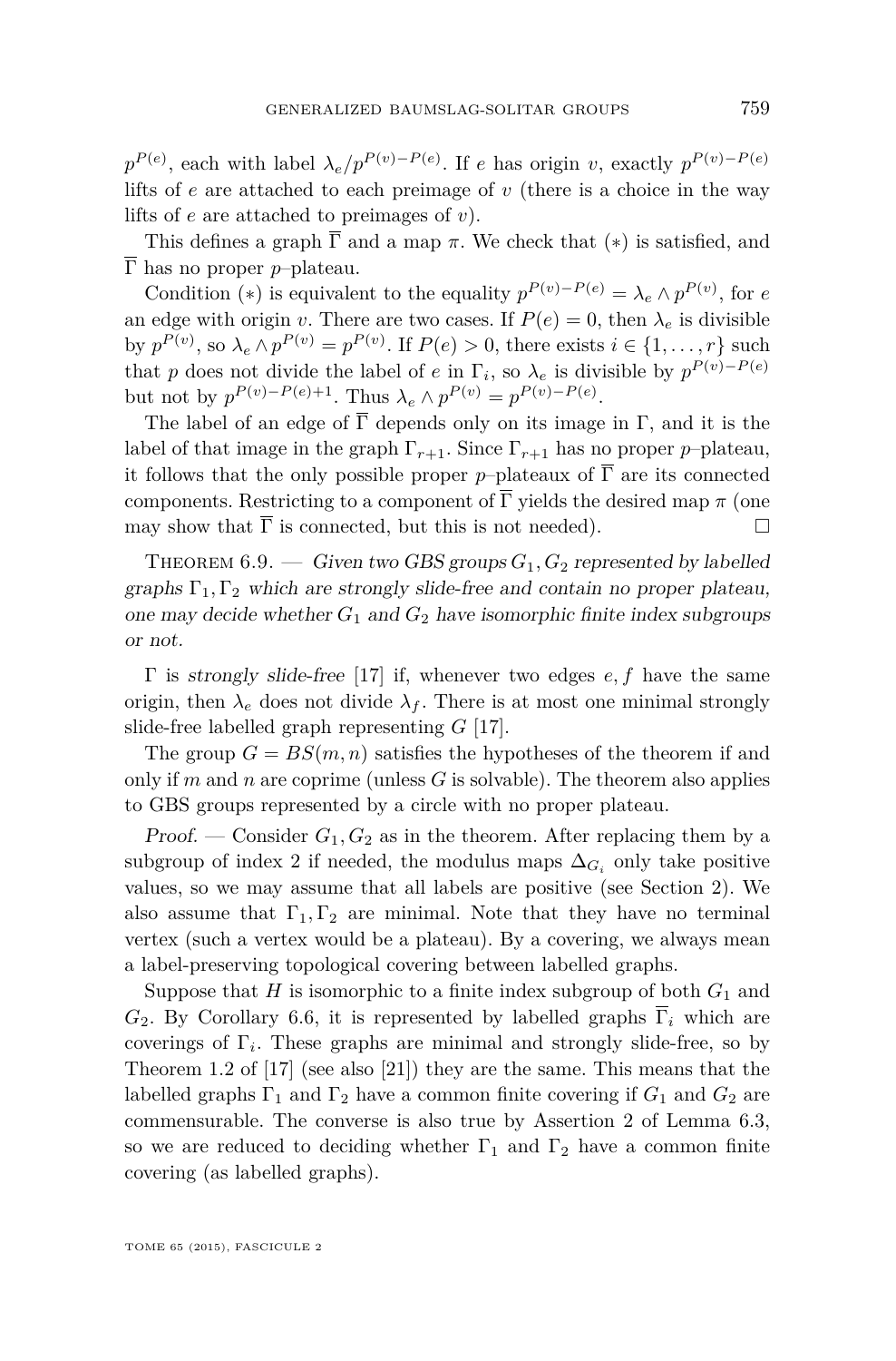<span id="page-36-0"></span>We claim that, given  $\Gamma_1$  and  $\Gamma_2$ , we can find a number *M* such that, if  $\Gamma_1$  and  $\Gamma_2$  have a common finite covering, then they have one with at most *M* edges. Assuming the claim, we can decide existence of a common finite covering by inspection.

We deduce the claim from the fact that the proof of Leighton's graph covering theorem [\[24\]](#page-37-0) is constructive. We follow the account given in [\[29\]](#page-37-0), proof of Theorem 1.1.

Assume that  $\Gamma_1$  and  $\Gamma_2$  have a common finite covering, and denote by  $\Gamma$  their universal covering. We first subdivide edges *e* of  $\Gamma_1$  and  $\Gamma_2$  having the same label at both ends, placing labels 1 near the created midpoint. This ensures that  $Aut(\tilde{\Gamma})$  acts on  $\tilde{\Gamma}$  without inversions.

As in [\[29\]](#page-37-0), we let  $C = \tilde{\Gamma}/\text{Aut}(\tilde{\Gamma})$  be the graph of colors. It is a quotient of  $\Gamma_i$ , so belongs to an explicit finite list. For each graph in this list, we define numbers  $n_i, m_k, r_k$  using  $\Gamma_1$  as in [\[29\]](#page-37-0), and we compute numbers  $a_i$ and  $b_k$ . As shown in [\[29\]](#page-37-0),  $\Gamma_1$  and  $\Gamma_2$  have a common covering whose number of edges may be explicity bounded in terms of  $C, \Gamma_1, \Gamma_2, b_k$ . Since there are only finitely many possibilities for *C*, the existence of *M* follows.

#### BIBLIOGRAPHY

- [1] H. Bass, "Covering theory for graphs of groups", J. Pure Appl. Algebra **89** (1993), no. 1-2, p. 3-47.
- [2] G. Baumslag, C. F. Miller, III & H. Short, "Unsolvable problems about small cancellation and word hyperbolic groups", Bull. London Math. Soc. **26** (1994), no. 1, p. 97-101.
- [3] G. Baumslag & D. Solitar, "Some two-generator one-relator non-Hopfian groups", Bull. Amer. Math. Soc. **68** (1962), p. 199-201.
- [4] B. Beeker, "Multiple conjugacy problem in graphs of free abelian groups", [http:](http://arxiv.org/abs/1106.3978) [//arxiv.org/abs/1106.3978](http://arxiv.org/abs/1106.3978), to appear in Groups, geometry, dynamics.
- [5] J. O. BUTTON, "A formula for the normal subgroup growth of Baumslag-Solitar groups", J. Group Theory **11** (2008), no. 6, p. 879-884.
- [6] M. CLAY, "Deformation spaces of *G*-trees and automorphisms of Baumslag-Solitar groups", Groups Geom. Dyn. **3** (2009), no. 1, p. 39-69.
- [7] M. CLAY & M. FORESTER, "On the isomorphism problem for generalized Baumslag-Solitar groups", Algebr. Geom. Topol. **8** (2008), no. 4, p. 2289-2322.
- [8] ——— , "Whitehead moves for *G*-trees", Bull. Lond. Math. Soc. **41** (2009), no. 2, p. 205-212.
- [9] D. J. Collins, "Generation and presentation of one-relator groups with centre", Math. Z. **157** (1977), no. 1, p. 63-77.
- [10] D. J. Collins & F. Levin, "Automorphisms and Hopficity of certain Baumslag-Solitar groups", Arch. Math. (Basel) **40** (1983), no. 5, p. 385-400.
- [11] Y. Cornulier & A. Valette, "On equivariant embeddings of generalized Baumslag–Solitar groups", Geom. Dedicata **175** (2015), p. 385-401.
- [12] M. Culler, "Finite groups of outer automorphisms of a free group", in Contributions to group theory, Contemp. Math., vol. 33, Amer. Math. Soc., Providence, RI, 1984, p. 197-207.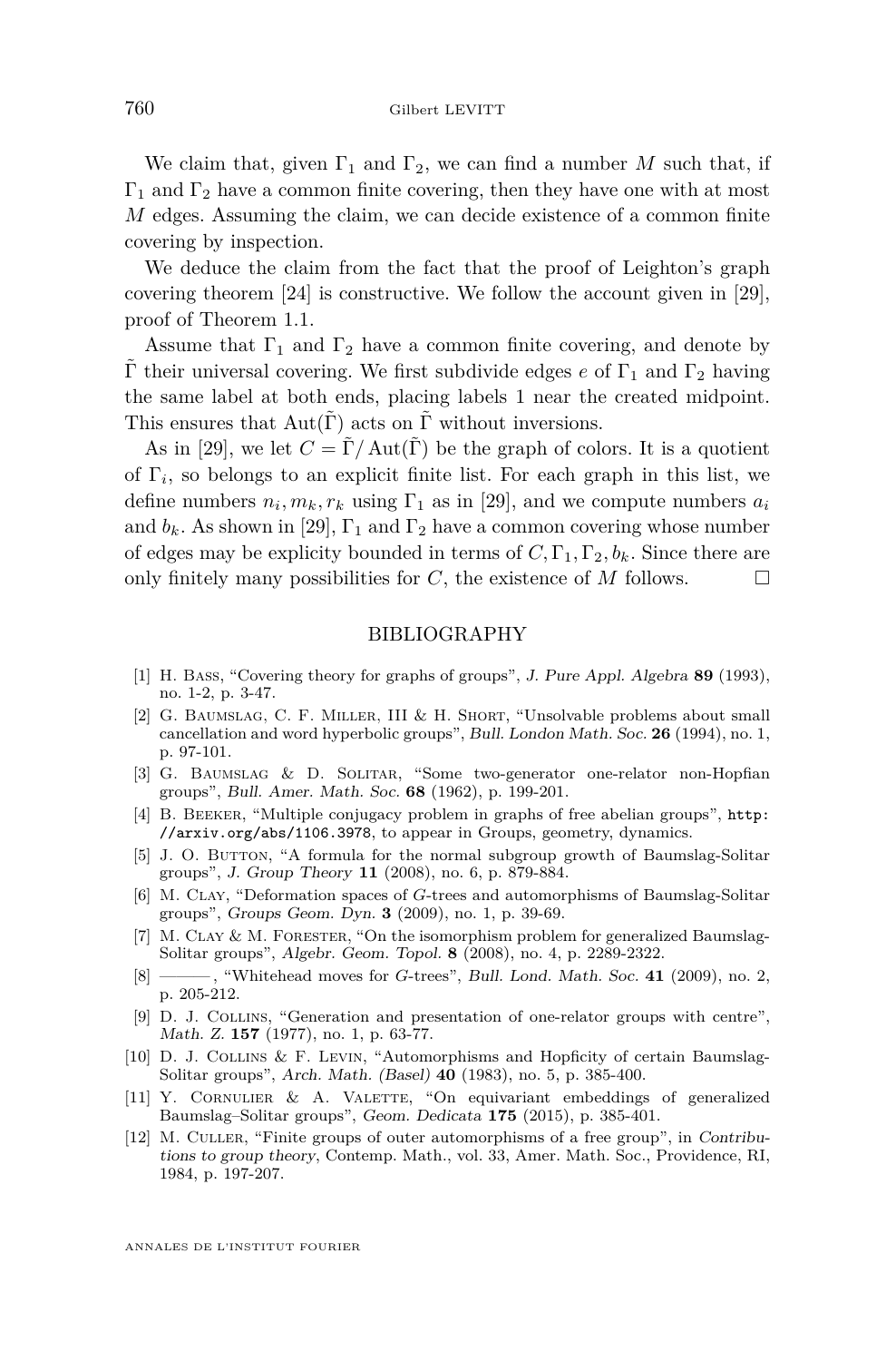- <span id="page-37-0"></span>[13] D. Degrijse & N. Petrosyan, "Bredon cohomological dimensions for groups acting on CAT(0)-spaces", <http://arxiv.org/abs/1208.3884>.
- [14] F. A. DUDKIN, "Subgroups of finite index in Baumslag-Solitar groups", Algebra Logika **49** (2010), no. 3, p. 331-345, 427, 429.
- [15] M. J. Dunwoody, "Folding sequences", in The Epstein birthday schrift, Geom. Topol. Monogr., vol. 1, Geom. Topol. Publ., Coventry, 1998, p. 139-158 (electronic).
- [16] M. EDJVET  $\&$  S. J. PRIDE, "The concept of "largeness" in group theory. II", in Groups—Korea 1983 (Kyoungju, 1983), Lecture Notes in Math., vol. 1098, Springer, Berlin, 1984, p. 29-54.
- [17] M. Forester, "Deformation and rigidity of simplicial group actions on trees", Geom. Topol. **6** (2002), p. 219-267 (electronic).
- [18] ——— , "On uniqueness of JSJ decompositions of finitely generated groups", Comment. Math. Helv. **78** (2003), no. 4, p. 740-751.
- [19] ——— , "Splittings of generalized Baumslag-Solitar groups", Geom. Dedicata **121** (2006), p. 43-59.
- [20] E. Gelman, "Subgroup growth of Baumslag-Solitar groups", J. Group Theory **8** (2005), no. 6, p. 801-806.
- [21] V. Guirardel, "A very short proof of Forester's rigidity result", Geom. Topol. **7** (2003), p. 321-328 (electronic).
- [22] D. G. Khramtsov, "Finite groups of automorphisms of free groups", Mat. Zametki **38** (1985), no. 3, p. 386-392, 476.
- [23] P. H. Kropholler, "Baumslag-Solitar groups and some other groups of cohomological dimension two", Comment. Math. Helv. **65** (1990), no. 4, p. 547-558.
- [24] F. T. Leighton, "Finite common coverings of graphs", J. Combin. Theory Ser. B **33** (1982), no. 3, p. 231-238.
- [25] G. LEVITT, "On the automorphism group of generalized Baumslag-Solitar groups", Geom. Topol. **11** (2007), p. 473-515.
- [26] ——— , "Quotients and subgroups of Baumslag-Solitar groups", J. Group Theory **18** (2015), no. 1, p. 1-43.
- [27] J. McCool, "A class of one-relator groups with centre", Bull. Austral. Math. Soc. **44** (1991), no. 2, p. 245-252.
- [28] T. Mecham, Largeness of graphs of abelian groups, ProQuest LLC, Ann Arbor, MI, 2009, Thesis (Ph.D.)–The University of Oklahoma, 72 pages.
- [29] W. D. Neumann, "On Leighton's graph covering theorem", Groups Geom. Dyn. **4** (2010), no. 4, p. 863-872.
- [30] A. PIETROWSKI, "The isomorphism problem for one-relator groups with non-trivial centre", Math. Z. **136** (1974), p. 95-106.
- [31] E. Rips, "Subgroups of small cancellation groups", Bull. London Math. Soc. **14** (1982), no. 1, p. 45-47.
- [32] P. SCOTT & T. WALL, "Topological methods in group theory", in Homological group theory (Proc. Sympos., Durham, 1977), London Math. Soc. Lecture Note Ser., vol. 36, Cambridge Univ. Press, Cambridge-New York, 1979, p. 137-203.
- [33] K. Whyte, "The large scale geometry of the higher Baumslag-Solitar groups", Geom. Funct. Anal. **11** (2001), no. 6, p. 1327-1343.
- [34] B. Zimmermann, "Über Homöomorphismen *n*-dimensionaler Henkelkörper und endliche Erweiterungen von Schottky-Gruppen", Comment. Math. Helv. **56** (1981), no. 3, p. 474-486.

Manuscrit reçu le 30 mai 2013, accepté le 14 mai 2014.